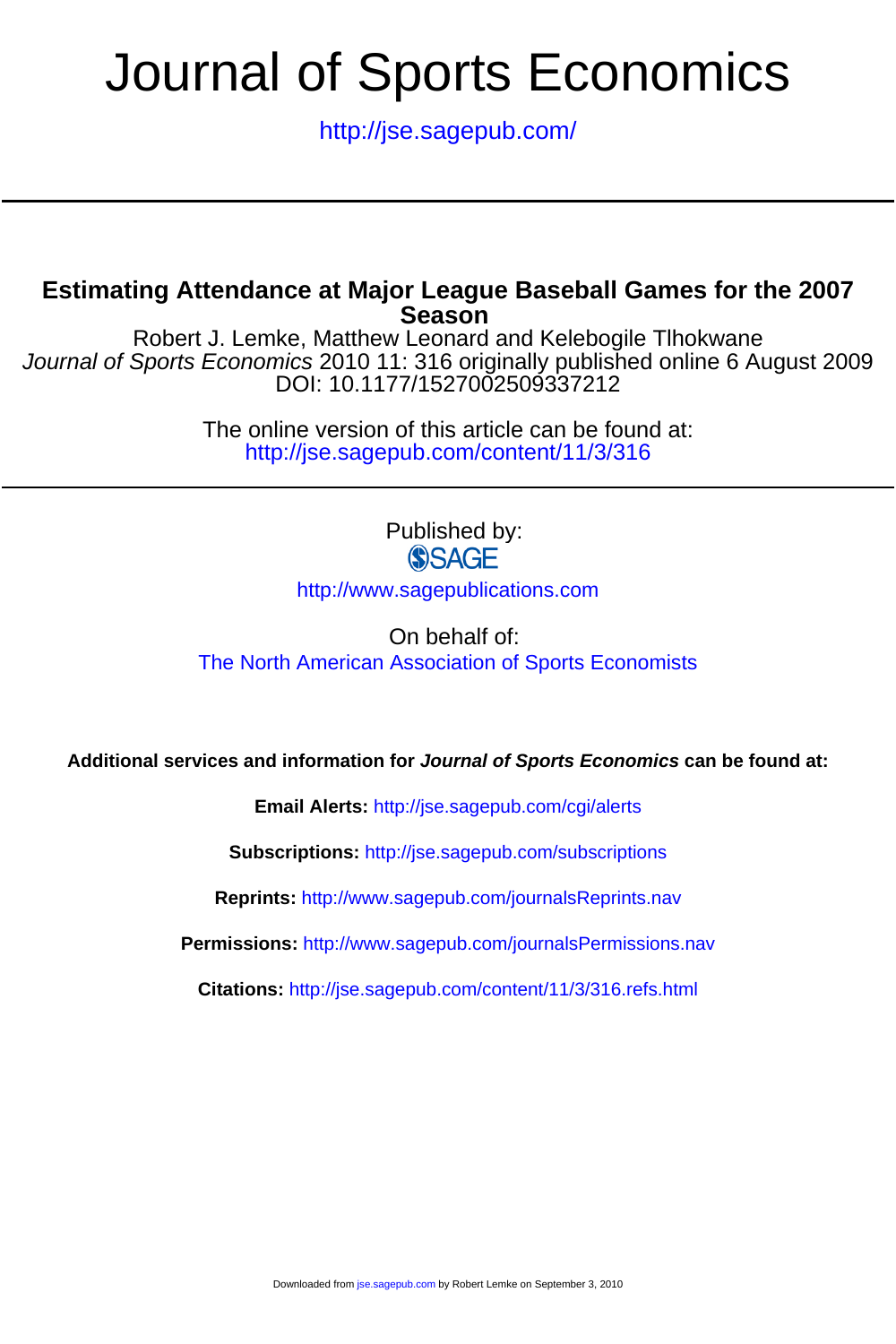Journal of Sports Economics 11(3) 316-348 © The Author(s) 2010 Reprints and permission: sagepub.com/journalsPermissions.nav DOI: 10.1177/1527002509337212 http://jse.sagepub.com



# Estimating Attendance at Major League Baseball Games for the 2007 Season

# Robert J. Lemke<sup>l</sup>, Matthew Leonard<sup>1</sup>, and Kelebogile Tlhokwane<sup>1</sup>

# Abstract

Using games from Major League Baseball's 2007 season, individual game attendance is estimated using censored normal regression with home-team fixed-effects. Included in the model are several factors affecting attendance, such as divisional and interleague rivalries, that to date have been omitted from the literature. The relationship between attendance and game characteristics is shown to be fundamentally different between small market and large market teams. Attendance is also shown to steadily increase as the probability that the home team will win the game increases, which stands in contrast to the uncertainty of outcome hypothesis that predicts that attendance will eventually decrease if the home team's chance of winning the game gets too large.

### Keywords

attendance, major league baseball, competitive balance, uncertainty of outcome hypothesis

# 1. Introduction

Recently, Major League Baseball (MLB) has been concerned that the league has become less competitive on the field, and thus less popular and less financially

<sup>1</sup> Lake Forest College

Corresponding Author:

Robert J. Lemke, 555 N. Sheridan Road, Lake Forest, IL 60045 Email: lemke@lakeforest.edu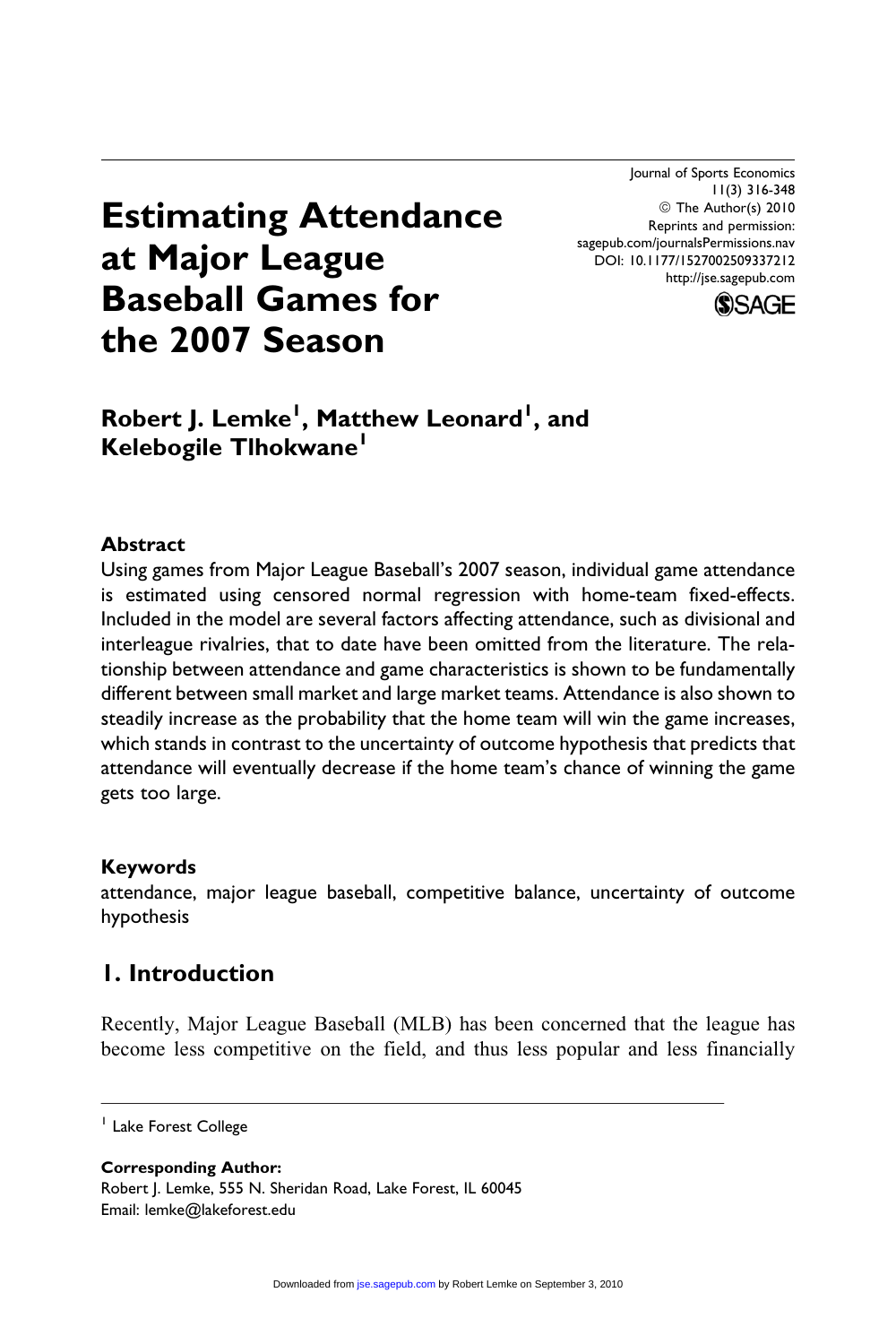sound. Commissioner of Baseball Allan H. (Bud) Selig testified to Congress, ''When I was elected Commissioner on July 9, 1998, I pledged to concentrate on two areas that were especially troubling to our clubs: competitive balance on the field and the economic stability of the clubs and Baseball as a whole.'' (Selig, 2001). Selig commissioned the Blue Ribbon Report Panel on Baseball Economics (Levin, Mitchell, Volcker, & Will, 2000) to investigate these issues. The panel's final report highlighted concerns that a noncompetitive league would lose fans and revenue. In a review of the Blue Ribbon Report, however, Eckard (2001a) called for more investigation into the degree of competition in baseball before the league took action to address the elusive condition of competitive imbalance. To this end, several researchers have attempted to quantify the degree to which competitive balance has improved (Butler, 1995; Eckard, 2001b; Fort & Quirk, 1995; Horowitz, 1997; Schmidt, 2001; Schmidt and Berri, 2001; Utt & Fort, 2002) or worsened (Depken, 1999; Hadley, Ciecka, & Krautmann, 2005; Humphreys, 2002; Levin et al., 2000) in MLB over the last several decades.

The literature focuses on three aspects of competitive balance: season-to-season, within season, and game-to-game.<sup>1</sup> Although season-to-season competition certainly matters to fans, game-to-game competition is particularly important in baseball as almost 80% of team revenues come from local revenues, mostly in the form of ticket sales and media contracts (Levin et al., 2000; Zimbalist, 2003b). Moreover, game-to-game attendance drives total season attendance figures which in turn facilitate the season-to-season comparisons. The literature, therefore, remains interested in better understanding the determinants of game-to-game attendance.

El-Hodiri and Quirk (1971), Neale (1964), and Rottenberg (1956) among others are credited with developing the first economic theories of sports leagues (see Fort and Quirk, 1995, for a review). These theories, which are grounded in profitmaximization by teams that join together to form a sports league but then compete on the field, stress the importance of generating fan interest in the league's games. In particular, a league's financial viability requires attracting fans to the sport and enticing them to purchase tickets to its games. Fan interest, in turn, depends in part on competition between teams and the overall competitive balance of the league. Although other features of attending games such as stadium amenities are now viewed as important determinants of demand as well, the early focus was on needing to provide a competitive game to maintain and increase fan interest. Recognizing the importance of on-field competition, Rottenberg (1956) is credited with the earliest discussion of the uncertainty of outcome hypothesis, which posits that attendance will decline if the home team's chance of winning is too great. Empirical research, therefore, became focused on estimating demand for games/ticket sales, with a particular emphasis on the effect on-field competition or a league's overall level of competitive balance has on fan preferences and their willingness to pay to watch games.

Demmert (1973) and Noll (1974) provided the early empirical studies of seasonlong MLB attendance, while Siegfried and Eisenberg (1980) estimated season-long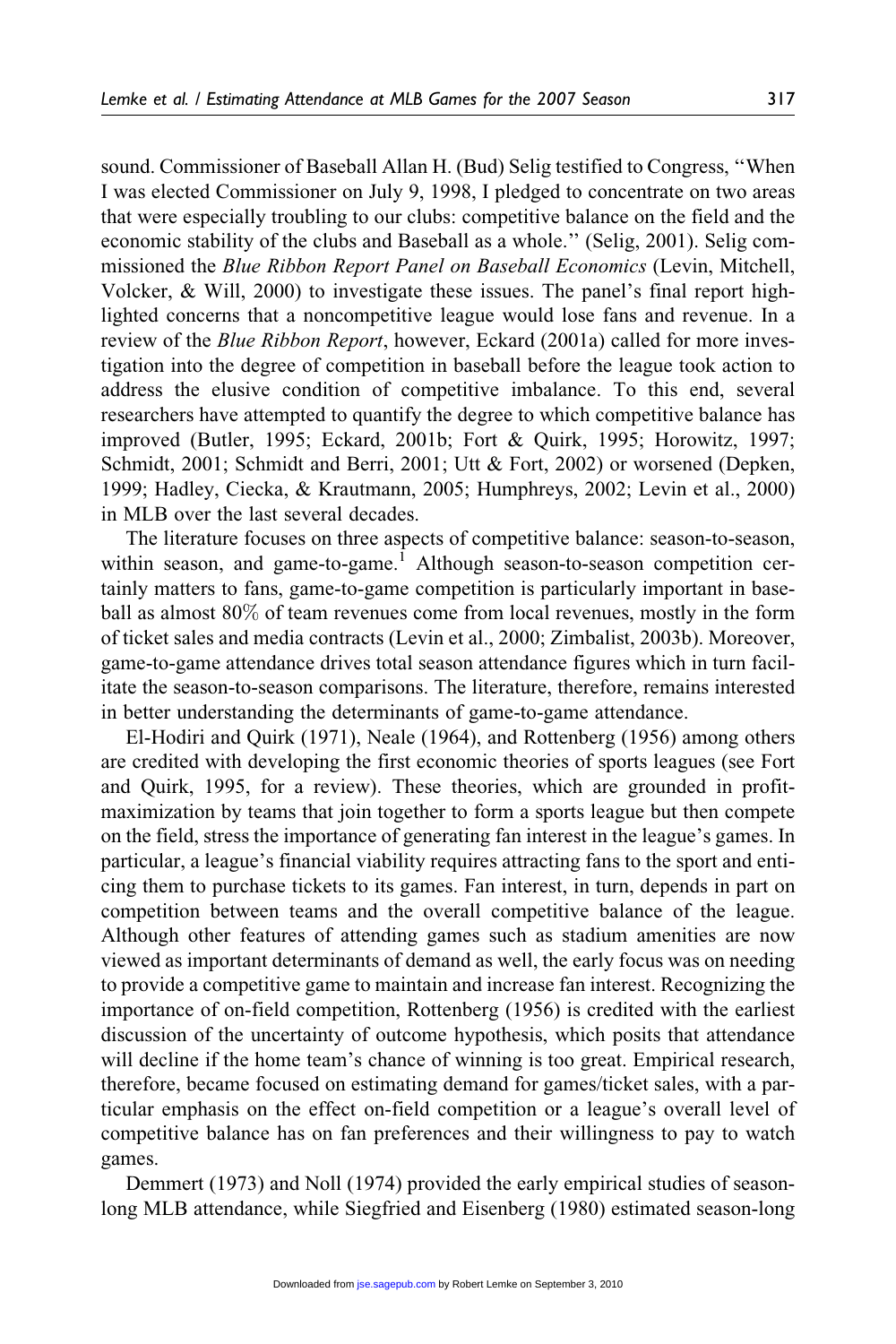attendance for minor league baseball teams. Hill, Madura, and Zuber (1982) provided the first analysis using game-level observations from the 1977 MLB season, and Knowles, Sherony, and Haupert (1992) used data from the 1988 season to test the uncertainty of outcome hypothesis. Using games from the 1996 season, Rascher (1999) confirmed the result of Knowles, Sherony, and Haupert that the uncertainty of outcome hypothesis held (i.e., attendance eventually decreases if the home team's probability of winning gets too large).<sup>2</sup> Most recently, Meehan, Nelson, and Richardson (2007) estimated attendance at MLB games during the 2000–2002 seasons and found that attendance was positively related to on-field competition, as measured by differences in win percentage, but only when the home team had a better record than the visiting team. When the visiting team had a better record than the home team, they found no relationship between attendance and on-field competition.

This article makes several contributions to the literature. First, the article includes and highlights the importance of several new explanatory variables that have heretofore been omitted from the literature. Second, several empirical models are estimated using various dependent variables and estimation techniques to allow for comparisons along these dimensions. Third, the model is reestimated for subsamples of the data. In so doing, the relationship between attendance and game characteristics is found to be fundamentally different when the data are split by month, market size, or each team's recent propensity to qualify for the playoffs.

Three general results stand out. First, attendance in September depends greatly on playoff position. Second, attendance is much more responsive to game characteristics— e.g., when the game is played, which team is visiting, whether there is a fireworks display following the game—for small market teams than for large market teams. Third, in contrast to the earlier empirical results of Knowles, Sherony, and Haupert (1992) for the 1988 season and Rascher (1999) for the 1996 season, attendance is expected to be higher for games during the 2007 season the greater the home team's chance of winning the game.

### 2. The Empirical Specification

Four issues must be addressed when estimating attendance at sporting events—the dependent variable, the estimation technique, the sample criteria, and the empirical specification. Previous empirical studies have differed in all of these aspects. This section discusses each of these four issues in turn.

The main studies of attendance at MLB games, Hill, Madura, and Zuber (1982), Knowles, Sherony, and Haupert (1992), Meehan, Nelson, and Richardson (2007), and Rascher (1999)—henceforth HMZ, KSH, MNR, and Rascher respectively—, all used game attendance (or ticket sales) as the dependent variable, as did Jennet (1984) when looking at Scottish league football matches. In contrast, Siegfried and Eisenberg (1980) used the natural log of season attendance for minor league baseball clubs, while Borland and Lye (1992) and Peel and Thomas (1988) used the natural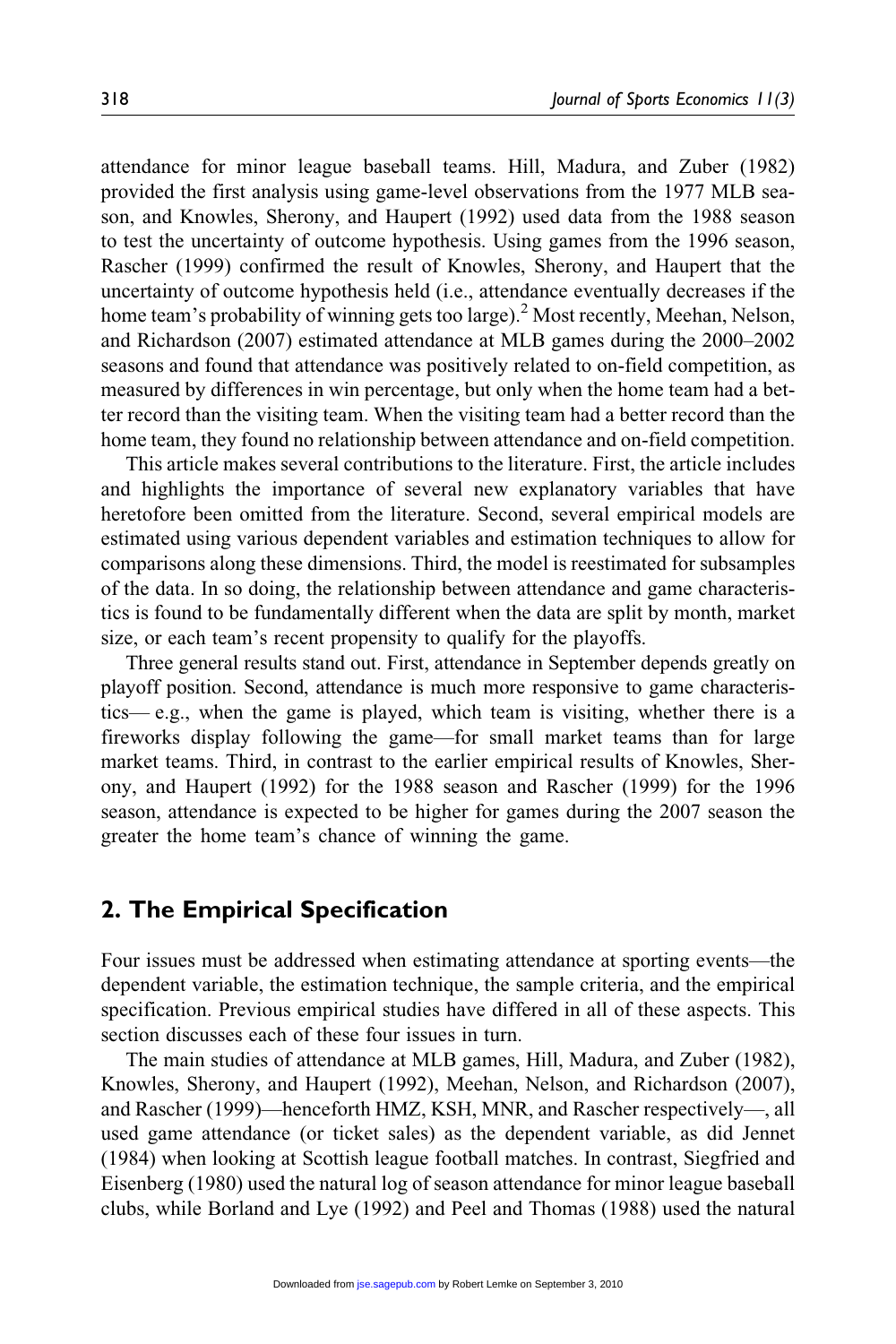log of attendance at individual matches of Australian Rules football and English football, respectively. In an attempt to control for varying stadium capacities, Welki and Zlatoper (1999) estimated attendance at U.S. football games by calculating tickets bought and used as a percentage of stadium capacity. Although most of the results in this article use attendance (i.e., ticket sales) as the dependent variable, some log attendance regressions are also included.

The choice of estimation procedure is equally diverse in the literature. HMZ and KSH used ordinary least squares (OLS). MNR used a censored-normal regression  $(CNR)^3$  to take into account that some games sell out,<sup>4</sup> while Rascher used CNR with home-team fixed-effects. To facilitate a comparison across techniques, section 4 presents results under OLS and CNR, both with and without fixed-effects.

In addition to allowing for comparisons based on the dependent variable and estimation technique, we improve on the literature in three ways. First, we include the most complete set of explanatory variables to be found in the literature. Second, we include interaction terms to allow for a more flexible functional form for games played in September. Third, we estimate our preferred model under three criteria important to baseball—by month, by market size, and by playoff propensity.<sup>5</sup> As team revenue is largely driven by ticket sales in baseball (Levin et al., 2000), it is important for the league to have teams sell tickets not only in large cities or in September or to fans of playoff-bound teams but also to sell tickets in small markets, throughout the summer, to fans of teams that are not bound for the playoffs.

Explaining attendance at baseball games is difficult in part because most explanatory variables enter a fan's preferences in several ways such as wanting to enjoy the overall experience and wanting to see the home team win, which are not necessarily the same objective. Also, the literature mostly resigns itself to explaining patterns in attendance rather than formally estimating a demand equation. This is largely for institutional reasons—not only is the supply of tickets fixed from game to game within a season, but the price of tickets is also set months in advance of fans seeing the quality of play of their home team. To provide a general structure for the empirical model estimated below, the explanatory variables are classified in five groups: time factors  $(T)$ , fan interest variables  $(F)$ , city characteristics  $(CC)$ , playoff chances ( $PC$ ), and the probability of winning ( $PW$ ). The general model takes the form:

$$
y_{i,g} = \beta_0 + \beta_1 T_{i,g} + \beta_2 F_{i,g} + \beta_3 CC_{i,g} + \beta_4 PC_{i,g} + \beta_5 PW_{i,g} + \mu_i +_{i,g}
$$

where  $y$  is either game attendance or its log, T, F, CC, PC, and PW are vectors of explanatory variables,  $\beta_1$ ,  $\beta_2$ ,  $\beta_3$ ,  $\beta_4$ ,  $\beta_5$  are vectors of parameters,  $\mu$  is a vector of home-team fixed-effects,  $6 \times 1$  is the error term, and *i* indexes the home team while g indexes the game.

Lastly, baseball games are played in series. On a ten-game homestand, for example, the Yankees might host the Red Sox for three games, then the Royals for three, and then the Orioles for four. Not only is the opponent the same for three or four games in a row, but each series tends to occur over the weekend (possibly starting on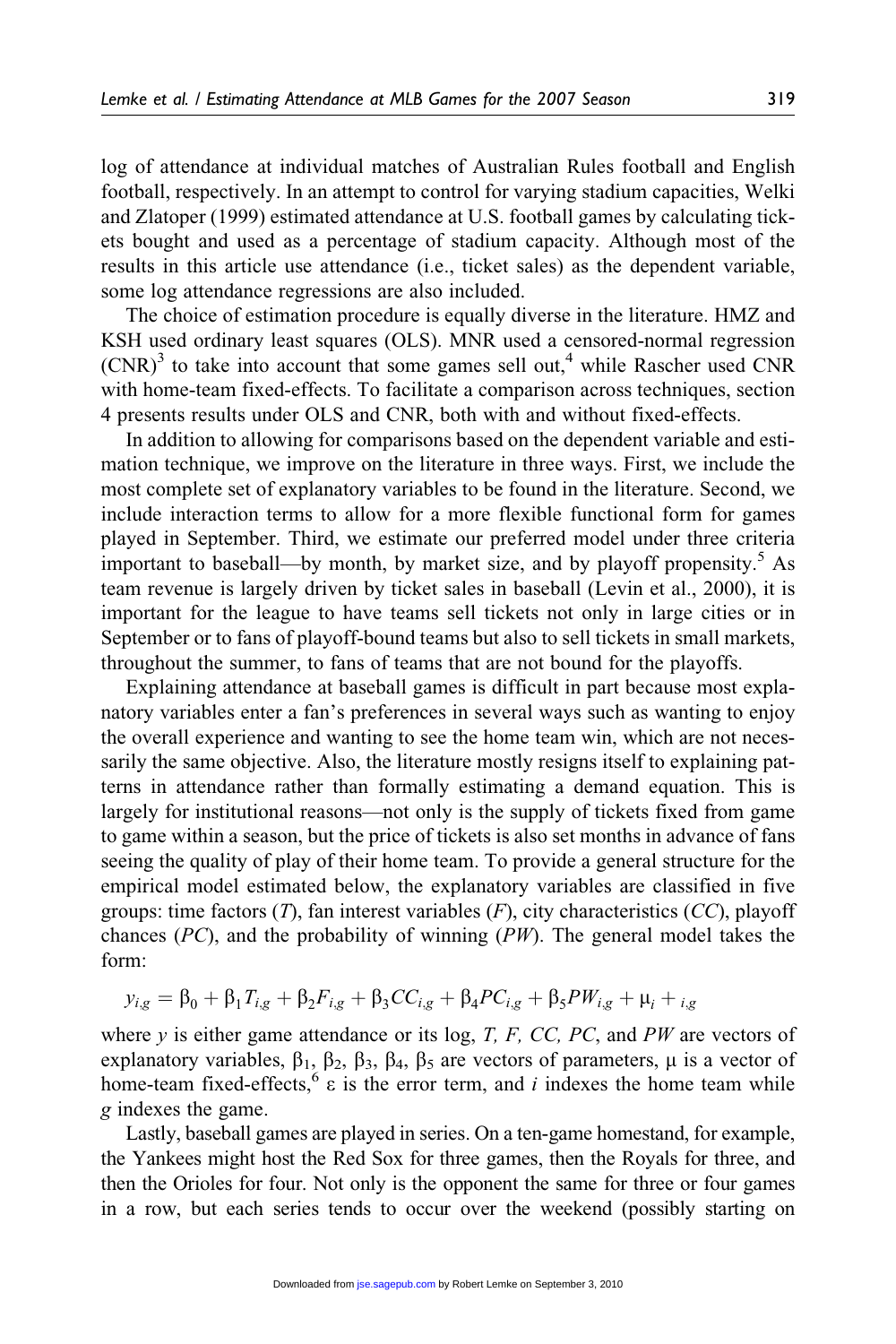Thursday or going through Monday) or on weekdays. Thus, the error terms,  $\varepsilon_{i,e}$ , are almost certainly correlated across the games within each series. We adjust all of the estimation procedures to produce standard errors that are robust to this type of clustering.

# 3. The Data

The data were collected for all 2,430 games (81 home games played by each of 30 MLB teams) for the 2007 season. Four cuts on the data were then made. First, all Toronto home games were removed due to missing data. Second, the second game of each of the five traditional doubleheaders that were played during the season was omitted as only one attendance figure is available for the day.<sup>7</sup> Third, the Cleveland Indians played three ''homes games'' against the Los Angeles Angels at Miller Park in Milwaukee as snow fell in Cleveland. These three games plus a make-up game played in Seattle but designated a home game for Cleveland were removed from the data set because of the change in venue. Fourth, as some variables rely on data from recent games, 144 games were also dropped from the analysis as the home team had not yet played at least ten games. $8$  The result is a data set of 2,196 games played during the 2007 MLB season, with each of 29 teams contributing at least 73 and at most 78 home games.

Most of the data come from box score information reported by MLB. The box score for each game for the 2007 season is available online at www.mlb.com. As MLB records the number of purchased tickets rather than the number of tickets used (turnstile attendance), the dependent variable for the analysis is paid attendance (or its natural log), which we will refer to henceforth simply as attendance. Average attendance at MLB games for the 2007 season was 33,004, with the smallest crowd being 8,201 (the Pirates hosting the Astros on April 25) and the largest crowd being 56,438 (the Mets hosting the Yankees on May 20). We also used the ''pregame'' description of each game as reported daily in the Chicago Tribune to gather information on scheduled starting pitchers and the betting line. Descriptive statistics and the data source for all variables used in the analysis are reported in Table 1.

#### Time Factors

Ten dummy variables control for the day of the week and the time of the game. There is a separate dummy variable for each day, Monday through Friday, plus a variable for playing a day game during the week. Saturday and Sunday games, however, are each separated by time of day: 3.6% of all games were played on Saturday afternoon, 12.8% on Saturday night, 14.7% on Sunday afternoon, and 1.4% on Sunday night. Six more variables control for the month. Whereas all studies of baseball attendance recognize the importance of the schedule (time of day, day of the week,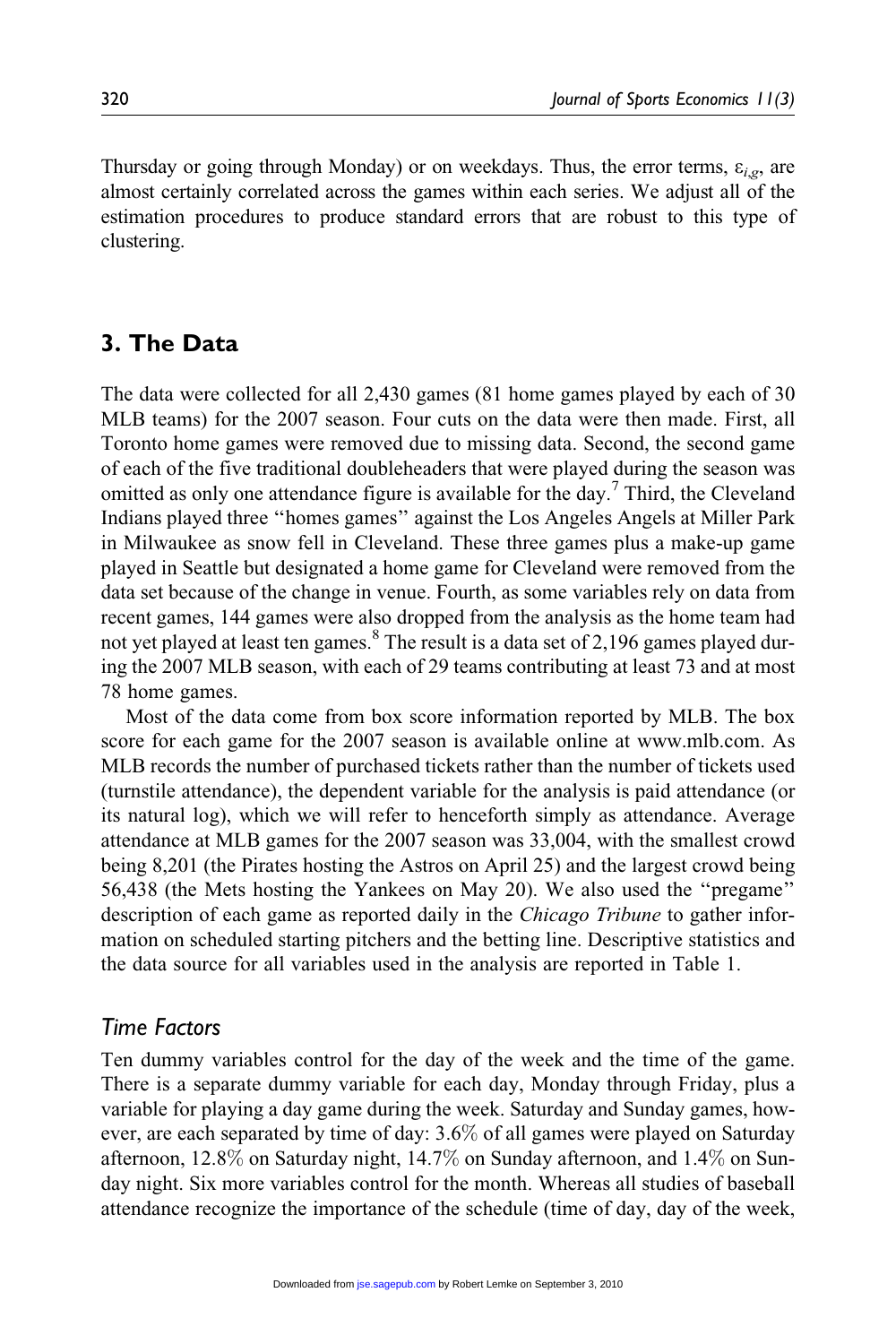| Dependent Variable                                                                | Mean           | SD                  | Min   | Max         |
|-----------------------------------------------------------------------------------|----------------|---------------------|-------|-------------|
| Attendance <sup>a</sup>                                                           |                | 33,004 11,131 8,201 |       | 56,438      |
| <b>Time Factors</b>                                                               |                |                     |       |             |
| Played on Monday.                                                                 | 0.102          | 0.303               | 0     | ı           |
| Played on Tuesday.                                                                | 0.152          | 0.359               | 0     | I           |
| Played on Wednesday.                                                              | 0.150          | 0.357               | 0     | ı           |
| Played on Thursday.                                                               | 0.111          | 0.314               | 0     | I           |
| Played on Friday.                                                                 | 0.161          | 0.368               | 0     | I           |
| Played during the day, Monday–Friday.                                             | 0.100          | 0.300               | 0     | ı           |
| Played on Saturday afternoon.                                                     | 0.036          | 0.185               | 0     | I           |
| Played on Saturday night.                                                         | 0.128          | 0.334               | 0     | I           |
| Played on Sunday afternoon.                                                       | 0.147          | 0.354               | 0     | ı           |
| Played on Sunday night.                                                           | 0.014          | 0.116               | 0     | I           |
| Played in April.                                                                  | 0.095          | 0.294               | 0     | I           |
| Played in May.                                                                    | 0.185          | 0.389               | 0     | ı           |
| Played in June.                                                                   | 0.178          | 0.382               | 0     | I           |
| Played in July.                                                                   | 0.173          | 0.379               | 0     | I           |
| Played in August.                                                                 | 0.186          | 0.389               | 0     | I           |
| Played in September.                                                              | 0.182          | 0.386               | 0     | I           |
| Public schools are on summer vacation. <sup>b</sup>                               | 0.449          | 0.498               | 0     | ı           |
| Played on Memorial Day, July 4th, or Labor Day.                                   | 0.018          | 0.134               | 0     | I           |
| Fan interest                                                                      |                |                     |       |             |
| Game-time temperature ( $\degree$ F) for outdoor parks<br>$(N = 1,744)^{4}$       | 75.3           | 10.4                | 40    | 106         |
| Rain fell during the game. <sup>a</sup>                                           | 0.021          | 0.144               | 0     | I           |
| The home team plays in a dome or retractable<br>roof stadium.                     | 0.206          | 0.404               | 0     | I           |
| The home team is in the American League.                                          | 0.447          | 0.497               | 0     | I           |
| A divisional game.                                                                | 0.428          | 0.495               | 0     | ı           |
| A divisional rivalry game. <sup>c</sup>                                           | 0.094          | 0.292               | 0     | I           |
| An interleague game.                                                              | 0.111          | 0.314               | 0     | I           |
| An interleague rivalry game.                                                      | 0.027          | 0.163               | 0     | I           |
| Barry Bonds has 753-755 career home runs.                                         | 0.009          | 0.093               | 0     | I           |
| The home team's pitcher is a fan favorite. <sup>c</sup>                           | 0.139          | 0.346               | 0     | ı           |
| Home runs per game hit by the home team.                                          | 0.961          | 0.219               | 0.200 | 1.583       |
| Wins-losses of home pitcher less wins-losses of<br>visiting pitcher. <sup>d</sup> | $-0.078$ 4.822 |                     | $-20$ | 20          |
| Number of games won by the home team in its last 10.                              | 4.94           | 1.65                | 0     | 10          |
| Age of stadium (in years). <sup>e</sup>                                           | 26             | 26                  | 2     | 96          |
| Stadium opened in 2000 or more recently. <sup>e</sup>                             | 0.311          | 0.463               | 0     | I           |
| There is a giveaway/promotion at the stadium. <sup>a</sup>                        | 0.309          | 0.462               | 0     | I           |
| A fireworks display followed the game. <sup>a</sup>                               | 0.060          | 0.237               | 0     | I           |
| Average 2007 ticket price. <sup>7</sup>                                           | 22.81          | 6.979               |       | 13.79 47.74 |
| Home team qualified for the 2006 playoffs.                                        | 0.279          | 0.448               | 0     | ı           |

Table 1. Descriptive Statistics for MLB Games during the 2007 Season

(continued)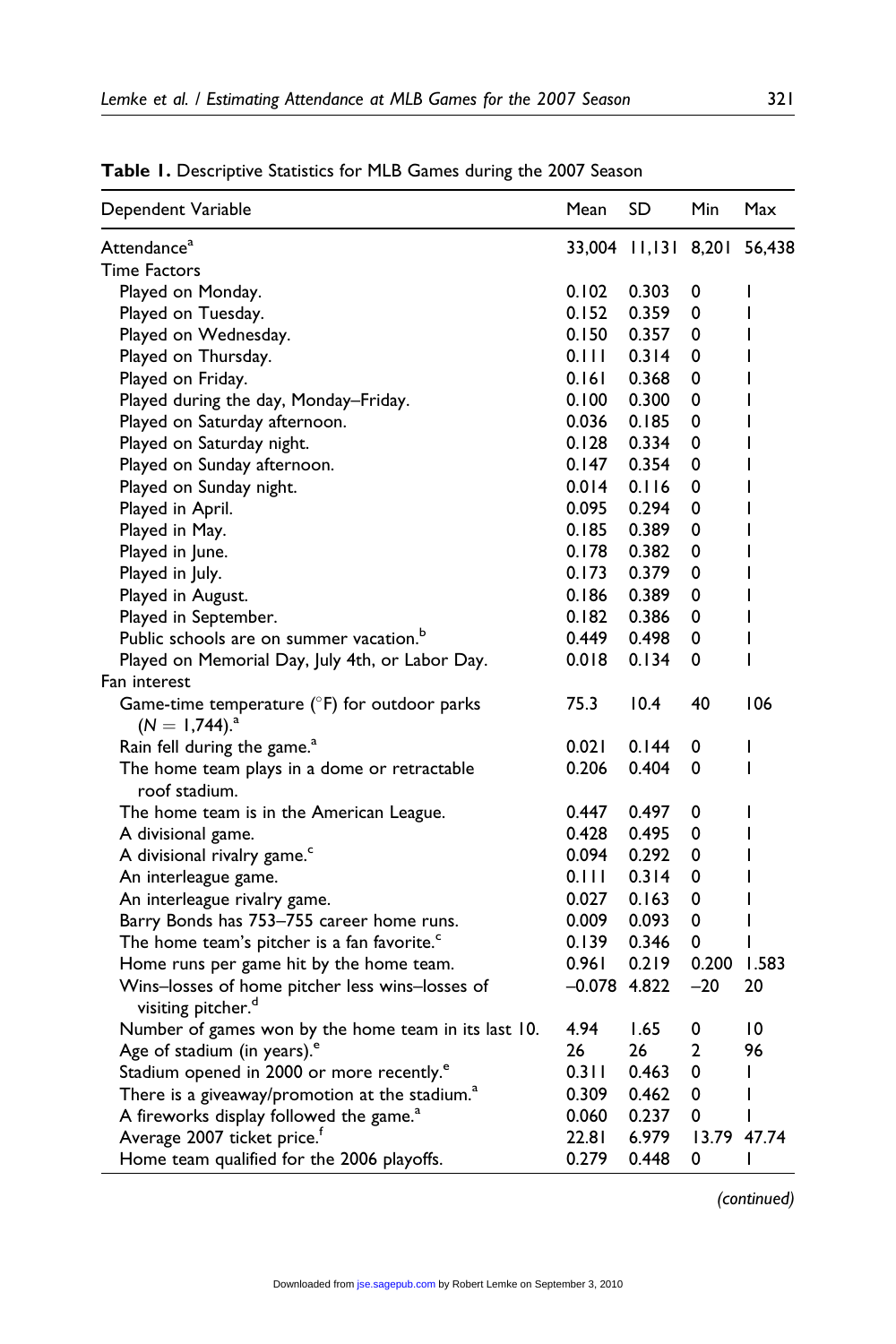#### Table 1 (continued)

| Dependent Variable                                                                        | Mean        | SD        | <b>Min</b>  | Max          |
|-------------------------------------------------------------------------------------------|-------------|-----------|-------------|--------------|
| Visiting team qualified for the 2006 playoffs.                                            | 0.265       | 0.442     | 0           | ı            |
| Visiting team was the Boston Red Sox.                                                     | 0.030       | 0.171     | 0           | I            |
| Visiting team was the New York Yankees.                                                   | 0.031       | 0.173     | 0           | ı            |
| Visiting team was the Chicago Cubs.                                                       | 0.034       | 0.182     | 0           |              |
|                                                                                           | Mean        | <b>SD</b> | Min         | Max          |
| City Characteristics                                                                      |             |           |             |              |
| MSA 2006 population (in 1,000s). <sup>8</sup>                                             | 5,775       | 4,618     |             | 1,510 18,819 |
| MSA 2005 per capita income (in US\$1,000s). <sup>8</sup>                                  | 39.2        | 5.2       | 32.4        | 52.5         |
| MSA 2005 unemployment rate.                                                               | 6.9         | 2.4       | 3.8         | 15.3         |
| MSA 2005 poverty rate. <sup>8</sup>                                                       | 21.4        | 4.9       | 12.2        | 32.4         |
| MSA 2006 percentage black population. <sup>8</sup>                                        | 14.7        | 7.4       | 4.5         | 31.3         |
| MSA 2006 percentage Hispanic population. <sup>8</sup>                                     | $16.5$ 12.7 |           | Ш           | 44           |
| Number corporations hdqrtrd in MSA with<br>500+ emplys in 2008. <sup>h</sup>              | 531.3       | 354.8     | 147         | 1357         |
| MSA is home to two MLB teams.                                                             | 0.208       | 0.406     | 0           | I            |
| Game was not available on TV locally. <sup>a</sup>                                        | 0.022       | 0.148     | $\mathbf 0$ | I            |
| Game was on national TV. <sup>a</sup>                                                     | 0.065       | 0.246     | 0           |              |
| Miles between stadiums (in 1,000s).                                                       | 1.233       | 0.851     | 0.010 4.884 |              |
| <b>Playoff Chances</b>                                                                    |             |           |             |              |
| Home team's games back in the playoff race at the<br>start of play.                       | 5.51        | 5.76      | $\Omega$    | 26.5         |
| Visiting team's games back in the playoff race at the<br>start of play.                   | 5.50        | 5.55      | $\mathbf 0$ | 24.5         |
| Home team was leading its division at the start of play.                                  | 0.216       | 0.412     | 0           | I            |
| Away team was leading its division at the start of play.                                  | 0.220       | 0.415     | 0           | I            |
| Home team was leading the wild card race at the<br>start of play.                         | 0.072       | 0.258     | $\Omega$    | ı            |
| Away team was leading the wild card race at the<br>start of play.                         | 0.055       | 0.227     | $\Omega$    | ı            |
| Home team was in playoff contention at the start of play. 0.327<br>Probability of Winning |             | 0.470     | 0           | ı            |
| Implied probability the home team will win<br>(from betting lines). <sup>d</sup>          | 0.543       | 0.085     | 0.290 0.750 |              |

Notes: The data set includes information on 2,196 home games played during the 2007 MLB season. See the text for more complete variable descriptions.

<sup>a</sup> Major League Baseball (www.mlb.com).

b Online school district calendars for each host city of a MLB team.

<sup>c</sup> Authors' assessment.

<sup>d</sup> Chigago Tribune.

<sup>e</sup> Ballparks of Baseball (www.ballparksofbaseball.com).

f Team Marketing Report (www.teammarketingreport.com).

 $8$  2008 U.S. Statistical Abstract (www.census.gov/compendia/stataab/).<br>h infoUSA.com.

i mapquest.com.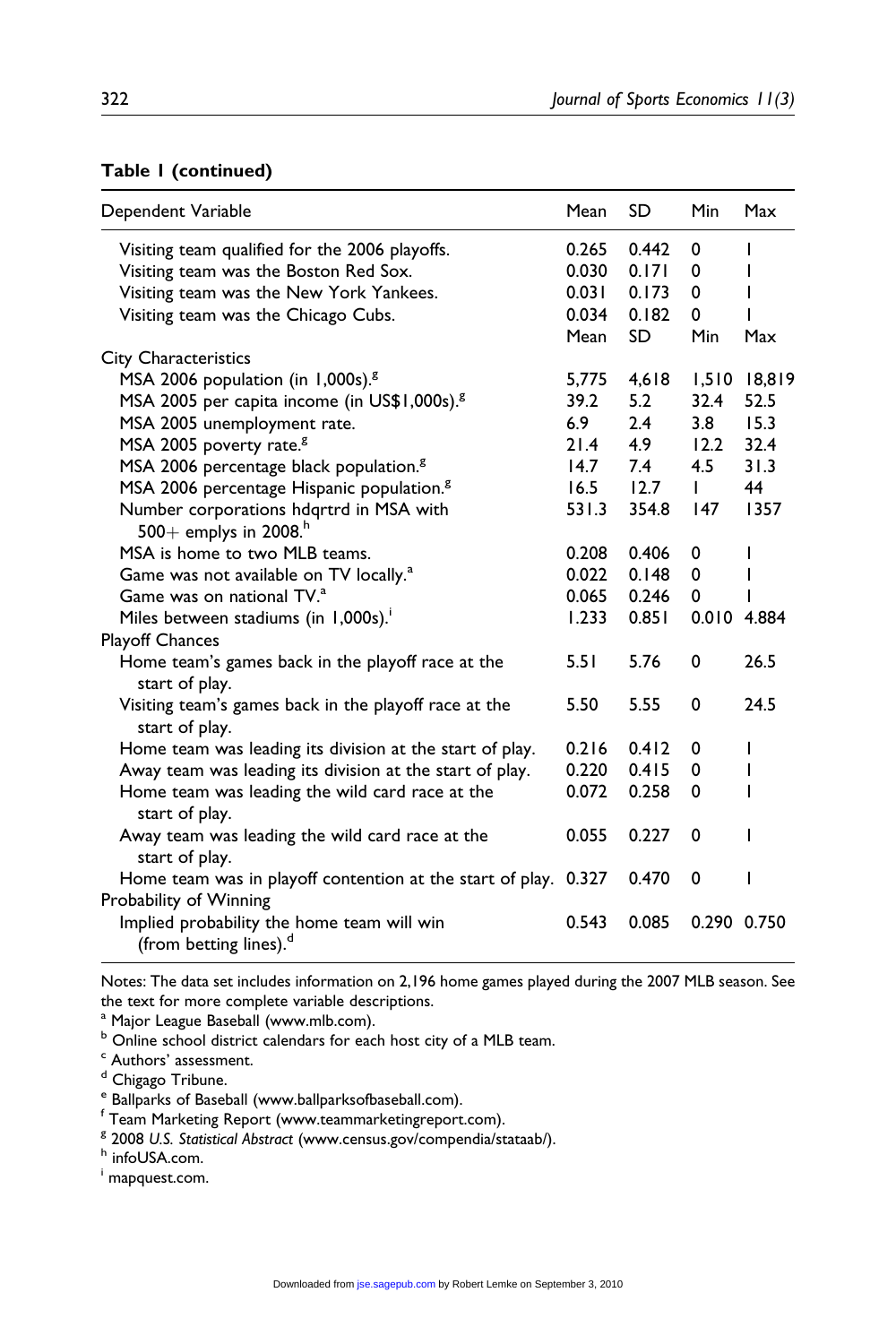and month), no previous study has allowed this amount of flexibility in the specification.

We also control for whether the largest public school district in the home team's metropolitan statistical area (MSA) was on summer vacation. Although there is little variation in when students start school in the fall (usually late August or early September), there is considerable variation in when the school year ends (from before Memorial Day to the last week of June). We also control for whether the game was played on Memorial Day, the Fourth of July, or Labor Day. These factors are important to take into account as families are more likely to attend games when children are not in school or when people are off work for a holiday.

#### Fan Interest Variables

As weather is likely to affect one's experience, the temperature (at outdoor stadiums), whether it rained during the game (zero for domed stadiums), and whether the stadium has a roof are all included in the specification. The average game-time temperature was  $75.3^{\circ}$ F, and measurable rain fell during 2.1% of games. More than one in every five games was played in domed stadiums (Minnesota, Tampa Bay) or in stadiums with a retractable roof (Arizona, Houston, Milwaukee, Seattle).

Our sample includes 16 National League home teams and 13 American League home teams. Each of the two leagues is further divided into three divisions—East, Central, and West. Almost 43% of games were played between two teams in the same division in the same league. We also subjectively assigned up to two division rivals for each team based on conversations with local sports reporters and sports economists.<sup>9</sup> Moreover, the assignment of division rivals was not constrained to be symmetric. For example, while the Orioles consider the Red Sox and Yankees to both be division rivals in part because of their proximity and in part because of their recent success, the Orioles are not considered to be a division rival of either the Red Sox or the Yankees as both of those teams fixate on each other and serve as each other's sole division rival. The assignment of division rivals is given in Table 2. Division rivalry games account for 9.4% of all games.

Current studies of attendance also need to account for interleague games. Whereas MNR included an interleague dummy variable, we include this plus another variable indicating the home team played an interleague rival. In particular, MLB schedules ten interleague rivalry match-ups each year based on geography: Baltimore vs. Washington, the Chicago White Sox vs. Cubs, Cleveland vs. Cincinnati, Kansas City vs. St. Louis, the Los Angeles Angels vs. Dodgers, Minnesota vs. Milwaukee, the New York Yankees vs. Mets, Oakland vs. San Francisco, Tampa Bay vs. Florida, and Texas vs. Houston. Interleague games account for 11.1% of all games played in our sample, while interleague rivalry games account for 2.7%.

The 2007 MLB season witnessed Barry Bonds' historic chase of Hank Aaron's career home run record of 755. Although Bonds' pursuit of the record garnered publicity throughout the year, the potential for tying and passing Aaron as Bonds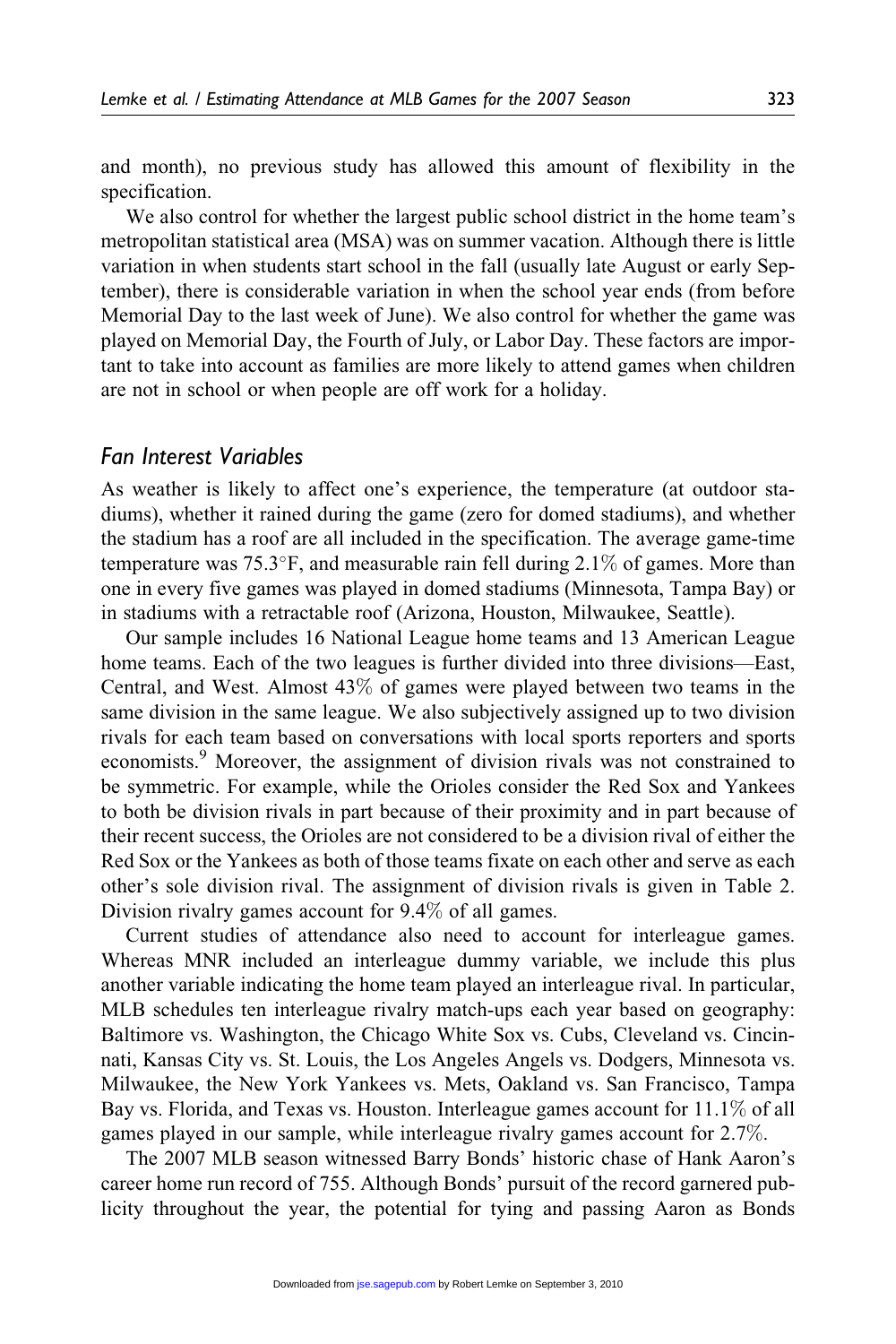| Home Team                     | <b>Division Rivals</b> |
|-------------------------------|------------------------|
| <b>Baltimore Orioles</b>      | Boston, New York       |
| <b>Boston Red Sox</b>         | New York               |
| New York Yankees              | <b>Boston</b>          |
| Tampa Bay Devil Rays          | None                   |
| Toronto Blue Jays             | New York               |
| Cleveland Indians             | Detroit                |
| Chicago White Sox             | Cleveland, Detroit     |
| Detroit Tigers                | Cleveland              |
| Kansas City Royals            | None                   |
| Minnesota Twins               | Cleveland              |
| Los Angeles Angels of Anaheim | Oakland                |
| Oakland Athletics             | Los Angeles            |
| <b>Seattle Mariners</b>       | None                   |
| Texas Rangers                 | None                   |
| Atlanta Braves                | New York, Florida      |
| <b>Florida Marlins</b>        | Atlanta                |
| <b>New York Mets</b>          | Atlanta, Philadelphia  |
| Philadelphia Phillies         | New York               |
| <b>Washington Nationals</b>   | None                   |
| Chicago Cubs                  | Milwaukee, St. Louis   |
| Cincinnati Reds               | None                   |
| <b>Houston Astros</b>         | None                   |
| Milwaukee Brewers             | Chicago                |
| Pittsburgh Pirates            | None                   |
| St. Louis Cardinals           | Chicago                |
| Arizona Diamondbacks          | Colorado               |
| Colorado Rockies              | Arizona                |
| Los Angeles Dodgers           | San Francisco          |
| San Diego Padres              | None                   |
| San Francisco Giants          | Los Angeles            |

#### Table 2. Division Rivalries

approached 755 generated extraordinary interest and certainly brought fans to Giants games. We include a dummy variable for the 19 Giants games in which Bonds was within three home runs (753 to 755) of breaking the career home run record.

Whereas HMZ included whether the starting pitchers were minorities and Rascher included several dummy variables capturing the race of the pitchers, we talked to local sports reporters and sports economists to subjectively define pitchers to be ''fan favorites'' if the pitcher was likely to attract additional fans to home games simply because he was pitching. As we have defined them, the fan-favorite pitchers are Johnson and Webb (Arizona), Smoltz (Atlanta), Beckett and Matsuzaka (Boston), Zambrano (Chicago Cubs), Harang (Cincinnati), Carmona and Sabathia (Cleveland), Francis (Colorado), Willis (Florida), Oswalt (Houston), Penny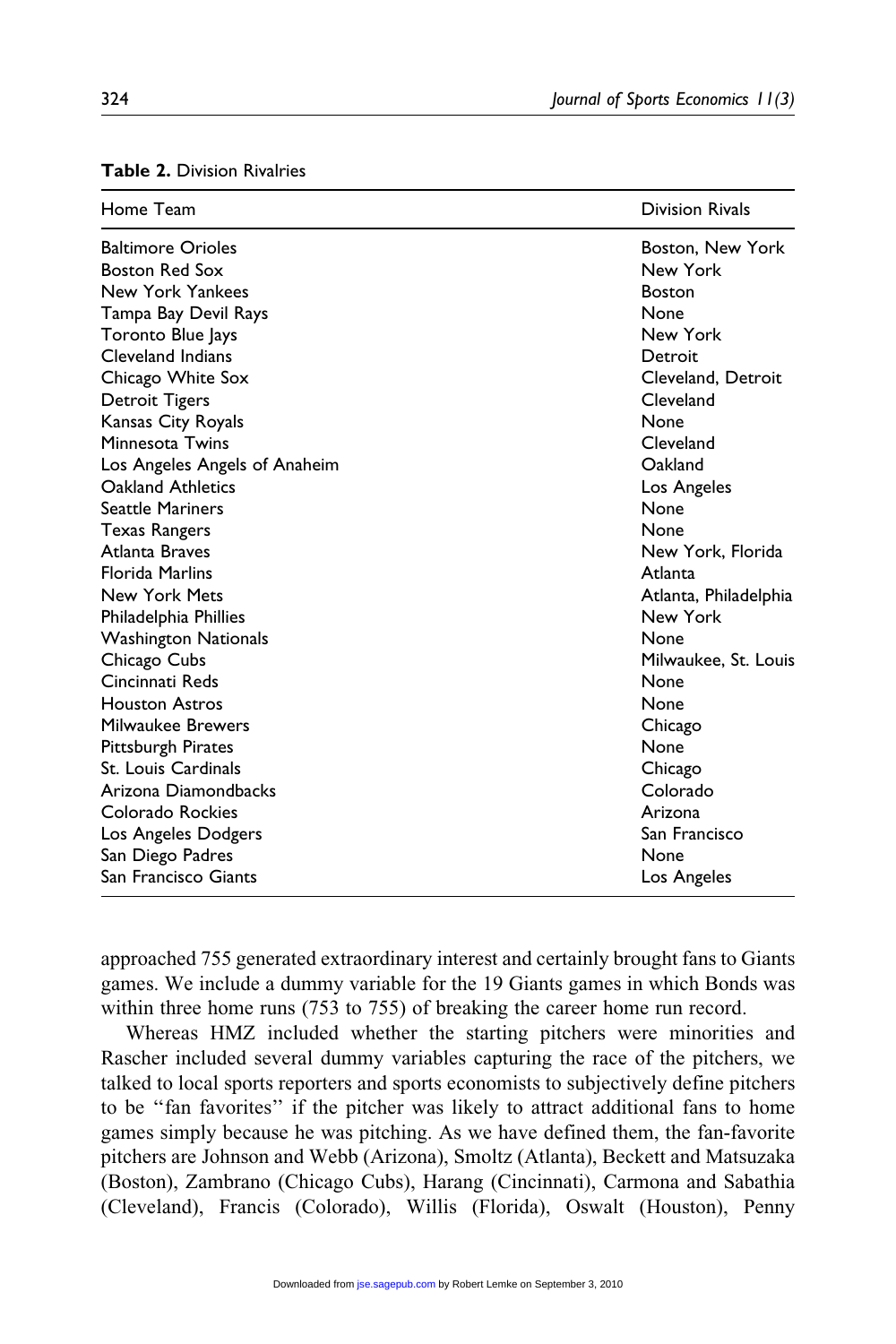(Dodgers), Sheets (Milwaukee), Santana (Minnesota), Clemens and Pettitte (Yankees), Hamels (Philadelphia), Peavy (San Diego), and Hernandez (Seattle). Of these twenty pitchers, sixteen were well-known, productive pitchers before 2007. Carmona, Francis, Hamels, and Hernandez, however, were all at best average pitchers with not much major league experience through 2006. For each of these pitchers, 2007 was a breakout year. Although none of them would have been considered a fan favorite in April, they were all in the midst of a dominating season by June. The results are not overly sensitive to whether these four pitchers are considered favorites or not, but the point estimate on having a fan-favorite pitcher start a game is larger and more significant when these four pitchers are included in the definition.

The next three variables listed in Table 1 relate to team performance and are intended to measure the potential excitement of the game. At the start of play each day, the home team had previously hit an average of 0.96 home runs per game. To capture the quality of the pitching match up to date in 2007, the visiting pitcher's net wins was subtracted from the home pitcher's net wins. As expected, the average difference was close to zero. Lastly, the home team averaged 4.94 wins in its last 10 games. $10$ 

The next five fan interest variables capture the atmosphere of the stadium experience. The average stadium was 26 years old in 2007, but 31% of games were played in a stadium that opened as recently as 2000. Almost  $31\%$  of games were associated with a giveaway/promotion such as cap day or bobblehead day, $^{11}$  and 6% of games were followed by a fireworks display. The 2007 average ticket price as reported by Team Marketing Report was US\$22.81.

Finally, attendance likely depends on which team is visiting (e.g., a playoff team from last season or a team with a superstar like Alex Rodriguez). Likewise, some teams are thought to have loyal fans that ''travel well'' while other teams might bring home-team fans to the stadium out of spite. The Cubs, Red Sox, and Yankees were the only road teams to average an attendance of at least  $36,000$  per game.<sup>12</sup> The fan experience variables, therefore, include whether the home or visiting team qualified for the 2006 playoffs and whether the Cubs, Red Sox, or Yankees were the visiting team.

#### City Characteristics

Unlike several of the fan interest variables, none of the city characteristic variables are unique to our analysis. The home team's city population, per capita income, unemployment rate, poverty rate, percentage population that is black, and percentage population that is Hispanic were taken at the MSA level from the 2008 Statistical Abstract of the United States. Market size, as approximated by population, varies greatly across teams from 1.5 million (Milwaukee) to 19 million (New York). Per capita income also varies considerably, from US\$32,400 in Phoenix to US\$52,500 in San Francisco. There is similar variation in the other city variables as well.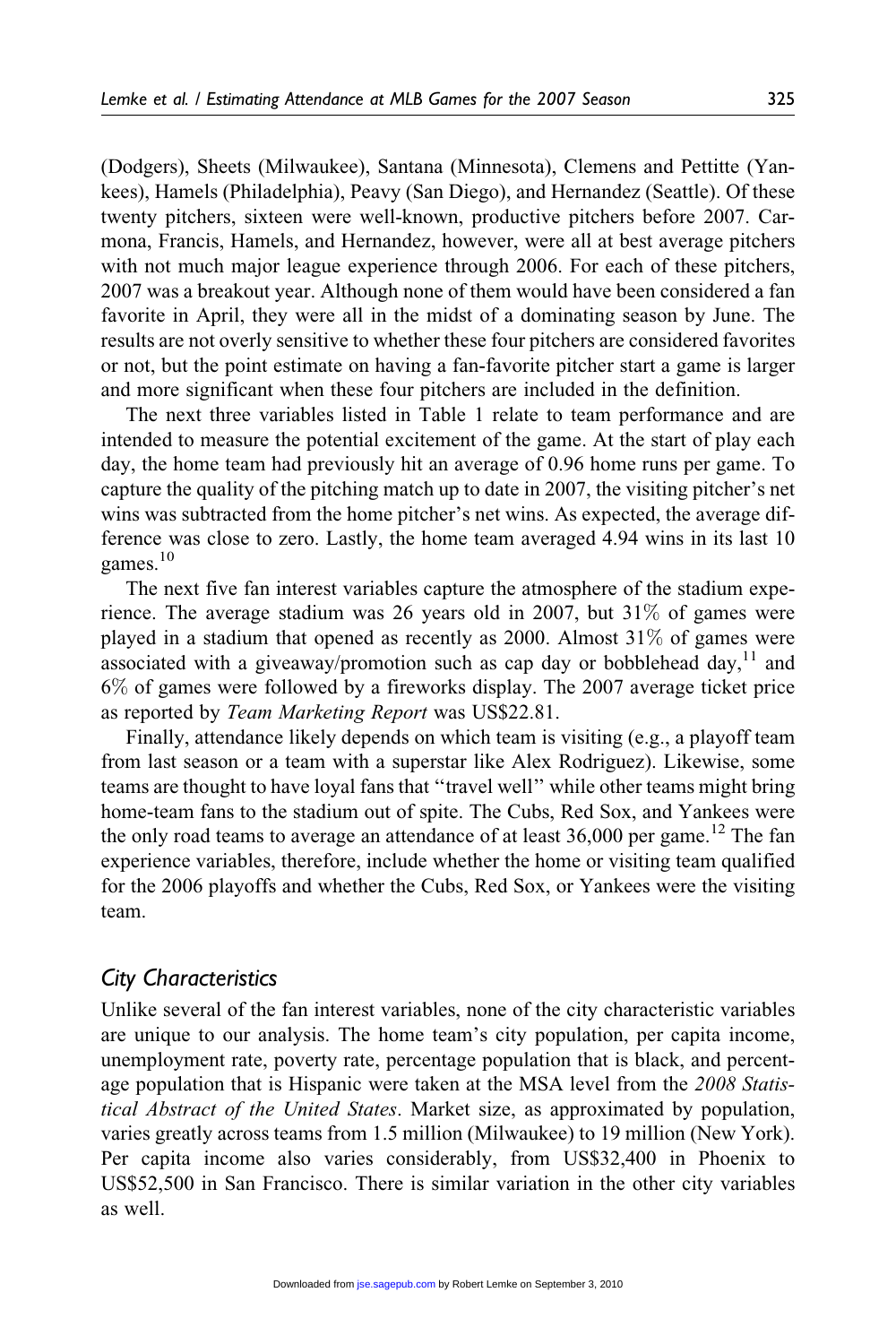Because corporations support local teams by purchasing advertising, club seats, and luxury boxes, we include the number of corporations with at least 500 employees headquartered in each home team's MSA in 2008 as reported by infoUSA, Inc. We also control for two MLB teams existing in the same MSA, which occurs in Chicago, Los Angeles, and New York.

Whereas HMZ included a variable for when the game was broadcast on local TV (a rarity in 1977), we include separate variables for when the game is not available on local TV (a rarity in 2007) and when the game is aired nationally on FOX, ESPN, or ESPN2. Finally, following KSH, we include the distance between the home team's and visiting team's stadium (measured in 1,000s as reported by mapquest. com) to control for the ease with which fans of the visiting team can attend the game. The average distance between stadiums is 1,233 miles.

## Playoff Chances

Several measures of playoff position are included for both the home and visiting team. Although HMZ and MNR included the number of games back each team was in its respective division, we include each team's games back in the playoff race (i.e., the lesser of games back in the divisional or wildcard races). We also include dummy variables for whether the home or visiting team is leading its division or is not leading its division but is leading its league's wild card race. Lastly, we include a dummy variable indicating whether the home team does not hold a playoff position but is ''in playoff contention'' at the start of play. To be in playoff contention April through August, the home team cannot be leading its division or wild card race and must be within 6 games of a playoff spot. In September, the home team must be within 6 games with 8 or more to play, within 4 games with 5 to 7 games to play, or with any mathematical possibility of making the playoffs with 4 or fewer games to play.<sup>13</sup>

# Probability of Winning

The last variable reported in Table 1 is the probability that the home team will win the game. It has long been recognized that competition on the field is important for attracting fans to games. It is generally thought that fans prefer to see the home team win, but the question arises whether fans have a greater and greater taste for victory (and therefore a taste for competitive imbalance on the field) or whether fans prefer to see a competitive game (the uncertainty of outcome hypothesis). Following HMZ and Rascher, our empirical model includes the probability of the home team winning as a quadratic.

We computed the probability of the home team winning each game from the Glantz-Culver betting lines reported in the Chicago Tribune. Betting lines are listed as  $-F$  and U, where the negative sign on F indicates the favored team. A typical line, for example, is –150 Chicago Cubs and 140 Milwaukee Brewers. In this case, one could wager US\$1.50 on the Cubs and win US\$1.00 plus the original US\$1.50 if the Cubs beat the Brewers, or one could wager US\$1.00 on the Brewers and win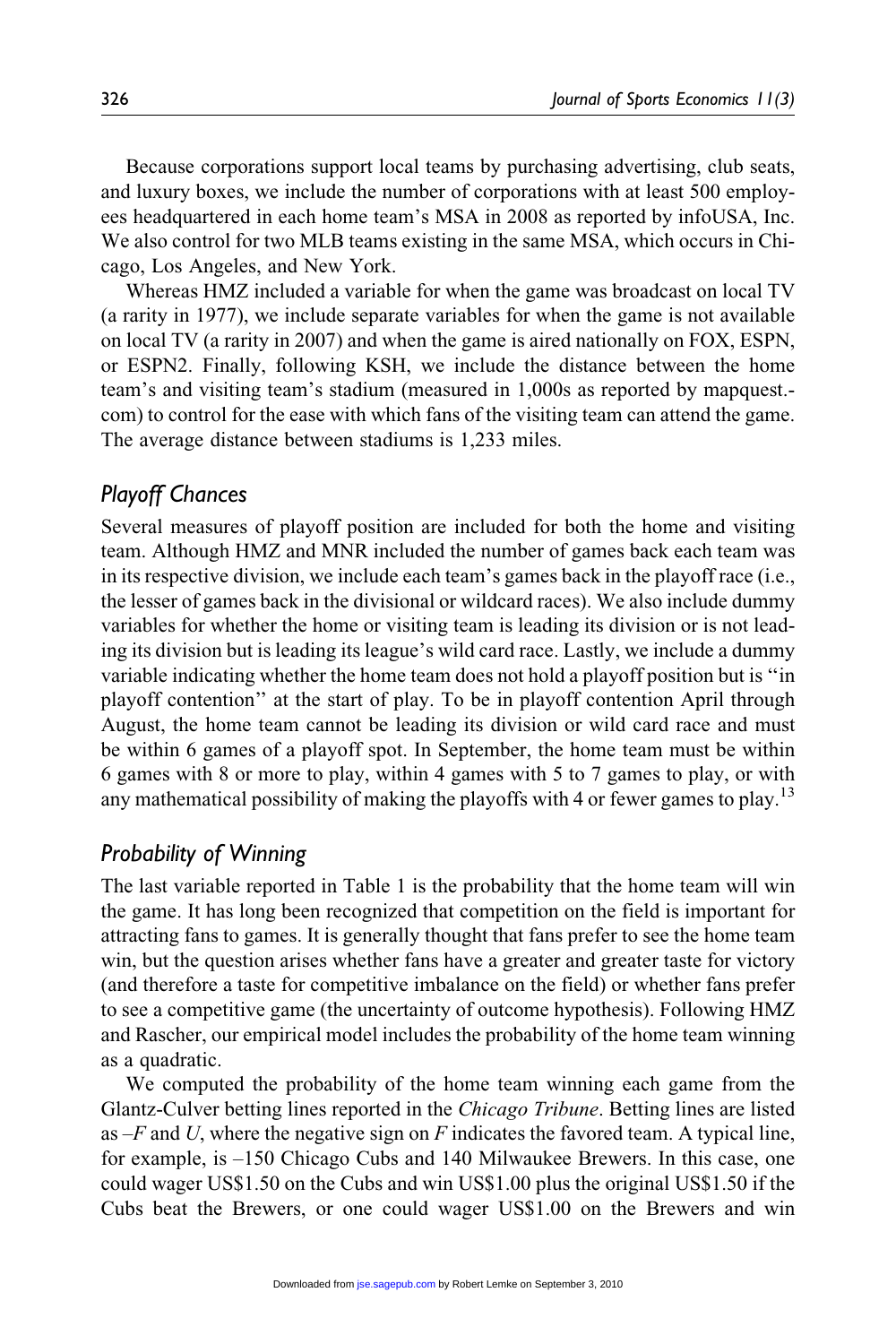US\$1.40 plus the original US\$1.00 if the Brewers beat the Cubs. A fair bet in this context arises only if  $F = U$ , which the bookmaker never allows.<sup>14</sup> As no commission is charged when betting on baseball and as the bookmaker is indifferent as to which side he makes his money on, it is natural to assume that the bookmaker believes the fair bet is  $R = (F + U)/2$ . Using R as the fair line, the implied probability that the favored team wins is  $R / (R + 100)$  while the implied probability the underdog wins is 100 /  $(R + 100)$ . The probability of the home team winning averages 0.543 but ranges from 0.29 to 0.75 in our sample.

# 4. Regression Results

Table 3 reports the estimated coefficients from eight regressions—four each when using attendance and log attendance as the dependent variable. Each dependent variable is estimated using ordinary least squares (OLS), a Constrained Normal Regression (CNR) which censors attendance at the stadium's capacity, a fixedeffects model (FE) in which each home team receives its own fixed-effect, and a CNR-FE model. The absolute value of the  $t$  statistic for each estimated coefficient is reported in parentheses, where the standard errors have been corrected for the cluster problem due to games being played in series. As the stadium, league, MSA, ticket prices, and whether the home team made the 2006 playoffs do not vary for a home team, coefficients for these variables are not estimated for any of the fixedeffects models.

When using attendance or log attendance as the dependent variable, estimated coefficients are interpreted, respectively, as changes in attendance or percentage changes in attendance. Under OLS, for example, a Monday night game averages 5,184 fewer people in attendance (or 19.1% fewer when using the log specification) compared to an otherwise identical Sunday afternoon game.

In terms of the model specification, several features stand out. First, the signs and statistical significance of coefficient estimates are largely the same when using attendance or log attendance. Second, although the OLS estimates closely match the CNR estimates and the FE estimates closely match the CNR-FE estimates, there are frequently substantial differences between the OLS/CNR and FE/CNR-FE estimates. Which estimation procedure should be preferred is debatable. Intuitively, fixed-effects should matter. Drawing fans to Cardinals, Cubs, Red Sox, or Yankees games is simply different from drawing fans to Pirates, Rays, Royals, or Twins games. Similarly, stadium capacity limits attendance at some games. Thus, from the standpoint of how attendance should be modeled econometrically, CNR-FE is the best candidate. The remainder of the article, therefore, focuses exclusively on CNR-FE results when using attendance as the dependent variable to facilitate comparisons with HMZ, KSH, MNR, and Rascher, even though the fixed-effects model fails to identify effects from any unchanging home-team variable such as average ticket prices, stadium features, or city characteristics.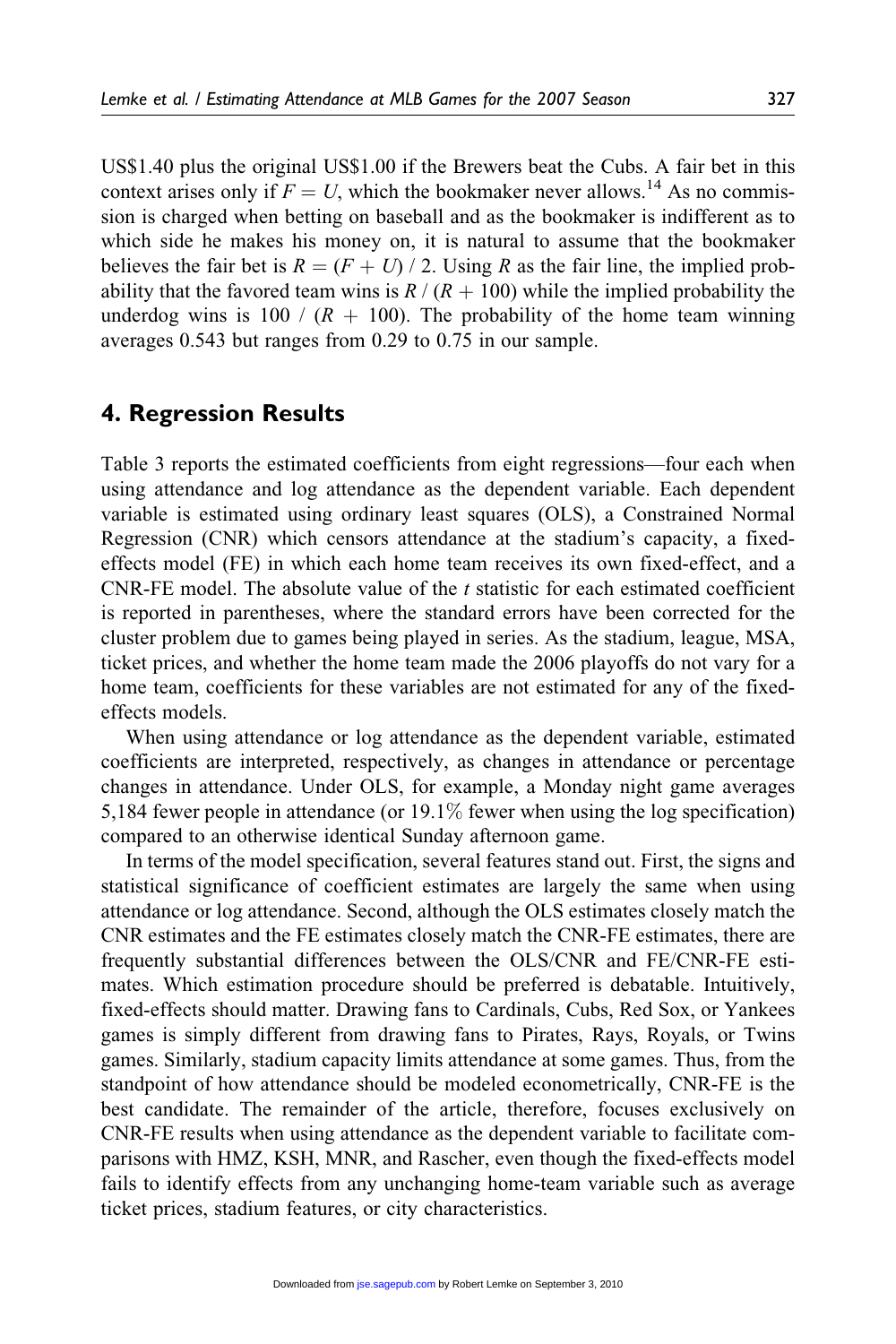|                                                |     |                                                                                                                                                                                                                                                                                                                                                                                                        | Dep. Variable = Attendance                                                                                                                                                                                                                                        |        |                                                                                                                                                                                                                                                                                                     |                                                                                                                                                                                                                                                                | Dep. Variable = Ln (Attendance)                                                                                                                                                                                                                                                                     |                                                                                                                                                                                                                                                                                             |
|------------------------------------------------|-----|--------------------------------------------------------------------------------------------------------------------------------------------------------------------------------------------------------------------------------------------------------------------------------------------------------------------------------------------------------------------------------------------------------|-------------------------------------------------------------------------------------------------------------------------------------------------------------------------------------------------------------------------------------------------------------------|--------|-----------------------------------------------------------------------------------------------------------------------------------------------------------------------------------------------------------------------------------------------------------------------------------------------------|----------------------------------------------------------------------------------------------------------------------------------------------------------------------------------------------------------------------------------------------------------------|-----------------------------------------------------------------------------------------------------------------------------------------------------------------------------------------------------------------------------------------------------------------------------------------------------|---------------------------------------------------------------------------------------------------------------------------------------------------------------------------------------------------------------------------------------------------------------------------------------------|
| Regression Technique<br>Explanatory Variable / | STO | 乡<br>石                                                                                                                                                                                                                                                                                                                                                                                                 | 뿐                                                                                                                                                                                                                                                                 | CNR-FE | STC                                                                                                                                                                                                                                                                                                 | $\frac{1}{2}$                                                                                                                                                                                                                                                  | 뿐                                                                                                                                                                                                                                                                                                   | CNR-FE                                                                                                                                                                                                                                                                                      |
| Time Factors:                                  |     |                                                                                                                                                                                                                                                                                                                                                                                                        |                                                                                                                                                                                                                                                                   |        |                                                                                                                                                                                                                                                                                                     |                                                                                                                                                                                                                                                                |                                                                                                                                                                                                                                                                                                     |                                                                                                                                                                                                                                                                                             |
| Played on Monday.                              |     |                                                                                                                                                                                                                                                                                                                                                                                                        |                                                                                                                                                                                                                                                                   |        |                                                                                                                                                                                                                                                                                                     |                                                                                                                                                                                                                                                                |                                                                                                                                                                                                                                                                                                     |                                                                                                                                                                                                                                                                                             |
|                                                |     |                                                                                                                                                                                                                                                                                                                                                                                                        |                                                                                                                                                                                                                                                                   |        |                                                                                                                                                                                                                                                                                                     |                                                                                                                                                                                                                                                                |                                                                                                                                                                                                                                                                                                     |                                                                                                                                                                                                                                                                                             |
| Played on Tuesday.                             |     |                                                                                                                                                                                                                                                                                                                                                                                                        |                                                                                                                                                                                                                                                                   |        |                                                                                                                                                                                                                                                                                                     |                                                                                                                                                                                                                                                                |                                                                                                                                                                                                                                                                                                     |                                                                                                                                                                                                                                                                                             |
|                                                |     |                                                                                                                                                                                                                                                                                                                                                                                                        |                                                                                                                                                                                                                                                                   |        |                                                                                                                                                                                                                                                                                                     |                                                                                                                                                                                                                                                                |                                                                                                                                                                                                                                                                                                     |                                                                                                                                                                                                                                                                                             |
| Played on Wednesday.                           |     |                                                                                                                                                                                                                                                                                                                                                                                                        |                                                                                                                                                                                                                                                                   |        |                                                                                                                                                                                                                                                                                                     |                                                                                                                                                                                                                                                                |                                                                                                                                                                                                                                                                                                     |                                                                                                                                                                                                                                                                                             |
|                                                |     |                                                                                                                                                                                                                                                                                                                                                                                                        |                                                                                                                                                                                                                                                                   |        |                                                                                                                                                                                                                                                                                                     |                                                                                                                                                                                                                                                                |                                                                                                                                                                                                                                                                                                     |                                                                                                                                                                                                                                                                                             |
| Played on Thursday.                            |     |                                                                                                                                                                                                                                                                                                                                                                                                        |                                                                                                                                                                                                                                                                   |        |                                                                                                                                                                                                                                                                                                     |                                                                                                                                                                                                                                                                |                                                                                                                                                                                                                                                                                                     |                                                                                                                                                                                                                                                                                             |
|                                                |     |                                                                                                                                                                                                                                                                                                                                                                                                        |                                                                                                                                                                                                                                                                   |        |                                                                                                                                                                                                                                                                                                     |                                                                                                                                                                                                                                                                |                                                                                                                                                                                                                                                                                                     |                                                                                                                                                                                                                                                                                             |
| Played on Friday.                              |     |                                                                                                                                                                                                                                                                                                                                                                                                        |                                                                                                                                                                                                                                                                   |        |                                                                                                                                                                                                                                                                                                     |                                                                                                                                                                                                                                                                |                                                                                                                                                                                                                                                                                                     |                                                                                                                                                                                                                                                                                             |
|                                                |     |                                                                                                                                                                                                                                                                                                                                                                                                        |                                                                                                                                                                                                                                                                   |        |                                                                                                                                                                                                                                                                                                     |                                                                                                                                                                                                                                                                |                                                                                                                                                                                                                                                                                                     |                                                                                                                                                                                                                                                                                             |
| Day game.                                      |     |                                                                                                                                                                                                                                                                                                                                                                                                        |                                                                                                                                                                                                                                                                   |        |                                                                                                                                                                                                                                                                                                     |                                                                                                                                                                                                                                                                |                                                                                                                                                                                                                                                                                                     |                                                                                                                                                                                                                                                                                             |
|                                                |     |                                                                                                                                                                                                                                                                                                                                                                                                        |                                                                                                                                                                                                                                                                   |        |                                                                                                                                                                                                                                                                                                     |                                                                                                                                                                                                                                                                |                                                                                                                                                                                                                                                                                                     |                                                                                                                                                                                                                                                                                             |
| Saturday afternoon game.                       |     |                                                                                                                                                                                                                                                                                                                                                                                                        |                                                                                                                                                                                                                                                                   |        |                                                                                                                                                                                                                                                                                                     |                                                                                                                                                                                                                                                                |                                                                                                                                                                                                                                                                                                     |                                                                                                                                                                                                                                                                                             |
|                                                |     |                                                                                                                                                                                                                                                                                                                                                                                                        |                                                                                                                                                                                                                                                                   |        |                                                                                                                                                                                                                                                                                                     |                                                                                                                                                                                                                                                                |                                                                                                                                                                                                                                                                                                     |                                                                                                                                                                                                                                                                                             |
| Saturday night game.                           |     |                                                                                                                                                                                                                                                                                                                                                                                                        |                                                                                                                                                                                                                                                                   |        |                                                                                                                                                                                                                                                                                                     |                                                                                                                                                                                                                                                                |                                                                                                                                                                                                                                                                                                     |                                                                                                                                                                                                                                                                                             |
|                                                |     |                                                                                                                                                                                                                                                                                                                                                                                                        |                                                                                                                                                                                                                                                                   |        |                                                                                                                                                                                                                                                                                                     |                                                                                                                                                                                                                                                                |                                                                                                                                                                                                                                                                                                     |                                                                                                                                                                                                                                                                                             |
| Sunday night game.                             |     |                                                                                                                                                                                                                                                                                                                                                                                                        |                                                                                                                                                                                                                                                                   |        |                                                                                                                                                                                                                                                                                                     |                                                                                                                                                                                                                                                                |                                                                                                                                                                                                                                                                                                     |                                                                                                                                                                                                                                                                                             |
|                                                |     |                                                                                                                                                                                                                                                                                                                                                                                                        |                                                                                                                                                                                                                                                                   |        |                                                                                                                                                                                                                                                                                                     |                                                                                                                                                                                                                                                                |                                                                                                                                                                                                                                                                                                     |                                                                                                                                                                                                                                                                                             |
| Played in April.                               |     |                                                                                                                                                                                                                                                                                                                                                                                                        |                                                                                                                                                                                                                                                                   |        |                                                                                                                                                                                                                                                                                                     |                                                                                                                                                                                                                                                                |                                                                                                                                                                                                                                                                                                     |                                                                                                                                                                                                                                                                                             |
|                                                |     |                                                                                                                                                                                                                                                                                                                                                                                                        |                                                                                                                                                                                                                                                                   |        |                                                                                                                                                                                                                                                                                                     |                                                                                                                                                                                                                                                                |                                                                                                                                                                                                                                                                                                     |                                                                                                                                                                                                                                                                                             |
| Played in May.                                 |     |                                                                                                                                                                                                                                                                                                                                                                                                        |                                                                                                                                                                                                                                                                   |        |                                                                                                                                                                                                                                                                                                     |                                                                                                                                                                                                                                                                |                                                                                                                                                                                                                                                                                                     |                                                                                                                                                                                                                                                                                             |
|                                                |     |                                                                                                                                                                                                                                                                                                                                                                                                        |                                                                                                                                                                                                                                                                   |        |                                                                                                                                                                                                                                                                                                     |                                                                                                                                                                                                                                                                |                                                                                                                                                                                                                                                                                                     |                                                                                                                                                                                                                                                                                             |
| Played in June.                                |     |                                                                                                                                                                                                                                                                                                                                                                                                        |                                                                                                                                                                                                                                                                   |        |                                                                                                                                                                                                                                                                                                     |                                                                                                                                                                                                                                                                |                                                                                                                                                                                                                                                                                                     |                                                                                                                                                                                                                                                                                             |
|                                                |     | $\begin{array}{cccccc} 4 & 4 & 69 \\ -1 & -1 & -1 & -1 \\ -1 & -1 & -1 & -1 \\ -1 & -1 & -1 & -1 \\ -1 & -1 & -1 & -1 \\ -1 & -1 & -1 & -1 \\ -1 & -1 & -1 & -1 \\ -1 & -1 & -1 & -1 \\ -1 & -1 & -1 & -1 \\ -1 & -1 & -1 & -1 \\ -1 & -1 & -1 & -1 \\ -1 & -1 & -1 & -1 \\ -1 & -1 & -1 & -1 \\ -1 & -1 & -1 & -1 \\ -1 & -1 & -1 & -1 \\ -1 & -1 & -1 & -1 \\ -1 & -1 & -1 & -1 \\ -1 & -1 & -1 & -$ | $\begin{array}{l} 56,030\\ 72,030\\ 84,030\\ 96,030\\ 97,030\\ 98,030\\ 99,030\\ 99,030\\ 99,030\\ 99,030\\ 99,030\\ 99,030\\ 99,030\\ 99,030\\ 99,030\\ 99,030\\ 99,030\\ 99,030\\ 99,030\\ 99,030\\ 99,030\\ 99,030\\ 99,030\\ 99,030\\ 99,030\\ 99,030\\ 99,0$ |        | $\begin{array}{l} 1.985 \\ 1.985 \\ 1.995 \\ 1.995 \\ 1.995 \\ 1.995 \\ 1.995 \\ 1.995 \\ 1.995 \\ 1.995 \\ 1.995 \\ 1.995 \\ 1.995 \\ 1.995 \\ 1.995 \\ 1.995 \\ 1.995 \\ 1.995 \\ 1.995 \\ 1.995 \\ 1.995 \\ 1.995 \\ 1.995 \\ 1.995 \\ 1.995 \\ 1.995 \\ 1.995 \\ 1.995 \\ 1.995 \\ 1.995 \\ 1.$ | $\begin{array}{l} 2,00000\\ 2,00000\\ 4,00000\\ 0,00000\\ 0,00000\\ 0,00000\\ 0,00000\\ 0,00000\\ 0,00000\\ 0,00000\\ 0,00000\\ 0,00000\\ 0,00000\\ 0,00000\\ 0,00000\\ 0,00000\\ 0,00000\\ 0,00000\\ 0,00000\\ 0,00000\\ 0,00000\\ 0,00000\\ 0,00000\\ 0,000$ | $\begin{array}{l} 4.889 \\ 7.1928 \\ 8.993 \\ 9.194 \\ 9.195 \\ 9.196 \\ 9.197 \\ 9.197 \\ 9.197 \\ 9.197 \\ 9.197 \\ 9.197 \\ 9.197 \\ 9.197 \\ 9.197 \\ 9.197 \\ 9.197 \\ 9.197 \\ 9.197 \\ 9.197 \\ 9.197 \\ 9.197 \\ 9.197 \\ 9.197 \\ 9.197 \\ 9.197 \\ 9.197 \\ 9.197 \\ 9.197 \\ 9.197 \\ 9$ | $\begin{array}{l} 7.714 \\ 7.1436 \\ 8.1456 \\ 9.1456 \\ 1.4576 \\ 1.4586 \\ 1.4596 \\ 1.4506 \\ 1.4506 \\ 1.4506 \\ 1.4506 \\ 1.4506 \\ 1.4506 \\ 1.4506 \\ 1.4506 \\ 1.4506 \\ 1.4506 \\ 1.4506 \\ 1.4506 \\ 1.4506 \\ 1.4506 \\ 1.4506 \\ 1.4506 \\ 1.4506 \\ 1.4506 \\ 1.4506 \\ 1.450$ |
|                                                |     |                                                                                                                                                                                                                                                                                                                                                                                                        |                                                                                                                                                                                                                                                                   |        |                                                                                                                                                                                                                                                                                                     |                                                                                                                                                                                                                                                                |                                                                                                                                                                                                                                                                                                     | continued                                                                                                                                                                                                                                                                                   |

Table 3. Regression Results-Full Sample  ${\sf Table\ 3.}$  Regression Results—Full Sample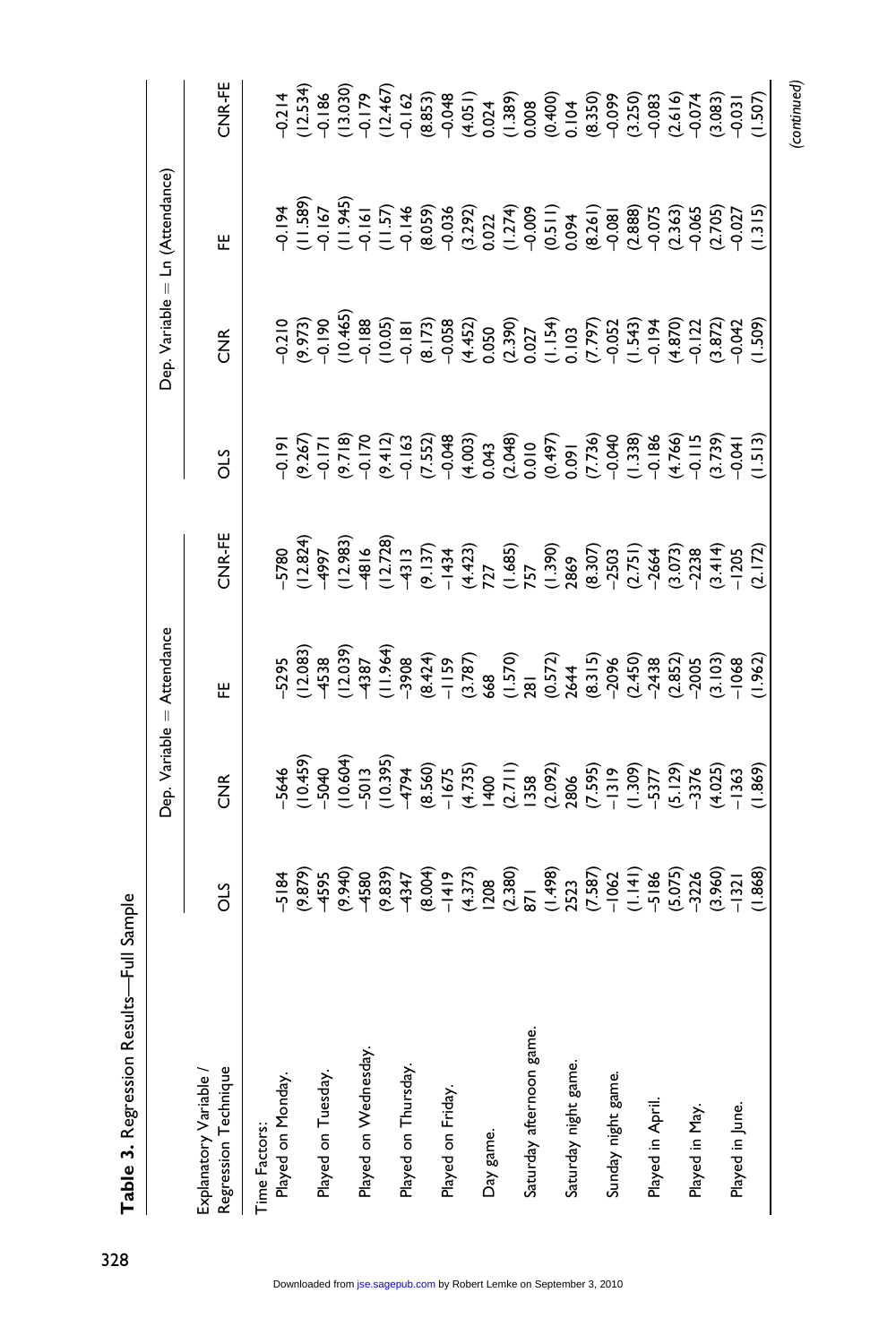|              | tter<br>$rule =$<br>ອີ<br>ſ |
|--------------|-----------------------------|
|              |                             |
| ì<br>م<br>اط |                             |

|                                                |     |             | Dep. Variable = Attendance                                                                            |                                                                                                                                                                                                                                                                                                                                                                                     |                                                                                                                                                                                                                                                                   | Dep. Variable = Ln (Attendance) |                                                                                                                                                                                                                                                                                             |                                                      |
|------------------------------------------------|-----|-------------|-------------------------------------------------------------------------------------------------------|-------------------------------------------------------------------------------------------------------------------------------------------------------------------------------------------------------------------------------------------------------------------------------------------------------------------------------------------------------------------------------------|-------------------------------------------------------------------------------------------------------------------------------------------------------------------------------------------------------------------------------------------------------------------|---------------------------------|---------------------------------------------------------------------------------------------------------------------------------------------------------------------------------------------------------------------------------------------------------------------------------------------|------------------------------------------------------|
| Regression Technique<br>Explanatory Variable / | STO | E<br>E<br>C | .<br>또                                                                                                | CNR-FE                                                                                                                                                                                                                                                                                                                                                                              | STO                                                                                                                                                                                                                                                               | $\widetilde{Z}$                 | 。<br>出                                                                                                                                                                                                                                                                                      | CNR-FE                                               |
| Played in August.                              |     |             | 365<br>(0.788)<br>(0.942)<br>(0.942)<br>(1.960 (3.42)<br>(3.549)<br>513 (3.549)<br>(3.827)<br>(0.827) | $\begin{array}{cc}\n 337 \\  1270 \\  1280 \\  -286 \\  -1250 \\  -1250 \\  -1250 \\  -1250 \\  -1250 \\  -1250 \\  -1250 \\  -1250 \\  -1250 \\  -1250 \\  -1250 \\  -1250 \\  -1250 \\  -1250 \\  -1250 \\  -1250 \\  -1250 \\  -1250 \\  -1250 \\  -1250 \\  -1250 \\  -1250 \\  -1250 \\  -1250 \\  -1250 \\  -1250 \\  -1250 \\  -1250 \\  -1250 \\  -1250 \\  -1250 \\  -125$ | $\begin{array}{l} 0.008\\ 0.0093\\ 0.0093\\ 0.0093\\ 0.0094\\ 0.0093\\ 0.0094\\ 0.0093\\ 0.0094\\ 0.0094\\ 0.0094\\ 0.0094\\ 0.0094\\ 0.0094\\ 0.0094\\ 0.0094\\ 0.0094\\ 0.0094\\ 0.0094\\ 0.0094\\ 0.0094\\ 0.0094\\ 0.0094\\ 0.0094\\ 0.0094\\ 0.0094\\ 0.009$ |                                 |                                                                                                                                                                                                                                                                                             |                                                      |
|                                                |     |             |                                                                                                       |                                                                                                                                                                                                                                                                                                                                                                                     |                                                                                                                                                                                                                                                                   |                                 |                                                                                                                                                                                                                                                                                             |                                                      |
| Played in September.                           |     |             |                                                                                                       |                                                                                                                                                                                                                                                                                                                                                                                     |                                                                                                                                                                                                                                                                   |                                 |                                                                                                                                                                                                                                                                                             |                                                      |
|                                                |     |             |                                                                                                       |                                                                                                                                                                                                                                                                                                                                                                                     |                                                                                                                                                                                                                                                                   |                                 | $\begin{array}{r} 0.009\\ (0.540)\\ (0.636)\\ (0.636)\\ (0.632)\\ (1.180)\\ (1.190)\\ (1.100)\\ (1.100)\\ (1.110)\\ (1.100)\\ (1.110)\\ (1.110)\\ (1.110)\\ (1.110)\\ (1.110)\\ (1.110)\\ (1.110)\\ (1.100)\\ (1.110)\\ (1.110)\\ (1.110)\\ (1.110)\\ (1.110)\\ (1.110)\\ (1.110)\\ (1.110$ |                                                      |
| Public schools are on summer                   |     |             |                                                                                                       |                                                                                                                                                                                                                                                                                                                                                                                     |                                                                                                                                                                                                                                                                   |                                 |                                                                                                                                                                                                                                                                                             |                                                      |
| vacation.                                      |     |             |                                                                                                       |                                                                                                                                                                                                                                                                                                                                                                                     |                                                                                                                                                                                                                                                                   |                                 |                                                                                                                                                                                                                                                                                             |                                                      |
| vacaron.<br>Game was played on Memorial        |     |             |                                                                                                       |                                                                                                                                                                                                                                                                                                                                                                                     |                                                                                                                                                                                                                                                                   |                                 |                                                                                                                                                                                                                                                                                             |                                                      |
| Day, July 4, or Labor Day.                     |     |             |                                                                                                       |                                                                                                                                                                                                                                                                                                                                                                                     |                                                                                                                                                                                                                                                                   |                                 |                                                                                                                                                                                                                                                                                             |                                                      |
| Fan Interest Variables:                        |     |             |                                                                                                       |                                                                                                                                                                                                                                                                                                                                                                                     |                                                                                                                                                                                                                                                                   |                                 |                                                                                                                                                                                                                                                                                             |                                                      |
| Game-time temperature                          |     |             |                                                                                                       |                                                                                                                                                                                                                                                                                                                                                                                     |                                                                                                                                                                                                                                                                   |                                 |                                                                                                                                                                                                                                                                                             |                                                      |
| (outdoor stadium).                             |     |             |                                                                                                       |                                                                                                                                                                                                                                                                                                                                                                                     |                                                                                                                                                                                                                                                                   |                                 |                                                                                                                                                                                                                                                                                             |                                                      |
| Game-time temperature squared                  |     |             |                                                                                                       |                                                                                                                                                                                                                                                                                                                                                                                     |                                                                                                                                                                                                                                                                   |                                 |                                                                                                                                                                                                                                                                                             |                                                      |
| (outdoor stadium).                             |     |             |                                                                                                       |                                                                                                                                                                                                                                                                                                                                                                                     |                                                                                                                                                                                                                                                                   |                                 |                                                                                                                                                                                                                                                                                             |                                                      |
| Rain during game.                              |     |             |                                                                                                       |                                                                                                                                                                                                                                                                                                                                                                                     |                                                                                                                                                                                                                                                                   |                                 |                                                                                                                                                                                                                                                                                             |                                                      |
|                                                |     |             |                                                                                                       |                                                                                                                                                                                                                                                                                                                                                                                     |                                                                                                                                                                                                                                                                   |                                 |                                                                                                                                                                                                                                                                                             |                                                      |
| Game was played in a dome or                   |     |             |                                                                                                       |                                                                                                                                                                                                                                                                                                                                                                                     |                                                                                                                                                                                                                                                                   |                                 |                                                                                                                                                                                                                                                                                             |                                                      |
| retractable roof stadium.                      |     |             |                                                                                                       |                                                                                                                                                                                                                                                                                                                                                                                     |                                                                                                                                                                                                                                                                   |                                 |                                                                                                                                                                                                                                                                                             |                                                      |
| Home team is in the American                   |     |             |                                                                                                       |                                                                                                                                                                                                                                                                                                                                                                                     |                                                                                                                                                                                                                                                                   |                                 |                                                                                                                                                                                                                                                                                             |                                                      |
| League.                                        |     |             |                                                                                                       |                                                                                                                                                                                                                                                                                                                                                                                     |                                                                                                                                                                                                                                                                   |                                 |                                                                                                                                                                                                                                                                                             |                                                      |
| A divisional game.                             |     |             |                                                                                                       |                                                                                                                                                                                                                                                                                                                                                                                     |                                                                                                                                                                                                                                                                   |                                 |                                                                                                                                                                                                                                                                                             |                                                      |
|                                                |     |             |                                                                                                       |                                                                                                                                                                                                                                                                                                                                                                                     |                                                                                                                                                                                                                                                                   |                                 |                                                                                                                                                                                                                                                                                             |                                                      |
| A divisional rivalry game.                     |     |             |                                                                                                       |                                                                                                                                                                                                                                                                                                                                                                                     |                                                                                                                                                                                                                                                                   |                                 |                                                                                                                                                                                                                                                                                             |                                                      |
|                                                |     |             | 66<br>(0.173)<br>1112<br>(1.662)<br>1557<br>1557                                                      | 36<br>(0.094)<br>977<br>(1.446)<br>(1.124)<br>(3.124)                                                                                                                                                                                                                                                                                                                               |                                                                                                                                                                                                                                                                   |                                 |                                                                                                                                                                                                                                                                                             |                                                      |
| An interleague game.                           |     |             |                                                                                                       |                                                                                                                                                                                                                                                                                                                                                                                     |                                                                                                                                                                                                                                                                   |                                 |                                                                                                                                                                                                                                                                                             |                                                      |
|                                                |     |             |                                                                                                       |                                                                                                                                                                                                                                                                                                                                                                                     |                                                                                                                                                                                                                                                                   |                                 |                                                                                                                                                                                                                                                                                             |                                                      |
| An interleague rivalry game.                   |     |             |                                                                                                       |                                                                                                                                                                                                                                                                                                                                                                                     |                                                                                                                                                                                                                                                                   |                                 | 0.002<br>(0.149)<br>0.034<br>(1.421)<br>0.057<br>0.057                                                                                                                                                                                                                                      | 0.001<br>(0.054)<br>0.029<br>0.064<br>0.059<br>0.059 |
|                                                |     |             |                                                                                                       |                                                                                                                                                                                                                                                                                                                                                                                     |                                                                                                                                                                                                                                                                   |                                 |                                                                                                                                                                                                                                                                                             | (continued)                                          |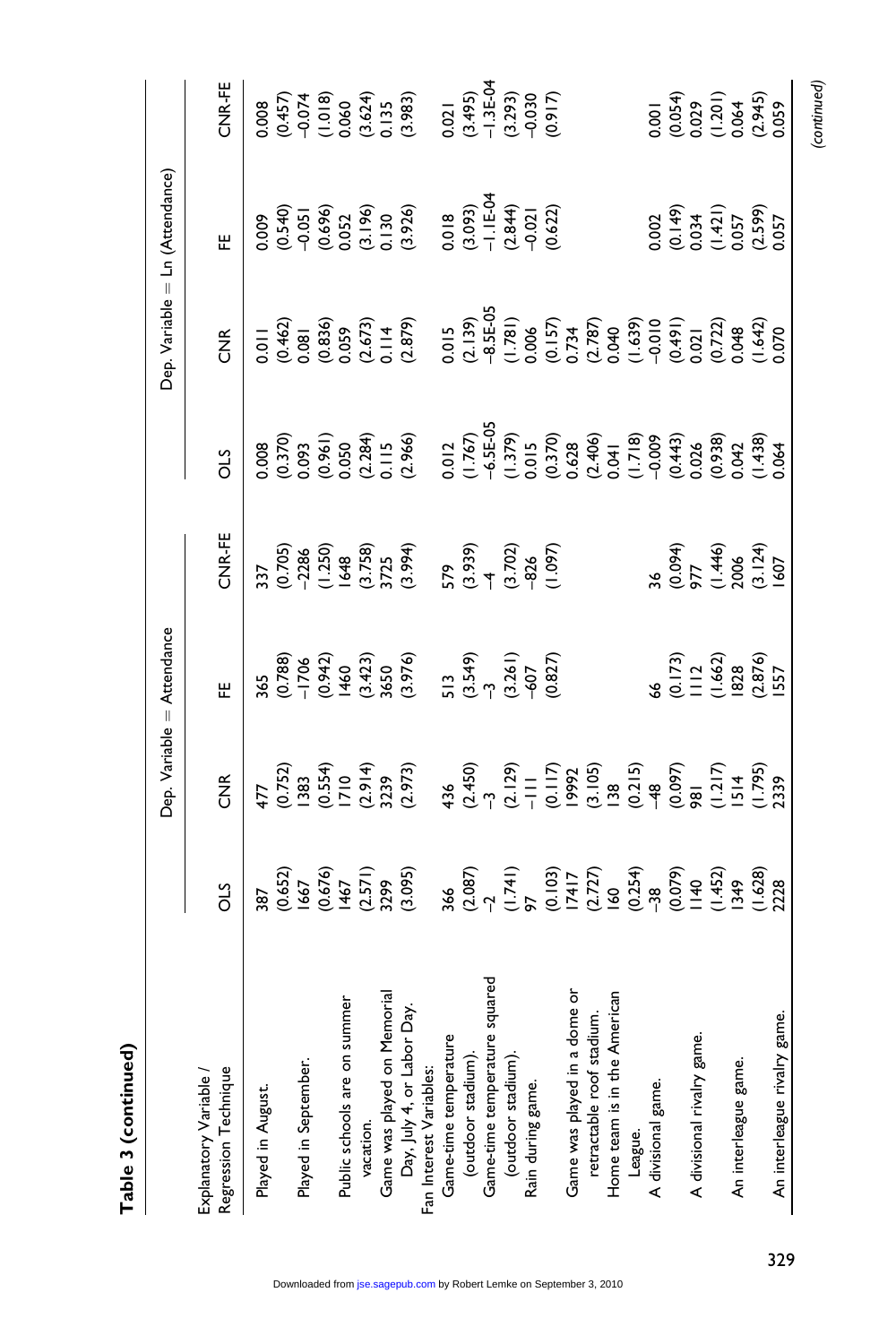|                                                                                                                            |     |                                                                                                                                                                                                                                | Dep. Variable = Attendance                                                                                     |                                                                                                                                    |                                                                                                                                                                                                                   |                                                                                                                                                                                                                                                                               | Dep. Variable = Ln (Attendance)                                                                     |                                        |
|----------------------------------------------------------------------------------------------------------------------------|-----|--------------------------------------------------------------------------------------------------------------------------------------------------------------------------------------------------------------------------------|----------------------------------------------------------------------------------------------------------------|------------------------------------------------------------------------------------------------------------------------------------|-------------------------------------------------------------------------------------------------------------------------------------------------------------------------------------------------------------------|-------------------------------------------------------------------------------------------------------------------------------------------------------------------------------------------------------------------------------------------------------------------------------|-----------------------------------------------------------------------------------------------------|----------------------------------------|
| Regression Technique<br>Explanatory Variable /                                                                             | STC | $\frac{1}{2}$                                                                                                                                                                                                                  |                                                                                                                | CNR-FE                                                                                                                             | STC                                                                                                                                                                                                               | $\frac{1}{2}$                                                                                                                                                                                                                                                                 | 뿐                                                                                                   | CNR-FE                                 |
|                                                                                                                            |     | $(1,37)$ $(1,37)$ $(1,37)$ $(1,37)$ $(1,37)$ $(1,37)$ $(1,37)$ $(1,37)$ $(1,37)$ $(1,37)$ $(1,37)$ $(1,37)$ $(1,37)$ $(1,37)$ $(1,37)$ $(1,37)$ $(1,37)$ $(1,37)$ $(1,37)$ $(1,37)$ $(1,37)$ $(1,37)$ $(1,37)$ $(1,37)$ $(1,3$ | $(1.407)$<br>$4777$<br>$(4.362)$<br>$(6.369)$<br>$(6.369)$<br>$(1.036)$<br>$(1.036)$<br>$(1.147)$<br>$(1.147)$ | $\begin{array}{l} (1.310)\\ (1.0102\\ (1.245)\\ (1.249)\\ (1.3090\\ (1.307)\\ (1.307)\\ (0.297)\\ (0.984)\\ (0.984)\\ \end{array}$ | $(0.364)$ $(0.820)$ $(0.820)$ $(0.820)$ $(0.820)$ $(0.820)$ $(0.820)$ $(0.820)$ $(0.820)$ $(0.820)$ $(0.820)$ $(0.820)$ $(0.820)$ $(0.820)$ $(0.820)$ $(0.820)$ $(0.821)$ $(0.821)$ $(0.822)$ $(0.822)$ $(0.822)$ | $(0.953)$<br>$0.49$<br>$0.49$<br>$0.49$<br>$0.527$<br>$0.533$<br>$0.59$<br>$0.652$<br>$0.652$<br>$0.652$<br>$0.652$<br>$0.652$<br>$0.652$<br>$0.652$<br>$0.652$<br>$0.652$<br>$0.652$<br>$0.652$<br>$0.652$<br>$0.652$<br>$0.652$<br>$0.652$<br>$0.652$<br>$0.652$<br>$0.652$ |                                                                                                     |                                        |
| Barry Bonds had between 753 and                                                                                            |     |                                                                                                                                                                                                                                |                                                                                                                |                                                                                                                                    |                                                                                                                                                                                                                   |                                                                                                                                                                                                                                                                               |                                                                                                     |                                        |
| '55 home runs.                                                                                                             |     |                                                                                                                                                                                                                                |                                                                                                                |                                                                                                                                    |                                                                                                                                                                                                                   |                                                                                                                                                                                                                                                                               |                                                                                                     |                                        |
| Home team's starting pitcher is a $\epsilon_{\text{m}}$ for $\epsilon_{\text{m}}$                                          |     |                                                                                                                                                                                                                                |                                                                                                                |                                                                                                                                    |                                                                                                                                                                                                                   |                                                                                                                                                                                                                                                                               |                                                                                                     |                                        |
| fan favorite.                                                                                                              |     |                                                                                                                                                                                                                                |                                                                                                                |                                                                                                                                    |                                                                                                                                                                                                                   |                                                                                                                                                                                                                                                                               | $(1.278)$<br>$(1.200)$<br>$(1.200)$<br>$(0.550)$<br>$(0.500)$<br>$(0.400)$<br>$(0.400)$<br>$(0.20)$ |                                        |
| hits per<br>Home runs the home team                                                                                        |     |                                                                                                                                                                                                                                |                                                                                                                |                                                                                                                                    |                                                                                                                                                                                                                   |                                                                                                                                                                                                                                                                               |                                                                                                     |                                        |
|                                                                                                                            |     |                                                                                                                                                                                                                                |                                                                                                                |                                                                                                                                    |                                                                                                                                                                                                                   |                                                                                                                                                                                                                                                                               |                                                                                                     |                                        |
|                                                                                                                            |     |                                                                                                                                                                                                                                |                                                                                                                |                                                                                                                                    |                                                                                                                                                                                                                   |                                                                                                                                                                                                                                                                               |                                                                                                     |                                        |
|                                                                                                                            |     |                                                                                                                                                                                                                                |                                                                                                                |                                                                                                                                    |                                                                                                                                                                                                                   |                                                                                                                                                                                                                                                                               |                                                                                                     |                                        |
| visiting pitcher.                                                                                                          |     |                                                                                                                                                                                                                                |                                                                                                                |                                                                                                                                    |                                                                                                                                                                                                                   |                                                                                                                                                                                                                                                                               |                                                                                                     |                                        |
|                                                                                                                            |     |                                                                                                                                                                                                                                |                                                                                                                |                                                                                                                                    |                                                                                                                                                                                                                   |                                                                                                                                                                                                                                                                               |                                                                                                     |                                        |
| Number of games the home team<br>has won in its last 10 games.                                                             |     |                                                                                                                                                                                                                                |                                                                                                                |                                                                                                                                    |                                                                                                                                                                                                                   |                                                                                                                                                                                                                                                                               | 1.317)                                                                                              |                                        |
| Age of stadium (in years).                                                                                                 |     |                                                                                                                                                                                                                                |                                                                                                                |                                                                                                                                    |                                                                                                                                                                                                                   |                                                                                                                                                                                                                                                                               |                                                                                                     |                                        |
|                                                                                                                            |     |                                                                                                                                                                                                                                |                                                                                                                |                                                                                                                                    |                                                                                                                                                                                                                   |                                                                                                                                                                                                                                                                               |                                                                                                     |                                        |
| Age of stadium squared.                                                                                                    |     |                                                                                                                                                                                                                                |                                                                                                                |                                                                                                                                    |                                                                                                                                                                                                                   |                                                                                                                                                                                                                                                                               |                                                                                                     |                                        |
|                                                                                                                            |     |                                                                                                                                                                                                                                |                                                                                                                |                                                                                                                                    |                                                                                                                                                                                                                   |                                                                                                                                                                                                                                                                               |                                                                                                     |                                        |
|                                                                                                                            |     |                                                                                                                                                                                                                                |                                                                                                                |                                                                                                                                    |                                                                                                                                                                                                                   |                                                                                                                                                                                                                                                                               |                                                                                                     |                                        |
| Home team plays in a stadium<br>built in 2000 or more recently.<br>There is a giveaway/promotion<br>- - - -- - - --- -ium. |     |                                                                                                                                                                                                                                |                                                                                                                |                                                                                                                                    |                                                                                                                                                                                                                   |                                                                                                                                                                                                                                                                               |                                                                                                     |                                        |
|                                                                                                                            |     |                                                                                                                                                                                                                                |                                                                                                                |                                                                                                                                    |                                                                                                                                                                                                                   |                                                                                                                                                                                                                                                                               |                                                                                                     |                                        |
|                                                                                                                            |     |                                                                                                                                                                                                                                |                                                                                                                |                                                                                                                                    |                                                                                                                                                                                                                   |                                                                                                                                                                                                                                                                               |                                                                                                     |                                        |
|                                                                                                                            |     |                                                                                                                                                                                                                                |                                                                                                                |                                                                                                                                    |                                                                                                                                                                                                                   |                                                                                                                                                                                                                                                                               |                                                                                                     |                                        |
| There is a fireworks display at the<br>stadium following the game.<br>Average ticket price in 2007,                        |     |                                                                                                                                                                                                                                | 1796<br>(6.763)<br>4108<br>(6.740)                                                                             | $\frac{1784}{4777}$<br>(6.386)<br>(7.680)                                                                                          |                                                                                                                                                                                                                   |                                                                                                                                                                                                                                                                               | 0.074<br>(7.625)<br>0.143<br>(6.558)                                                                | 0.075<br>(7.299)<br>(7.659)<br>(7.659) |
|                                                                                                                            |     |                                                                                                                                                                                                                                |                                                                                                                |                                                                                                                                    |                                                                                                                                                                                                                   |                                                                                                                                                                                                                                                                               |                                                                                                     |                                        |
| inflation adjusted.                                                                                                        |     |                                                                                                                                                                                                                                |                                                                                                                |                                                                                                                                    |                                                                                                                                                                                                                   |                                                                                                                                                                                                                                                                               |                                                                                                     |                                        |
| Home team qualified for the 200                                                                                            |     |                                                                                                                                                                                                                                |                                                                                                                |                                                                                                                                    |                                                                                                                                                                                                                   |                                                                                                                                                                                                                                                                               |                                                                                                     |                                        |
| season playoffs.                                                                                                           |     |                                                                                                                                                                                                                                |                                                                                                                |                                                                                                                                    |                                                                                                                                                                                                                   |                                                                                                                                                                                                                                                                               |                                                                                                     |                                        |
|                                                                                                                            |     |                                                                                                                                                                                                                                |                                                                                                                |                                                                                                                                    |                                                                                                                                                                                                                   |                                                                                                                                                                                                                                                                               |                                                                                                     |                                        |

(continued)

Table 3 (continued) Table 3 (continued)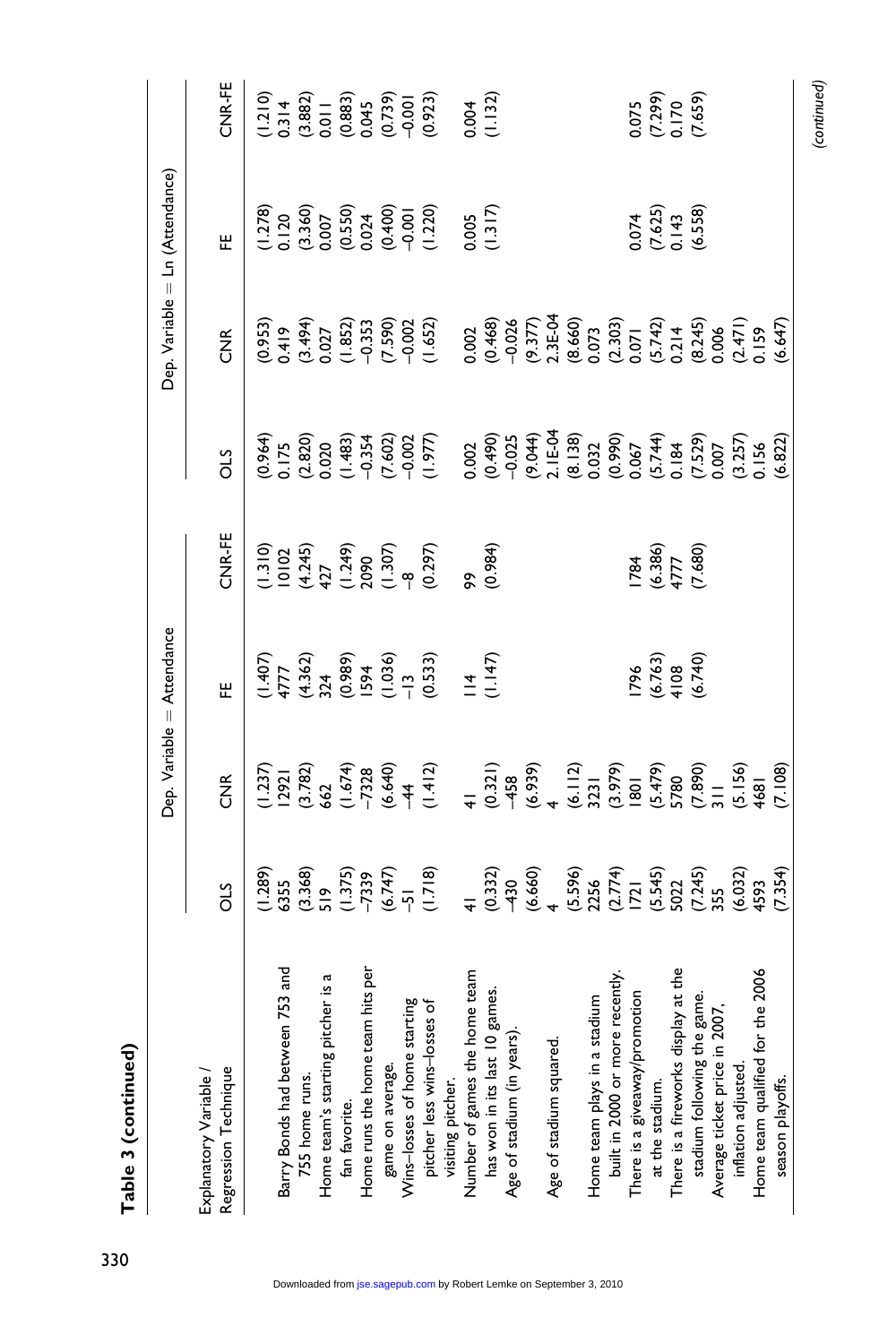|                                                                              |    |               | Dep. Variable = Attendance                                                           |                                                                  |                                                                                                                                                                                                                                |                                                                                                                                                                                                                                                                                      | Dep. Variable = Ln (Attendance)                                     |                                                                 |
|------------------------------------------------------------------------------|----|---------------|--------------------------------------------------------------------------------------|------------------------------------------------------------------|--------------------------------------------------------------------------------------------------------------------------------------------------------------------------------------------------------------------------------|--------------------------------------------------------------------------------------------------------------------------------------------------------------------------------------------------------------------------------------------------------------------------------------|---------------------------------------------------------------------|-----------------------------------------------------------------|
| Regression Technique<br>Explanatory Variable                                 | วี | $\frac{1}{2}$ | 。<br>出                                                                               | CNR-FE                                                           | STO                                                                                                                                                                                                                            | $\frac{R}{C}$                                                                                                                                                                                                                                                                        | .<br>또                                                              | CNR-FE                                                          |
| Visiting team qualified for the                                              |    |               |                                                                                      |                                                                  |                                                                                                                                                                                                                                |                                                                                                                                                                                                                                                                                      |                                                                     |                                                                 |
| 2006 season playoffs.                                                        |    |               |                                                                                      |                                                                  |                                                                                                                                                                                                                                |                                                                                                                                                                                                                                                                                      |                                                                     |                                                                 |
| Visiting team was the Red                                                    |    |               |                                                                                      |                                                                  |                                                                                                                                                                                                                                |                                                                                                                                                                                                                                                                                      |                                                                     |                                                                 |
| $rac{x}{s}$                                                                  |    |               | $1276$<br>$(3.669)$<br>$(9.752)$<br>$(6.752)$<br>$(6.020)$<br>$(4.502)$<br>$(4.502)$ | 1392<br>(3.921)<br>8748<br>(7.212)<br>9355<br>(4.540)<br>(4.540) |                                                                                                                                                                                                                                |                                                                                                                                                                                                                                                                                      | 0.050<br>(3.782)<br>0.278<br>(5.447)<br>(5.083)<br>0.145<br>(5.083) | 0.055<br>(4.090)<br>0.312<br>(6.568)<br>0.145<br>0.145<br>0.145 |
| Visiting team was the                                                        |    |               |                                                                                      |                                                                  |                                                                                                                                                                                                                                |                                                                                                                                                                                                                                                                                      |                                                                     |                                                                 |
| Yankees.                                                                     |    |               |                                                                                      |                                                                  |                                                                                                                                                                                                                                |                                                                                                                                                                                                                                                                                      |                                                                     |                                                                 |
| Visiting team was the                                                        |    |               |                                                                                      |                                                                  |                                                                                                                                                                                                                                |                                                                                                                                                                                                                                                                                      |                                                                     |                                                                 |
| Cubs.                                                                        |    |               |                                                                                      |                                                                  |                                                                                                                                                                                                                                |                                                                                                                                                                                                                                                                                      |                                                                     |                                                                 |
| City Characteristics:                                                        |    |               |                                                                                      |                                                                  |                                                                                                                                                                                                                                |                                                                                                                                                                                                                                                                                      |                                                                     |                                                                 |
| MSA 2006 population in 1,000s                                                |    |               |                                                                                      |                                                                  |                                                                                                                                                                                                                                |                                                                                                                                                                                                                                                                                      |                                                                     |                                                                 |
|                                                                              |    |               |                                                                                      |                                                                  |                                                                                                                                                                                                                                |                                                                                                                                                                                                                                                                                      |                                                                     |                                                                 |
| MSA 2005 per capita income in                                                |    |               |                                                                                      |                                                                  |                                                                                                                                                                                                                                |                                                                                                                                                                                                                                                                                      |                                                                     |                                                                 |
| US\$1,000s.                                                                  |    |               |                                                                                      |                                                                  |                                                                                                                                                                                                                                |                                                                                                                                                                                                                                                                                      |                                                                     |                                                                 |
| MSA 2005 unemployment rate.                                                  |    |               |                                                                                      |                                                                  |                                                                                                                                                                                                                                |                                                                                                                                                                                                                                                                                      |                                                                     |                                                                 |
|                                                                              |    |               |                                                                                      |                                                                  |                                                                                                                                                                                                                                |                                                                                                                                                                                                                                                                                      |                                                                     |                                                                 |
| MSA 2005 poverty rate.                                                       |    |               |                                                                                      |                                                                  |                                                                                                                                                                                                                                |                                                                                                                                                                                                                                                                                      |                                                                     |                                                                 |
|                                                                              |    |               |                                                                                      |                                                                  |                                                                                                                                                                                                                                |                                                                                                                                                                                                                                                                                      |                                                                     |                                                                 |
| MSA 2006 percentage black                                                    |    |               |                                                                                      |                                                                  |                                                                                                                                                                                                                                |                                                                                                                                                                                                                                                                                      |                                                                     |                                                                 |
| population.                                                                  |    |               |                                                                                      |                                                                  |                                                                                                                                                                                                                                |                                                                                                                                                                                                                                                                                      |                                                                     |                                                                 |
|                                                                              |    |               |                                                                                      |                                                                  |                                                                                                                                                                                                                                |                                                                                                                                                                                                                                                                                      |                                                                     |                                                                 |
| MSA 2006 percentage Hispanic<br>population.<br>Corporations headquartered in |    |               |                                                                                      |                                                                  |                                                                                                                                                                                                                                |                                                                                                                                                                                                                                                                                      |                                                                     |                                                                 |
|                                                                              |    |               |                                                                                      |                                                                  |                                                                                                                                                                                                                                |                                                                                                                                                                                                                                                                                      |                                                                     |                                                                 |
| MSA.                                                                         |    |               |                                                                                      |                                                                  |                                                                                                                                                                                                                                |                                                                                                                                                                                                                                                                                      |                                                                     |                                                                 |
| MSA is home to two MLB teams                                                 |    |               |                                                                                      |                                                                  |                                                                                                                                                                                                                                |                                                                                                                                                                                                                                                                                      |                                                                     |                                                                 |
|                                                                              |    |               |                                                                                      |                                                                  |                                                                                                                                                                                                                                |                                                                                                                                                                                                                                                                                      |                                                                     |                                                                 |
| Game is not on local TV.                                                     |    |               | $\frac{8}{1}$                                                                        | 607                                                              | $6.439$ $6.439$ $6.439$ $6.439$ $6.439$ $6.439$ $6.439$ $6.439$ $6.439$ $6.439$ $6.439$ $6.439$ $6.439$ $6.439$ $6.439$ $6.439$ $6.439$ $6.439$ $6.439$ $6.439$ $6.439$ $6.439$ $6.439$ $6.439$ $6.439$ $6.439$ $6.439$ $6.43$ | $0.35$<br>$0.71$<br>$0.54$<br>$0.54$<br>$0.54$<br>$0.54$<br>$0.54$<br>$0.54$<br>$0.57$<br>$0.57$<br>$0.57$<br>$0.57$<br>$0.57$<br>$0.57$<br>$0.57$<br>$0.57$<br>$0.57$<br>$0.57$<br>$0.57$<br>$0.57$<br>$0.57$<br>$0.57$<br>$0.57$<br>$0.57$<br>$0.57$<br>$0.57$<br>$0.57$<br>$0.57$ | 0.004                                                               | $-0.004$                                                        |
|                                                                              |    |               |                                                                                      |                                                                  |                                                                                                                                                                                                                                |                                                                                                                                                                                                                                                                                      |                                                                     | (continued)                                                     |

331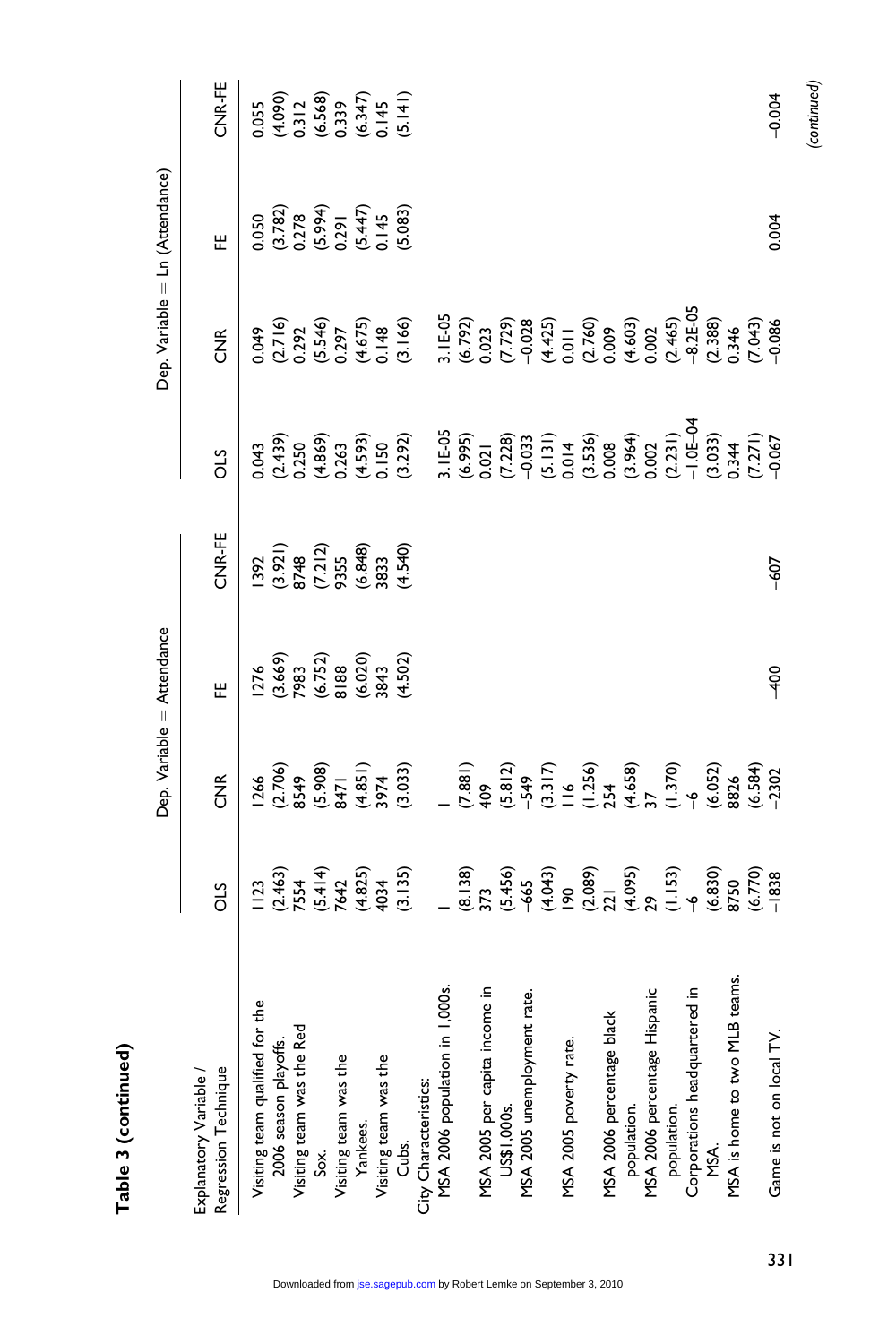|                                                                                                         |                                                                                                                                                                                                                               |               | Dep. Variable = Attendance |                                                                                                                                                                                                        |                                                                                                                                                                                                                             |                                                                                                                                                                                                                                | Dep. Variable = Ln (Attendance)                                                                                                                                             |                                                                                                                                                                                                                   |
|---------------------------------------------------------------------------------------------------------|-------------------------------------------------------------------------------------------------------------------------------------------------------------------------------------------------------------------------------|---------------|----------------------------|--------------------------------------------------------------------------------------------------------------------------------------------------------------------------------------------------------|-----------------------------------------------------------------------------------------------------------------------------------------------------------------------------------------------------------------------------|--------------------------------------------------------------------------------------------------------------------------------------------------------------------------------------------------------------------------------|-----------------------------------------------------------------------------------------------------------------------------------------------------------------------------|-------------------------------------------------------------------------------------------------------------------------------------------------------------------------------------------------------------------|
| Regression Technique<br>Explanatory Variable /                                                          | STO                                                                                                                                                                                                                           | $\frac{R}{C}$ | 판                          | CNR-FE                                                                                                                                                                                                 | STO                                                                                                                                                                                                                         | $\widetilde{\Xi}$                                                                                                                                                                                                              | .<br>또                                                                                                                                                                      | CNR-FE                                                                                                                                                                                                            |
|                                                                                                         |                                                                                                                                                                                                                               |               |                            |                                                                                                                                                                                                        |                                                                                                                                                                                                                             |                                                                                                                                                                                                                                |                                                                                                                                                                             |                                                                                                                                                                                                                   |
|                                                                                                         |                                                                                                                                                                                                                               |               |                            |                                                                                                                                                                                                        |                                                                                                                                                                                                                             |                                                                                                                                                                                                                                |                                                                                                                                                                             |                                                                                                                                                                                                                   |
| Game is on national TV.                                                                                 | $(1, 74, 74, 8)$ $(1, 74, 8)$ $(1, 1, 8)$ $(1, 1, 6)$ $(1, 1, 6)$ $(1, 1, 6)$ $(1, 1, 6)$ $(1, 1, 2)$ $(1, 1, 2)$ $(1, 1, 2)$ $(1, 1, 2)$ $(1, 1, 2)$ $(1, 1, 2)$ $(1, 1, 2)$ $(1, 1, 2)$ $(1, 1, 2)$ $(1, 1, 2)$ $(1, 1, 2)$ |               |                            | $(0.803)\n(0.50)\n(0.67)\n(1.37)\n(1.37)\n(1.37)\n(1.37)\n(1.37)\n(1.37)\n(1.37)\n(1.37)\n(1.37)\n(1.37)\n(1.37)\n(1.38)\n(1.39)\n(1.30)\n(1.31)\n(1.32)\n(1.33)\n(1.35)\n(1.36)\n(1.30)\n(1.31)\n(1.$ | $(1,7,4)$ $(1,7,6)$ $(1,3,5)$ $(0,4,6)$ $(0,3,5)$ $(0,4,6)$ $(0,3,5)$ $(0,3,5)$ $(0,3,5)$ $(0,3,5)$ $(0,3,5)$ $(0,3,5)$ $(0,3,5)$ $(0,3,5)$ $(0,3,5)$ $(0,3,5)$ $(0,3,5)$ $(0,3,5)$ $(0,3,5)$ $(0,3,5)$ $(0,3,5)$ $(0,3,5)$ | $(1,24)$ $(1,34)$ $(1,44)$ $(1,44)$ $(1,44)$ $(1,44)$ $(1,44)$ $(1,44)$ $(1,44)$ $(1,44)$ $(1,44)$ $(1,44)$ $(1,44)$ $(1,44)$ $(1,44)$ $(1,44)$ $(1,44)$ $(1,44)$ $(1,44)$ $(1,44)$ $(1,44)$ $(1,44)$ $(1,44)$ $(1,44)$ $(1,4$ | $(0.130)\n(0.426)\n(0.427)\n(0.438)\n(0.440)\n(0.450)\n(0.471)\n(0.471)\n(0.471)\n(0.471)\n(0.471)\n(0.471)\n(0.471)\n(0.471)\n(0.472)\n(0.473)\n(0.471)\n(0.471)\n(0.481)$ | $(0.187)$ $(0.994)$ $(0.994)$ $(0.994)$ $(0.994)$ $(0.994)$ $(0.994)$ $(0.994)$ $(0.994)$ $(0.994)$ $(0.994)$ $(0.994)$ $(0.994)$ $(0.994)$ $(0.994)$ $(0.994)$ $(0.994)$ $(0.994)$ $(0.994)$ $(0.994)$ $(0.994)$ |
| 000<br>Miles between stadiums in                                                                        |                                                                                                                                                                                                                               |               |                            |                                                                                                                                                                                                        |                                                                                                                                                                                                                             |                                                                                                                                                                                                                                |                                                                                                                                                                             |                                                                                                                                                                                                                   |
|                                                                                                         |                                                                                                                                                                                                                               |               |                            |                                                                                                                                                                                                        |                                                                                                                                                                                                                             |                                                                                                                                                                                                                                |                                                                                                                                                                             |                                                                                                                                                                                                                   |
| Miles between stadiums squared                                                                          |                                                                                                                                                                                                                               |               |                            |                                                                                                                                                                                                        |                                                                                                                                                                                                                             |                                                                                                                                                                                                                                |                                                                                                                                                                             |                                                                                                                                                                                                                   |
|                                                                                                         |                                                                                                                                                                                                                               |               |                            |                                                                                                                                                                                                        |                                                                                                                                                                                                                             |                                                                                                                                                                                                                                |                                                                                                                                                                             |                                                                                                                                                                                                                   |
| Play off Chances:                                                                                       |                                                                                                                                                                                                                               |               |                            |                                                                                                                                                                                                        |                                                                                                                                                                                                                             |                                                                                                                                                                                                                                |                                                                                                                                                                             |                                                                                                                                                                                                                   |
| Games back the home team was in                                                                         |                                                                                                                                                                                                                               |               |                            |                                                                                                                                                                                                        |                                                                                                                                                                                                                             |                                                                                                                                                                                                                                |                                                                                                                                                                             |                                                                                                                                                                                                                   |
| the division or wildcard.                                                                               |                                                                                                                                                                                                                               |               |                            |                                                                                                                                                                                                        |                                                                                                                                                                                                                             |                                                                                                                                                                                                                                |                                                                                                                                                                             |                                                                                                                                                                                                                   |
| န္တ<br>Home team's games back $\times$                                                                  |                                                                                                                                                                                                                               |               |                            |                                                                                                                                                                                                        |                                                                                                                                                                                                                             |                                                                                                                                                                                                                                |                                                                                                                                                                             |                                                                                                                                                                                                                   |
| game.                                                                                                   |                                                                                                                                                                                                                               |               |                            |                                                                                                                                                                                                        |                                                                                                                                                                                                                             |                                                                                                                                                                                                                                |                                                                                                                                                                             |                                                                                                                                                                                                                   |
|                                                                                                         |                                                                                                                                                                                                                               |               |                            |                                                                                                                                                                                                        |                                                                                                                                                                                                                             |                                                                                                                                                                                                                                |                                                                                                                                                                             |                                                                                                                                                                                                                   |
| Games back the visiting team was<br>in the division or wildcard.<br>Visiting team's games back $\times$ |                                                                                                                                                                                                                               |               |                            |                                                                                                                                                                                                        |                                                                                                                                                                                                                             |                                                                                                                                                                                                                                |                                                                                                                                                                             |                                                                                                                                                                                                                   |
|                                                                                                         |                                                                                                                                                                                                                               |               |                            |                                                                                                                                                                                                        |                                                                                                                                                                                                                             |                                                                                                                                                                                                                                |                                                                                                                                                                             |                                                                                                                                                                                                                   |
| September game.                                                                                         |                                                                                                                                                                                                                               |               |                            |                                                                                                                                                                                                        |                                                                                                                                                                                                                             |                                                                                                                                                                                                                                |                                                                                                                                                                             |                                                                                                                                                                                                                   |
| Home team was leading its                                                                               |                                                                                                                                                                                                                               |               |                            |                                                                                                                                                                                                        |                                                                                                                                                                                                                             |                                                                                                                                                                                                                                |                                                                                                                                                                             |                                                                                                                                                                                                                   |
| division.                                                                                               |                                                                                                                                                                                                                               |               |                            |                                                                                                                                                                                                        |                                                                                                                                                                                                                             |                                                                                                                                                                                                                                |                                                                                                                                                                             |                                                                                                                                                                                                                   |
| Home team was leading its                                                                               |                                                                                                                                                                                                                               |               |                            |                                                                                                                                                                                                        |                                                                                                                                                                                                                             |                                                                                                                                                                                                                                |                                                                                                                                                                             |                                                                                                                                                                                                                   |
| $division \times September$ game                                                                        |                                                                                                                                                                                                                               |               |                            |                                                                                                                                                                                                        |                                                                                                                                                                                                                             |                                                                                                                                                                                                                                |                                                                                                                                                                             |                                                                                                                                                                                                                   |
| Visiting team was leading its                                                                           |                                                                                                                                                                                                                               |               |                            |                                                                                                                                                                                                        |                                                                                                                                                                                                                             |                                                                                                                                                                                                                                |                                                                                                                                                                             |                                                                                                                                                                                                                   |
| division.                                                                                               |                                                                                                                                                                                                                               |               |                            |                                                                                                                                                                                                        |                                                                                                                                                                                                                             |                                                                                                                                                                                                                                |                                                                                                                                                                             |                                                                                                                                                                                                                   |
| Visiting team was leading its                                                                           |                                                                                                                                                                                                                               |               |                            |                                                                                                                                                                                                        |                                                                                                                                                                                                                             |                                                                                                                                                                                                                                |                                                                                                                                                                             |                                                                                                                                                                                                                   |
| division × September game.                                                                              |                                                                                                                                                                                                                               |               |                            |                                                                                                                                                                                                        |                                                                                                                                                                                                                             |                                                                                                                                                                                                                                |                                                                                                                                                                             |                                                                                                                                                                                                                   |
|                                                                                                         |                                                                                                                                                                                                                               |               |                            |                                                                                                                                                                                                        |                                                                                                                                                                                                                             |                                                                                                                                                                                                                                |                                                                                                                                                                             | continued                                                                                                                                                                                                         |

Table 3 (continued) Table 3 (continued)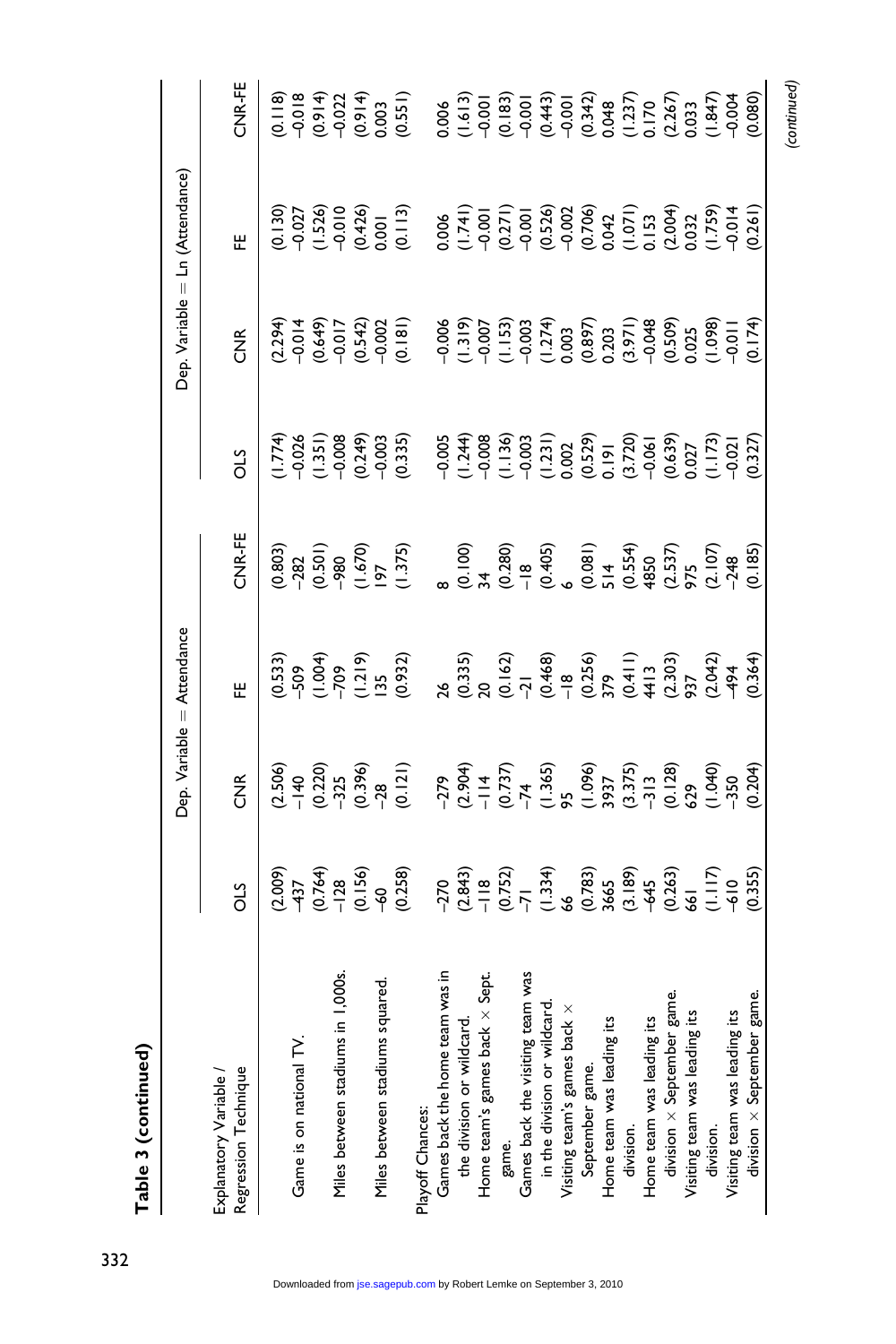| ı |
|---|
| I |
|   |
|   |
|   |
|   |

|                                                                 |                                                                                                                                                                                                      |                   | Dep. Variable = Attendance                                                                                                                                                                      |                                                                                                                                                                                                                                |                                                                                                                                                                                                                                                                                                     |                                                                                                                                                                                                                                                                              | Dep. Variable = Ln (Attendance)                                                                                                                                                                          |                                                                                                                                                                                                          |
|-----------------------------------------------------------------|------------------------------------------------------------------------------------------------------------------------------------------------------------------------------------------------------|-------------------|-------------------------------------------------------------------------------------------------------------------------------------------------------------------------------------------------|--------------------------------------------------------------------------------------------------------------------------------------------------------------------------------------------------------------------------------|-----------------------------------------------------------------------------------------------------------------------------------------------------------------------------------------------------------------------------------------------------------------------------------------------------|------------------------------------------------------------------------------------------------------------------------------------------------------------------------------------------------------------------------------------------------------------------------------|----------------------------------------------------------------------------------------------------------------------------------------------------------------------------------------------------------|----------------------------------------------------------------------------------------------------------------------------------------------------------------------------------------------------------|
| Regression Technique<br>Explanatory Variable /                  | STC                                                                                                                                                                                                  | $\widetilde{\Xi}$ | .<br>또                                                                                                                                                                                          | CNR-FE                                                                                                                                                                                                                         | STC                                                                                                                                                                                                                                                                                                 | $\widetilde{z}$                                                                                                                                                                                                                                                              | œ                                                                                                                                                                                                        | CNR-FE                                                                                                                                                                                                   |
| nik<br>Ni<br>Home team was leading the                          |                                                                                                                                                                                                      |                   |                                                                                                                                                                                                 | $45.5$ $65.432$ $65.432$ $65.432$ $65.432$ $65.432$ $65.432$ $65.432$ $65.432$ $65.432$ $65.432$ $65.432$ $65.432$ $65.432$ $65.432$ $65.432$ $65.432$ $65.432$ $65.432$ $65.432$ $65.432$ $65.432$ $65.432$ $65.432$ $65.432$ |                                                                                                                                                                                                                                                                                                     | $\begin{array}{ccccccccc}\n6.176 & 0.234 & 0.240 & 0.240 & 0.240 & 0.240 & 0.240 & 0.240 & 0.240 & 0.240 & 0.240 & 0.240 & 0.240 & 0.240 & 0.240 & 0.240 & 0.240 & 0.240 & 0.240 & 0.240 & 0.240 & 0.240 & 0.240 & 0.240 & 0.240 & 0.240 & 0.240 & 0.240 & 0.240 & 0.240 & $ |                                                                                                                                                                                                          |                                                                                                                                                                                                          |
| card race.                                                      |                                                                                                                                                                                                      |                   |                                                                                                                                                                                                 |                                                                                                                                                                                                                                |                                                                                                                                                                                                                                                                                                     |                                                                                                                                                                                                                                                                              |                                                                                                                                                                                                          |                                                                                                                                                                                                          |
| 군<br>경<br>Home team was leading wild                            |                                                                                                                                                                                                      |                   |                                                                                                                                                                                                 |                                                                                                                                                                                                                                |                                                                                                                                                                                                                                                                                                     |                                                                                                                                                                                                                                                                              |                                                                                                                                                                                                          |                                                                                                                                                                                                          |
| $\times$ September game.                                        |                                                                                                                                                                                                      |                   |                                                                                                                                                                                                 |                                                                                                                                                                                                                                |                                                                                                                                                                                                                                                                                                     |                                                                                                                                                                                                                                                                              |                                                                                                                                                                                                          |                                                                                                                                                                                                          |
| mik<br>N<br>Visiting team was leading the                       |                                                                                                                                                                                                      |                   |                                                                                                                                                                                                 |                                                                                                                                                                                                                                |                                                                                                                                                                                                                                                                                                     |                                                                                                                                                                                                                                                                              |                                                                                                                                                                                                          |                                                                                                                                                                                                          |
| card race.                                                      | $2946$ $(2.251)$ $(2.657)$ $(2.657)$ $(3.658)$ $(0.159)$ $(0.159)$ $(0.159)$ $(0.159)$ $(0.159)$ $(0.159)$ $(0.159)$ $(0.159)$ $(0.159)$ $(0.159)$ $(0.159)$ $(0.159)$ $(0.159)$ $(0.157)$ $(0.157)$ |                   | $82\n0.660\n0.643\n0.647\n0.673\n0.687\n0.69\n0.69\n0.69\n0.69\n0.69\n0.69\n0.69\n0.69\n0.69\n0.69\n0.69\n0.69\n0.69\n0.69\n0.69\n0.69\n0.69\n0.69\n0.69\n0.69\n0.69\n0.69\n0.69\n0.69\n0.69\n$ |                                                                                                                                                                                                                                | $\begin{array}{l} 0.173 \\ 0.135 \\ 0.231 \\ 0.056 \\ 0.04 \\ 0.004 \\ 0.000 \\ 0.000 \\ 0.000 \\ 0.000 \\ 0.000 \\ 0.000 \\ 0.000 \\ 0.000 \\ 0.000 \\ 0.000 \\ 0.000 \\ 0.000 \\ 0.000 \\ 0.000 \\ 0.000 \\ 0.000 \\ 0.000 \\ 0.000 \\ 0.000 \\ 0.000 \\ 0.000 \\ 0.196 \\ 0.196 \\ 0.196 \\ 0.1$ |                                                                                                                                                                                                                                                                              | $(1.479)\n(1.479)\n(1.479)\n(1.479)\n(1.479)\n(1.479)\n(1.479)\n(1.479)\n(1.479)\n(1.479)\n(1.479)\n(1.479)\n(1.479)\n(1.479)\n(1.479)\n(1.479)\n(1.479)\n(1.479)\n(1.479)\n(1.479)\n(1.479)\n(1.479)\n$ | $(1.319)\n(1.321)\n(1.323)\n(1.321)\n(1.323)\n(1.324)\n(1.325)\n(1.326)\n(1.327)\n(1.328)\n(1.329)\n(1.330)\n(1.331)\n(1.330)\n(1.331)\n(1.332)\n(1.333)\n(1.334)\n(1.335)\n(1.336)\n(1.337)\n(1.338)\n$ |
| Visiting team was leading wild<br>card $\times$ September game. |                                                                                                                                                                                                      |                   |                                                                                                                                                                                                 |                                                                                                                                                                                                                                |                                                                                                                                                                                                                                                                                                     |                                                                                                                                                                                                                                                                              |                                                                                                                                                                                                          |                                                                                                                                                                                                          |
| card $\times$ September game.                                   |                                                                                                                                                                                                      |                   |                                                                                                                                                                                                 |                                                                                                                                                                                                                                |                                                                                                                                                                                                                                                                                                     |                                                                                                                                                                                                                                                                              |                                                                                                                                                                                                          |                                                                                                                                                                                                          |
| Home team started the day                                       |                                                                                                                                                                                                      |                   |                                                                                                                                                                                                 |                                                                                                                                                                                                                                |                                                                                                                                                                                                                                                                                                     |                                                                                                                                                                                                                                                                              |                                                                                                                                                                                                          |                                                                                                                                                                                                          |
| $\equiv$<br>playoff contention.                                 |                                                                                                                                                                                                      |                   |                                                                                                                                                                                                 |                                                                                                                                                                                                                                |                                                                                                                                                                                                                                                                                                     |                                                                                                                                                                                                                                                                              |                                                                                                                                                                                                          |                                                                                                                                                                                                          |
| Home team was in playoff                                        |                                                                                                                                                                                                      |                   |                                                                                                                                                                                                 |                                                                                                                                                                                                                                |                                                                                                                                                                                                                                                                                                     |                                                                                                                                                                                                                                                                              |                                                                                                                                                                                                          |                                                                                                                                                                                                          |
| game.<br>S<br>contention $\times$ September                     |                                                                                                                                                                                                      |                   |                                                                                                                                                                                                 |                                                                                                                                                                                                                                |                                                                                                                                                                                                                                                                                                     |                                                                                                                                                                                                                                                                              |                                                                                                                                                                                                          |                                                                                                                                                                                                          |
| Probability of Winning:                                         |                                                                                                                                                                                                      |                   |                                                                                                                                                                                                 |                                                                                                                                                                                                                                |                                                                                                                                                                                                                                                                                                     |                                                                                                                                                                                                                                                                              |                                                                                                                                                                                                          |                                                                                                                                                                                                          |
| Probability home team will win.                                 |                                                                                                                                                                                                      |                   |                                                                                                                                                                                                 |                                                                                                                                                                                                                                |                                                                                                                                                                                                                                                                                                     |                                                                                                                                                                                                                                                                              |                                                                                                                                                                                                          |                                                                                                                                                                                                          |
|                                                                 |                                                                                                                                                                                                      |                   |                                                                                                                                                                                                 |                                                                                                                                                                                                                                |                                                                                                                                                                                                                                                                                                     |                                                                                                                                                                                                                                                                              |                                                                                                                                                                                                          |                                                                                                                                                                                                          |
| Probability home team will win                                  |                                                                                                                                                                                                      |                   |                                                                                                                                                                                                 |                                                                                                                                                                                                                                |                                                                                                                                                                                                                                                                                                     |                                                                                                                                                                                                                                                                              |                                                                                                                                                                                                          |                                                                                                                                                                                                          |
| squared.                                                        |                                                                                                                                                                                                      |                   |                                                                                                                                                                                                 |                                                                                                                                                                                                                                |                                                                                                                                                                                                                                                                                                     |                                                                                                                                                                                                                                                                              |                                                                                                                                                                                                          |                                                                                                                                                                                                          |
| Constant                                                        |                                                                                                                                                                                                      |                   |                                                                                                                                                                                                 |                                                                                                                                                                                                                                |                                                                                                                                                                                                                                                                                                     |                                                                                                                                                                                                                                                                              |                                                                                                                                                                                                          |                                                                                                                                                                                                          |
|                                                                 |                                                                                                                                                                                                      |                   |                                                                                                                                                                                                 |                                                                                                                                                                                                                                |                                                                                                                                                                                                                                                                                                     |                                                                                                                                                                                                                                                                              |                                                                                                                                                                                                          |                                                                                                                                                                                                          |
| Number of observations.                                         |                                                                                                                                                                                                      |                   |                                                                                                                                                                                                 |                                                                                                                                                                                                                                |                                                                                                                                                                                                                                                                                                     |                                                                                                                                                                                                                                                                              |                                                                                                                                                                                                          |                                                                                                                                                                                                          |
| Adjusted R-squared / log                                        |                                                                                                                                                                                                      |                   |                                                                                                                                                                                                 |                                                                                                                                                                                                                                |                                                                                                                                                                                                                                                                                                     |                                                                                                                                                                                                                                                                              |                                                                                                                                                                                                          |                                                                                                                                                                                                          |
| likelihood.                                                     |                                                                                                                                                                                                      |                   |                                                                                                                                                                                                 |                                                                                                                                                                                                                                |                                                                                                                                                                                                                                                                                                     |                                                                                                                                                                                                                                                                              |                                                                                                                                                                                                          |                                                                                                                                                                                                          |
|                                                                 |                                                                                                                                                                                                      |                   |                                                                                                                                                                                                 |                                                                                                                                                                                                                                |                                                                                                                                                                                                                                                                                                     |                                                                                                                                                                                                                                                                              |                                                                                                                                                                                                          |                                                                                                                                                                                                          |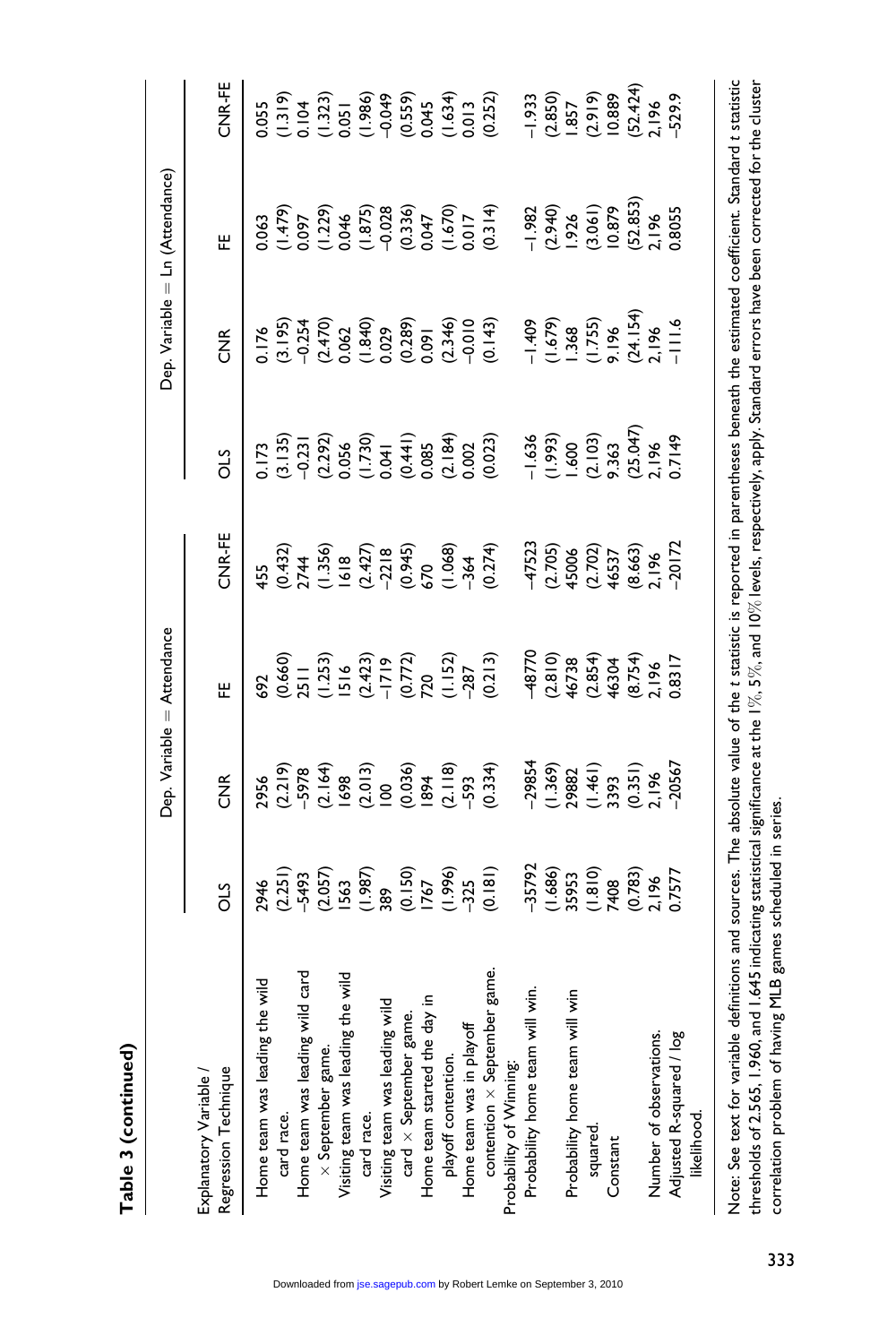# Sensitivity Analysis

In addition to focusing on censored normal regression with fixed-effects, several econometric issues, most notably multicollinearity, must be investigated. The first improvement to be made to the reduced form empirical model is to eliminate insignificant variables from the analysis. Using the CNR-FE results listed in column 4 of Table 3 as a baseline, variables with a  $t$  statistic less than 1.0 in absolute value were eliminated from the model. This process was then iterated one more time. As a result, we omit the August dummy variable (so month variables are compared to July and August), whether it rained during the game, whether it is a division game, home runs hit per game, the difference in net wins between starting pitchers, the number of games the home team has won in its last ten, whether the game is unavailable on local television or is being broadcast nationally, the number of games back the home team or visiting team is in the playoff race, and whether the visiting team is leading its division or wildcard race in September. Although the number of games back the home team is in the playoff race is omitted from the analysis, we keep whether the home team is leading its division, leading the wild card race, or is currently in contention for a playoff position to investigate the relationship between playoff positioning and attendance.

With the empirical model restricted this way, we then tested for auto-correlation and found none.<sup>15</sup> We also carried out a variance inflation factor (VIF) analysis. All of the variables remaining in the analysis were associated with a VIF under the standard baseline of 10 (and most were under 3) except for the three squared variables temperature, distance, and probability of winning. The final empirical model, therefore, also omits the squared term on temperature and distance from the analysis. We keep the squared term on the probability of winning, however, because an important contribution of the paper is to compare our empirical results on the uncertainty of outcome hypothesis to what others have found.

Lastly, White and Breusch-Pagan tests for heteroskedasticity were carried out. Both tests found the presence of heteroskedasticity in the full data set but not when the sample was restricted by month or by team. When the heteroskedasticity stems from team effects, one solution is to force the variance-covariance matrix to be block-diagonal by team. This is imposed automatically, however, when the standard errors are made robust when clustering by series. Less can be done when the variance of error terms changes over time. To this end, the results in Table 4 that were estimated by month (columns 2–4) are probably better than the results for the entire sample (column 1). $^{16}$ 

# General Results

Several of the CNR-FE estimates using the entire sample of games (column 1 of Table 4) are worth highlighting. Monday through Thursday games draw significantly fewer fans than Saturday or Sunday afternoon games. Attendance is expected to be 2,080 less in September compared to July and August, 1,528 more when kids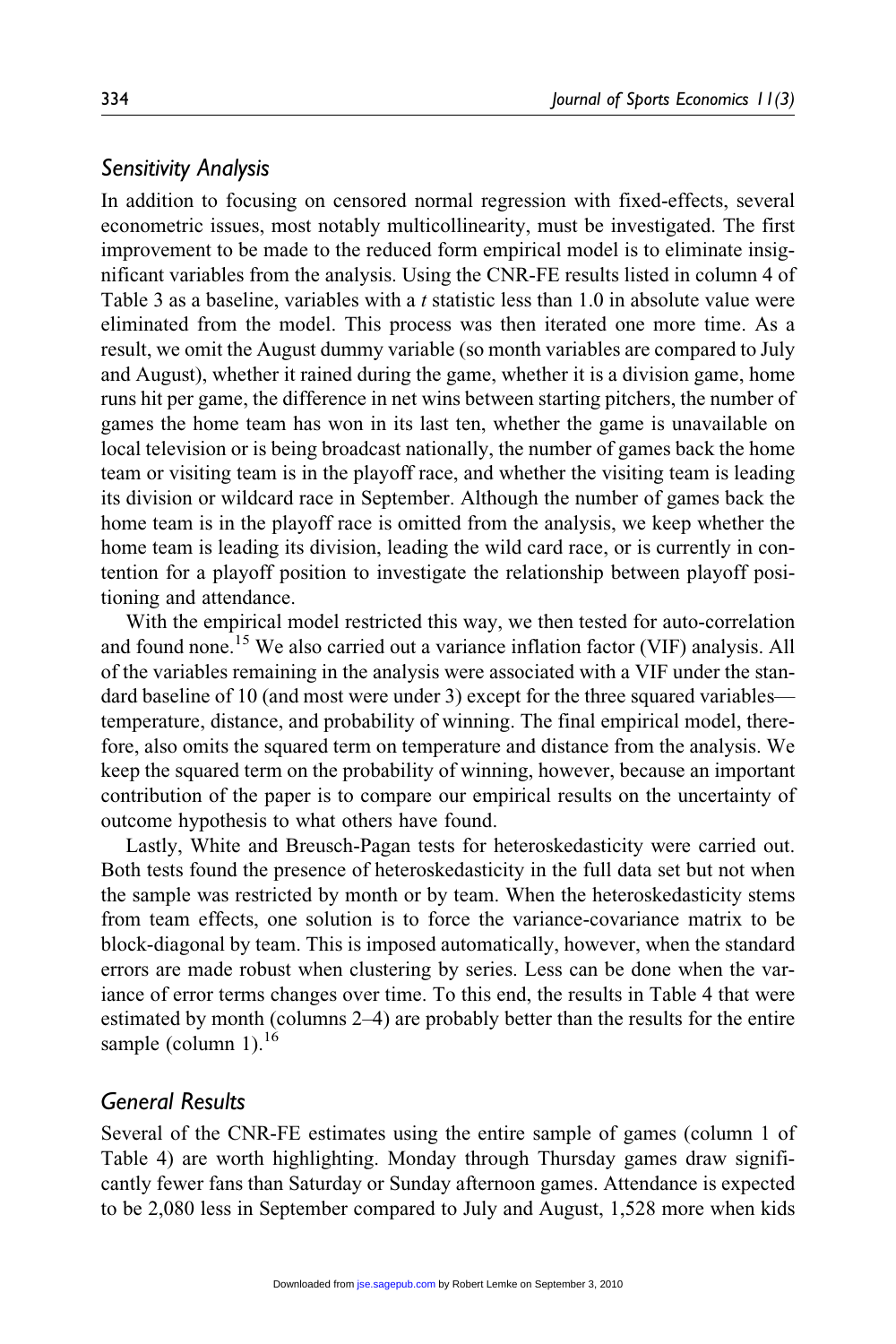| Table 4. Censored-Normal Regression With Fixed-Effects—By Month, City Size, and Playoff Propensity |         |           |                    |                                                                                                                                                                                                                                |                                                                                                                                                                                                                                                                                                                                                                                                                                                                                  |             |       |         |                    |           |
|----------------------------------------------------------------------------------------------------|---------|-----------|--------------------|--------------------------------------------------------------------------------------------------------------------------------------------------------------------------------------------------------------------------------|----------------------------------------------------------------------------------------------------------------------------------------------------------------------------------------------------------------------------------------------------------------------------------------------------------------------------------------------------------------------------------------------------------------------------------------------------------------------------------|-------------|-------|---------|--------------------|-----------|
|                                                                                                    |         |           | Month              |                                                                                                                                                                                                                                |                                                                                                                                                                                                                                                                                                                                                                                                                                                                                  | Market Size |       |         | Playoff Experience |           |
| Explanatory Variable / Regression<br>Technique                                                     | ₹       | April/May | June/Aug           | Sept.                                                                                                                                                                                                                          | Small                                                                                                                                                                                                                                                                                                                                                                                                                                                                            | ν<br>Σ      | Large | 0 Years | I-2 Years          | 3-7 Years |
| Time Factors:                                                                                      |         |           |                    |                                                                                                                                                                                                                                |                                                                                                                                                                                                                                                                                                                                                                                                                                                                                  |             |       |         |                    |           |
| Played on Monday.                                                                                  |         |           |                    |                                                                                                                                                                                                                                |                                                                                                                                                                                                                                                                                                                                                                                                                                                                                  |             |       |         |                    |           |
|                                                                                                    |         |           |                    | $77.79$ $7.79$ $8.89$ $8.79$ $7.79$ $8.89$ $7.79$ $7.79$ $8.89$ $7.79$ $7.79$ $7.79$ $7.79$ $7.79$ $7.79$ $7.79$ $7.79$ $7.79$ $7.79$ $7.79$ $7.79$ $7.79$ $7.79$ $7.79$ $7.79$ $7.79$ $7.79$ $7.79$ $7.79$ $7.79$ $7.79$ $7.$ | $\begin{array}{l} n = 0\\ \hline\n\Gamma = 0\\ \hline\n\Gamma = 0\\ \hline\n\Gamma = 0\\ \hline\n\Gamma = 0\\ \hline\n\Gamma = 0\\ \hline\n\Gamma = 0\\ \hline\n\Gamma = 0\\ \hline\n\Gamma = 0\\ \hline\n\Gamma = 0\\ \hline\n\Gamma = 0\\ \hline\n\Gamma = 0\\ \hline\n\Gamma = 0\\ \hline\n\Gamma = 0\\ \hline\n\Gamma = 0\\ \hline\n\Gamma = 0\\ \hline\n\Gamma = 0\\ \hline\n\Gamma = 0\\ \hline\n\Gamma = 0\\ \hline\n\Gamma = 0\\ \hline\n\Gamma = 0\\ \hline\n\Gamma = $ |             |       |         |                    |           |
| Played on Tuesday                                                                                  |         |           |                    |                                                                                                                                                                                                                                |                                                                                                                                                                                                                                                                                                                                                                                                                                                                                  |             |       |         |                    |           |
|                                                                                                    |         |           |                    |                                                                                                                                                                                                                                |                                                                                                                                                                                                                                                                                                                                                                                                                                                                                  |             |       |         |                    |           |
| Played on Wednesday.                                                                               |         |           |                    |                                                                                                                                                                                                                                |                                                                                                                                                                                                                                                                                                                                                                                                                                                                                  |             |       |         |                    |           |
|                                                                                                    |         |           |                    |                                                                                                                                                                                                                                |                                                                                                                                                                                                                                                                                                                                                                                                                                                                                  |             |       |         |                    |           |
| Played on Thursday                                                                                 |         |           |                    |                                                                                                                                                                                                                                |                                                                                                                                                                                                                                                                                                                                                                                                                                                                                  |             |       |         |                    |           |
|                                                                                                    |         |           |                    |                                                                                                                                                                                                                                |                                                                                                                                                                                                                                                                                                                                                                                                                                                                                  |             |       |         |                    |           |
| Played on Friday                                                                                   |         |           |                    |                                                                                                                                                                                                                                |                                                                                                                                                                                                                                                                                                                                                                                                                                                                                  |             |       |         |                    |           |
|                                                                                                    |         |           |                    |                                                                                                                                                                                                                                |                                                                                                                                                                                                                                                                                                                                                                                                                                                                                  |             |       |         |                    |           |
| Day game played Monday-Friday                                                                      |         |           |                    |                                                                                                                                                                                                                                |                                                                                                                                                                                                                                                                                                                                                                                                                                                                                  |             |       |         |                    |           |
|                                                                                                    |         |           |                    |                                                                                                                                                                                                                                |                                                                                                                                                                                                                                                                                                                                                                                                                                                                                  |             |       |         |                    |           |
| Saturday afternoon game.                                                                           |         |           |                    |                                                                                                                                                                                                                                |                                                                                                                                                                                                                                                                                                                                                                                                                                                                                  |             |       |         |                    |           |
|                                                                                                    |         |           |                    |                                                                                                                                                                                                                                |                                                                                                                                                                                                                                                                                                                                                                                                                                                                                  |             |       |         |                    |           |
| Saturday night game.                                                                               |         |           |                    |                                                                                                                                                                                                                                |                                                                                                                                                                                                                                                                                                                                                                                                                                                                                  |             |       |         |                    |           |
|                                                                                                    |         |           |                    |                                                                                                                                                                                                                                |                                                                                                                                                                                                                                                                                                                                                                                                                                                                                  |             |       |         |                    |           |
| Sunday night game.                                                                                 |         |           |                    |                                                                                                                                                                                                                                |                                                                                                                                                                                                                                                                                                                                                                                                                                                                                  |             |       |         |                    |           |
|                                                                                                    |         |           |                    |                                                                                                                                                                                                                                |                                                                                                                                                                                                                                                                                                                                                                                                                                                                                  |             |       |         |                    |           |
| Played in April                                                                                    |         |           |                    |                                                                                                                                                                                                                                |                                                                                                                                                                                                                                                                                                                                                                                                                                                                                  |             |       |         |                    |           |
|                                                                                                    |         |           |                    |                                                                                                                                                                                                                                |                                                                                                                                                                                                                                                                                                                                                                                                                                                                                  |             |       |         |                    |           |
| Played in May.                                                                                     |         |           |                    |                                                                                                                                                                                                                                |                                                                                                                                                                                                                                                                                                                                                                                                                                                                                  |             |       |         |                    |           |
|                                                                                                    |         |           |                    |                                                                                                                                                                                                                                |                                                                                                                                                                                                                                                                                                                                                                                                                                                                                  |             |       |         |                    |           |
| Played in June.                                                                                    |         |           |                    |                                                                                                                                                                                                                                |                                                                                                                                                                                                                                                                                                                                                                                                                                                                                  |             |       |         |                    |           |
|                                                                                                    | (2.615) |           | $-1724$<br>(4.335) |                                                                                                                                                                                                                                |                                                                                                                                                                                                                                                                                                                                                                                                                                                                                  | (2.533)     |       |         | (3.688)            | (1.695)   |

(continued)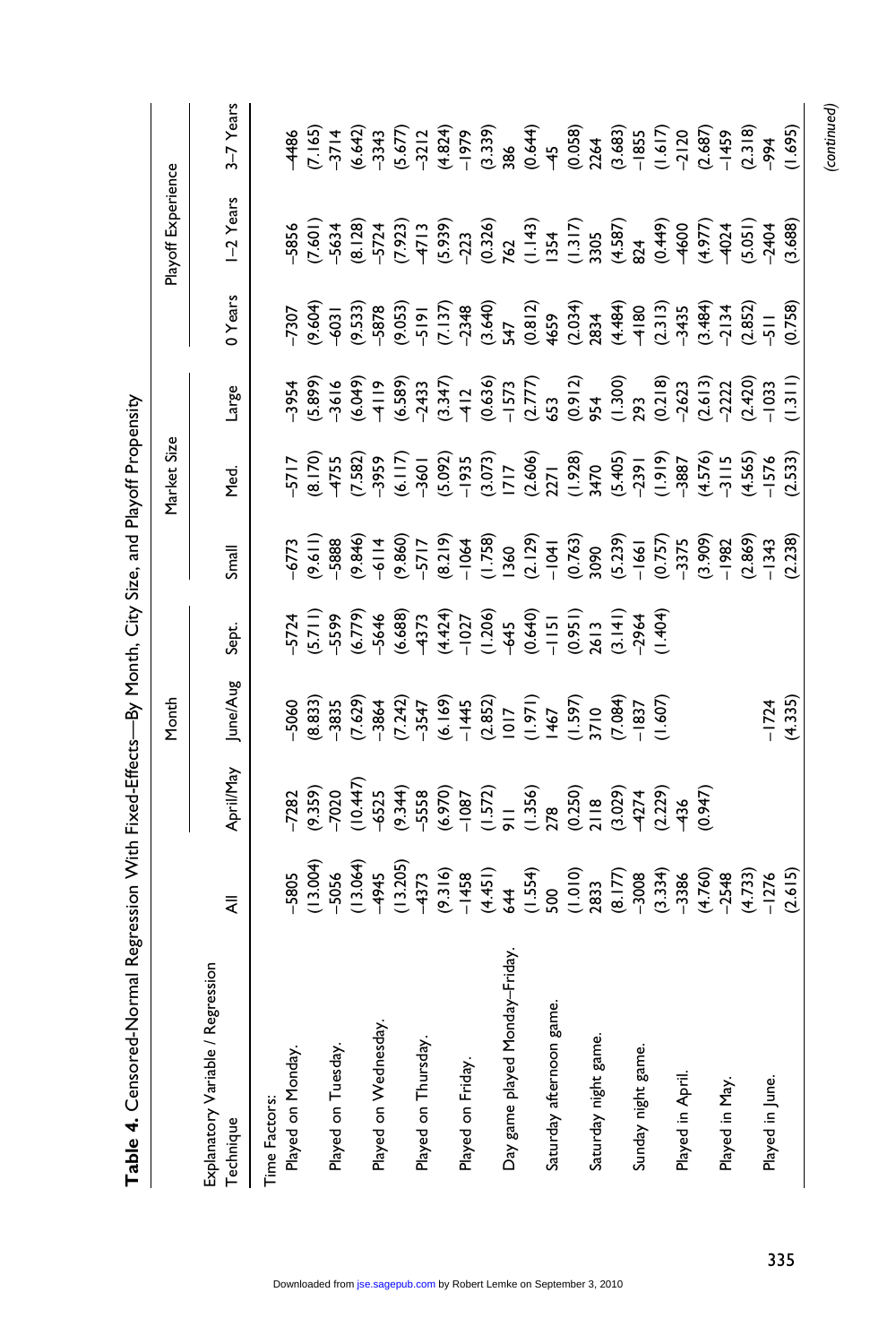| $-2 - 1$ |  |
|----------|--|
| ř        |  |

| Month |  |
|-------|--|
|       |  |
|       |  |
|       |  |
|       |  |
|       |  |

|                                                           |                                                        |                                                                                         | Month                                                                                                                  |                                                                                                                        |                                                                                                                                                                                                                                                                              | Market Size                                                       |                                                                                                                                                                                                                                |                                                                 | Playoff Experience                                   |                                                                                                                                                           |
|-----------------------------------------------------------|--------------------------------------------------------|-----------------------------------------------------------------------------------------|------------------------------------------------------------------------------------------------------------------------|------------------------------------------------------------------------------------------------------------------------|------------------------------------------------------------------------------------------------------------------------------------------------------------------------------------------------------------------------------------------------------------------------------|-------------------------------------------------------------------|--------------------------------------------------------------------------------------------------------------------------------------------------------------------------------------------------------------------------------|-----------------------------------------------------------------|------------------------------------------------------|-----------------------------------------------------------------------------------------------------------------------------------------------------------|
| egression<br>Explanatory Variable / R<br><b>Technique</b> |                                                        | April/May                                                                               | une/Aug                                                                                                                | Sept.                                                                                                                  | $\overline{\text{small}}$                                                                                                                                                                                                                                                    | yed.                                                              | Large                                                                                                                                                                                                                          | 0 Years                                                         | $-2$ Years                                           | $3-7$ Years                                                                                                                                               |
| Played in September.                                      |                                                        |                                                                                         |                                                                                                                        |                                                                                                                        |                                                                                                                                                                                                                                                                              |                                                                   |                                                                                                                                                                                                                                |                                                                 |                                                      |                                                                                                                                                           |
|                                                           | -2080<br>(3.124)<br>IS28<br>(3.676)<br>S733<br>(4.002) |                                                                                         |                                                                                                                        |                                                                                                                        | $-2395$<br>(2.986)<br>2830<br>(4.907)<br>3863<br>3863                                                                                                                                                                                                                        | $-2114$<br>(2.700)<br>609<br>(1.123)<br>3699<br>3699              | –1429<br>(1.178)<br>919<br>(1.205)<br>3791<br>(2.716)                                                                                                                                                                          | -1562<br>(1.942)<br>2604<br>(5.294)<br>6564                     | –834<br>(0.750)<br>677<br>(1.083)<br>1859<br>(0.975) | $-2382$<br>$(3.059)$<br>$(3.45)$<br>$(2.656)$<br>$(1.18)$<br>$(1.18)$<br>$(0.36)$<br>$(0.36)$<br>$(0.36)$<br>$(0.36)$<br>$(0.36)$<br>$(1.49)$<br>$(1.49)$ |
| summer<br>Public schools are on                           |                                                        |                                                                                         |                                                                                                                        |                                                                                                                        |                                                                                                                                                                                                                                                                              |                                                                   |                                                                                                                                                                                                                                |                                                                 |                                                      |                                                                                                                                                           |
| vacation.                                                 |                                                        |                                                                                         |                                                                                                                        |                                                                                                                        |                                                                                                                                                                                                                                                                              |                                                                   |                                                                                                                                                                                                                                |                                                                 |                                                      |                                                                                                                                                           |
| ay, July 4, or<br>Played on Memorial D                    |                                                        |                                                                                         |                                                                                                                        |                                                                                                                        |                                                                                                                                                                                                                                                                              |                                                                   |                                                                                                                                                                                                                                |                                                                 |                                                      |                                                                                                                                                           |
| Labor Day.                                                |                                                        | 934<br>(0.663)<br>5 14 1<br>(3.382)                                                     | 2064<br>(5.674)<br>4122<br>(3.256)                                                                                     | $-1810$<br>(1.519)<br>3506<br>31 (0.764)<br>31 (0.440)                                                                 |                                                                                                                                                                                                                                                                              |                                                                   |                                                                                                                                                                                                                                |                                                                 |                                                      |                                                                                                                                                           |
| Fan Interest Variables:                                   |                                                        |                                                                                         |                                                                                                                        |                                                                                                                        |                                                                                                                                                                                                                                                                              |                                                                   |                                                                                                                                                                                                                                |                                                                 |                                                      |                                                                                                                                                           |
| Game-time temperature (outdoor                            |                                                        |                                                                                         |                                                                                                                        |                                                                                                                        |                                                                                                                                                                                                                                                                              |                                                                   |                                                                                                                                                                                                                                |                                                                 |                                                      |                                                                                                                                                           |
| stadium).                                                 |                                                        | $(3.071)$<br>$(5.071)$<br>$(1.865)$<br>$(1.865)$<br>$(0.618)$<br>$(0.618)$<br>$(2.722)$ |                                                                                                                        |                                                                                                                        |                                                                                                                                                                                                                                                                              | 48<br>(1.880)<br>-533<br>(0.835)<br>(2.878)<br>(2.357)<br>(2.378) |                                                                                                                                                                                                                                | 47<br>(1.877)<br>3709<br>687<br>687<br>4036<br>4036             |                                                      |                                                                                                                                                           |
| e<br>E<br>A divisional rivalry gar                        |                                                        |                                                                                         |                                                                                                                        |                                                                                                                        |                                                                                                                                                                                                                                                                              |                                                                   |                                                                                                                                                                                                                                |                                                                 |                                                      |                                                                                                                                                           |
|                                                           |                                                        |                                                                                         |                                                                                                                        |                                                                                                                        |                                                                                                                                                                                                                                                                              |                                                                   |                                                                                                                                                                                                                                |                                                                 |                                                      |                                                                                                                                                           |
| An interleague game.                                      |                                                        |                                                                                         |                                                                                                                        |                                                                                                                        |                                                                                                                                                                                                                                                                              |                                                                   |                                                                                                                                                                                                                                |                                                                 |                                                      |                                                                                                                                                           |
|                                                           |                                                        |                                                                                         |                                                                                                                        |                                                                                                                        |                                                                                                                                                                                                                                                                              |                                                                   |                                                                                                                                                                                                                                |                                                                 |                                                      |                                                                                                                                                           |
| game.<br>An interleague rivalry                           |                                                        |                                                                                         |                                                                                                                        |                                                                                                                        |                                                                                                                                                                                                                                                                              |                                                                   |                                                                                                                                                                                                                                |                                                                 |                                                      |                                                                                                                                                           |
|                                                           |                                                        |                                                                                         |                                                                                                                        |                                                                                                                        |                                                                                                                                                                                                                                                                              |                                                                   |                                                                                                                                                                                                                                |                                                                 |                                                      |                                                                                                                                                           |
| een 753 ano<br>Barry Bonds had betw                       |                                                        |                                                                                         |                                                                                                                        |                                                                                                                        |                                                                                                                                                                                                                                                                              |                                                                   |                                                                                                                                                                                                                                |                                                                 |                                                      |                                                                                                                                                           |
| 755 home runs.                                            |                                                        |                                                                                         |                                                                                                                        |                                                                                                                        |                                                                                                                                                                                                                                                                              |                                                                   |                                                                                                                                                                                                                                |                                                                 |                                                      |                                                                                                                                                           |
| pitcher is<br>Home team's starting                        |                                                        |                                                                                         |                                                                                                                        |                                                                                                                        |                                                                                                                                                                                                                                                                              |                                                                   |                                                                                                                                                                                                                                |                                                                 |                                                      |                                                                                                                                                           |
| fan favorite.                                             |                                                        |                                                                                         |                                                                                                                        |                                                                                                                        |                                                                                                                                                                                                                                                                              |                                                                   |                                                                                                                                                                                                                                |                                                                 |                                                      |                                                                                                                                                           |
| game.<br>Giveaway/promotion                               |                                                        |                                                                                         |                                                                                                                        |                                                                                                                        |                                                                                                                                                                                                                                                                              |                                                                   |                                                                                                                                                                                                                                |                                                                 |                                                      |                                                                                                                                                           |
|                                                           |                                                        |                                                                                         |                                                                                                                        |                                                                                                                        |                                                                                                                                                                                                                                                                              |                                                                   |                                                                                                                                                                                                                                |                                                                 |                                                      |                                                                                                                                                           |
| e stadium<br>Fireworks display at t                       |                                                        |                                                                                         |                                                                                                                        |                                                                                                                        |                                                                                                                                                                                                                                                                              |                                                                   |                                                                                                                                                                                                                                |                                                                 |                                                      |                                                                                                                                                           |
|                                                           |                                                        | $(1404$<br>$(2.258)$<br>$(2.498$<br>$(5.530)$<br>$(4.071)$<br>$(4.593)$                 |                                                                                                                        |                                                                                                                        |                                                                                                                                                                                                                                                                              |                                                                   |                                                                                                                                                                                                                                |                                                                 |                                                      |                                                                                                                                                           |
| for the 2006<br>Visiting team qualified                   |                                                        |                                                                                         |                                                                                                                        |                                                                                                                        |                                                                                                                                                                                                                                                                              |                                                                   |                                                                                                                                                                                                                                |                                                                 |                                                      |                                                                                                                                                           |
| season playoffs.                                          |                                                        |                                                                                         | $(0.037)$ 1996<br>1996<br>1996 1998<br>1998 1998 1998<br>1990<br>1990 1998 1998<br>1990 1990<br>1990 1990<br>1990 1990 | $\begin{array}{c} 435 \\ (0.544) \\ (997 \\ (3.457) \\ (3.457) \\ (2.975 \\ (2.884) \\ (1.818) \\ (1.818) \end{array}$ | $\begin{array}{ccccccccc}\n & 0.020 & 0.000 & 0.000 & 0.000 & 0.000 & 0.000 & 0.000 & 0.000 & 0.000 & 0.000 & 0.000 & 0.000 & 0.000 & 0.000 & 0.000 & 0.000 & 0.000 & 0.000 & 0.000 & 0.000 & 0.000 & 0.000 & 0.000 & 0.000 & 0.000 & 0.000 & 0.000 & 0.000 & 0.000 & 0.000$ | 461<br>(0.832)<br>(3.057)<br>(3.953)<br>(4.276)<br>(4.276)        | $15$ $(1.062)$ $(1.414)$ $(1.416)$ $(1.418)$ $(1.418)$ $(1.418)$ $(1.418)$ $(1.418)$ $(1.418)$ $(1.418)$ $(1.418)$ $(1.418)$ $(1.418)$ $(1.418)$ $(1.418)$ $(1.418)$ $(1.418)$ $(1.418)$ $(1.418)$ $(1.418)$ $(1.418)$ $(1.41$ | 1411<br>(1.908)<br>2669<br>(6.158)<br>(1287)<br>1241<br>(2.782) |                                                      | 800<br>(1.623)<br>1385<br>13276<br>1769<br>1769<br>1769                                                                                                   |
|                                                           |                                                        |                                                                                         |                                                                                                                        |                                                                                                                        |                                                                                                                                                                                                                                                                              |                                                                   |                                                                                                                                                                                                                                |                                                                 |                                                      |                                                                                                                                                           |

336

(continued)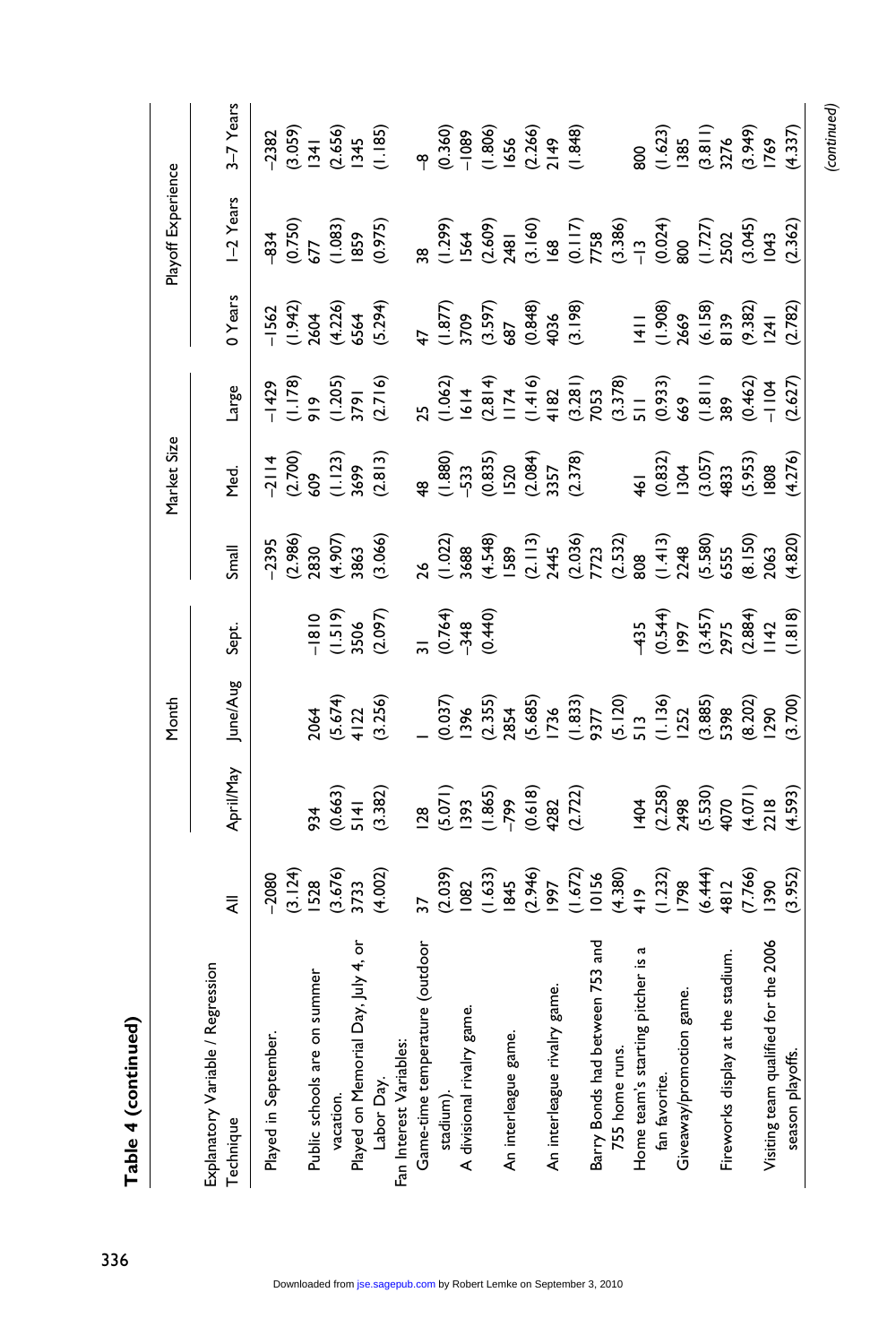Table 4 (continued) Table 4 (continued)

|                                                |                                                                                                                                                                                                                   |                                                                   | Month                                                 |                                             |       | Market Size                                       |                                                                                                                                                                                                                                     |                                                                             | Playoff Experience                                                                                                                                 |                                                                                                                                                                                                                                |
|------------------------------------------------|-------------------------------------------------------------------------------------------------------------------------------------------------------------------------------------------------------------------|-------------------------------------------------------------------|-------------------------------------------------------|---------------------------------------------|-------|---------------------------------------------------|-------------------------------------------------------------------------------------------------------------------------------------------------------------------------------------------------------------------------------------|-----------------------------------------------------------------------------|----------------------------------------------------------------------------------------------------------------------------------------------------|--------------------------------------------------------------------------------------------------------------------------------------------------------------------------------------------------------------------------------|
| Explanatory Variable / Regression<br>Technique |                                                                                                                                                                                                                   | April/May                                                         | June/Aug                                              | Sept.                                       | Small | Med.                                              | Large                                                                                                                                                                                                                               | 0 Years                                                                     | -2 Years                                                                                                                                           | 3-7 Years                                                                                                                                                                                                                      |
| Red Sox.<br>Visiting team was the              |                                                                                                                                                                                                                   |                                                                   |                                                       |                                             |       |                                                   |                                                                                                                                                                                                                                     |                                                                             |                                                                                                                                                    |                                                                                                                                                                                                                                |
|                                                |                                                                                                                                                                                                                   |                                                                   |                                                       |                                             |       |                                                   |                                                                                                                                                                                                                                     |                                                                             |                                                                                                                                                    |                                                                                                                                                                                                                                |
| Visiting team was the Yankees                  |                                                                                                                                                                                                                   |                                                                   |                                                       |                                             |       |                                                   |                                                                                                                                                                                                                                     |                                                                             |                                                                                                                                                    |                                                                                                                                                                                                                                |
|                                                |                                                                                                                                                                                                                   |                                                                   |                                                       |                                             |       |                                                   |                                                                                                                                                                                                                                     |                                                                             |                                                                                                                                                    |                                                                                                                                                                                                                                |
| Cubs.<br>Visiting team was the                 |                                                                                                                                                                                                                   |                                                                   |                                                       |                                             |       |                                                   |                                                                                                                                                                                                                                     |                                                                             |                                                                                                                                                    |                                                                                                                                                                                                                                |
|                                                | 8725<br>(7.280)<br>8770<br>(6.294)<br>(4.700)                                                                                                                                                                     | 6328<br>(4.452)<br>6584<br>(1.63<br>(1.069)                       | 9511<br>(11.509)<br>10643<br>(11.179)<br>5123<br>5123 | 10585<br>(5.080)<br>8103<br>(3.864)<br>3454 |       | 738<br>(8.262)<br>4328<br>5020<br>5020<br>55.5 5) | 3   82<br>(3.223)<br>3434<br>(3.021)<br>(1.785)<br>(1.785)                                                                                                                                                                          | 108<br>(9.022)<br>  13646<br>  12.596)<br>  13.947)                         | 7343<br>(5.891)<br>6326<br>(4.872)<br>3227<br>(2.791)                                                                                              | $7583, 6000, 6000, 6000, 6000, 6000, 6000, 6000, 6000, 6000, 6000, 6000, 6000, 6000, 6000, 6000, 6000, 6000, 6000, 6000, 6000, 6000, 6000, 6000, 6000, 6000, 6000, 6000, 6000, 6000, 6000, 6000, 6000, 6000, 6000, 6000, 6000$ |
| City Characteristics:                          |                                                                                                                                                                                                                   |                                                                   |                                                       |                                             |       |                                                   |                                                                                                                                                                                                                                     |                                                                             |                                                                                                                                                    |                                                                                                                                                                                                                                |
| Miles between stadiums in 1,000s               |                                                                                                                                                                                                                   |                                                                   |                                                       |                                             |       |                                                   |                                                                                                                                                                                                                                     |                                                                             |                                                                                                                                                    |                                                                                                                                                                                                                                |
|                                                | $-364$<br>(1.876)                                                                                                                                                                                                 |                                                                   | $-482$<br>(2.521)                                     |                                             |       | $-155$<br>(0.655)                                 | $-262$<br>(1.126)                                                                                                                                                                                                                   | $-309$<br>(1.178)                                                           |                                                                                                                                                    |                                                                                                                                                                                                                                |
| Playoff Chances:                               |                                                                                                                                                                                                                   |                                                                   |                                                       |                                             |       |                                                   |                                                                                                                                                                                                                                     |                                                                             |                                                                                                                                                    |                                                                                                                                                                                                                                |
| Home team was leading its                      |                                                                                                                                                                                                                   |                                                                   |                                                       |                                             |       |                                                   |                                                                                                                                                                                                                                     |                                                                             |                                                                                                                                                    |                                                                                                                                                                                                                                |
| division.                                      | $993$<br>$(-394)$<br>$(-363)$<br>$(-363)$<br>$(-363)$<br>$(-363)$<br>$(-363)$<br>$(-363)$<br>$(-363)$<br>$(-363)$<br>$(-363)$<br>$(-363)$<br>$(-363)$<br>$(-363)$<br>$(-363)$<br>$(-363)$<br>$(-363)$<br>$(-363)$ | $\begin{array}{r} -193 \\ (0.716) \\ -903 \\ (0.838) \end{array}$ | 2038<br>(2.135)                                       | $-1096$<br>(2.936)<br>3492<br>3492          |       |                                                   | 349<br>(0.436)<br>  1569 (1.400   1.400   1.569   1.569   1.569   1.569   1.569   1.5728   1.5728   1.5736   1.575<br>  1.575   1.575   1.575   1.575   1.575   1.575   1.575   1.575   1.575   1.575   1.575   1.575   1.575   1.5 | $1502$<br>$(1.178)$                                                         |                                                                                                                                                    |                                                                                                                                                                                                                                |
| ng its division<br>Home team was leadir        |                                                                                                                                                                                                                   |                                                                   |                                                       |                                             |       |                                                   |                                                                                                                                                                                                                                     |                                                                             |                                                                                                                                                    |                                                                                                                                                                                                                                |
| $\times$ September game                        |                                                                                                                                                                                                                   |                                                                   |                                                       |                                             |       |                                                   |                                                                                                                                                                                                                                     |                                                                             |                                                                                                                                                    |                                                                                                                                                                                                                                |
| Visiting team was leading its                  |                                                                                                                                                                                                                   |                                                                   |                                                       |                                             |       |                                                   |                                                                                                                                                                                                                                     |                                                                             |                                                                                                                                                    |                                                                                                                                                                                                                                |
| division.                                      |                                                                                                                                                                                                                   | 743<br>(1.429)<br>(0.499)<br>(0.499)                              | 861<br>(2.185)<br>(414<br>(1.538)                     | 1663<br>(2.248)<br>- 1159<br>(0.368)        |       |                                                   |                                                                                                                                                                                                                                     | 1415<br>(2.837)<br>565<br>0.249)<br>0.364)<br>81.1039<br>(1.106)<br>(1.706) |                                                                                                                                                    |                                                                                                                                                                                                                                |
| Home team was leading the                      |                                                                                                                                                                                                                   |                                                                   |                                                       |                                             |       |                                                   |                                                                                                                                                                                                                                     |                                                                             |                                                                                                                                                    |                                                                                                                                                                                                                                |
| wildcard race.                                 |                                                                                                                                                                                                                   |                                                                   |                                                       |                                             |       |                                                   |                                                                                                                                                                                                                                     |                                                                             |                                                                                                                                                    |                                                                                                                                                                                                                                |
| ng wildcard<br>Home team was leadir            |                                                                                                                                                                                                                   |                                                                   |                                                       |                                             |       |                                                   |                                                                                                                                                                                                                                     |                                                                             |                                                                                                                                                    |                                                                                                                                                                                                                                |
| $\times$ September game                        |                                                                                                                                                                                                                   |                                                                   |                                                       |                                             |       |                                                   |                                                                                                                                                                                                                                     |                                                                             |                                                                                                                                                    |                                                                                                                                                                                                                                |
| Visiting team was leading its                  |                                                                                                                                                                                                                   |                                                                   |                                                       |                                             |       |                                                   |                                                                                                                                                                                                                                     |                                                                             |                                                                                                                                                    |                                                                                                                                                                                                                                |
| wildcard race.                                 |                                                                                                                                                                                                                   | 380<br>(0.421)<br>303                                             | $1966$<br>(2.979)<br>-375<br>(0.638)                  | 210<br>(0.141)<br>-2363<br>(2.485)          |       |                                                   |                                                                                                                                                                                                                                     |                                                                             |                                                                                                                                                    |                                                                                                                                                                                                                                |
| e day in<br>Home team started th               |                                                                                                                                                                                                                   |                                                                   |                                                       |                                             |       |                                                   |                                                                                                                                                                                                                                     |                                                                             |                                                                                                                                                    |                                                                                                                                                                                                                                |
| playoff contention.                            | (1.628)                                                                                                                                                                                                           | (0.458)                                                           |                                                       |                                             |       |                                                   | (0.869)                                                                                                                                                                                                                             |                                                                             | $-564$<br>$(2.322)$<br>$3415$<br>$(3.502)$<br>$(3.503)$<br>$(3.578)$<br>$(2.455)$<br>$(2.455)$<br>$(2.455)$<br>$(3.577)$<br>$(3.517)$<br>$(3.517)$ | (0.036)                                                                                                                                                                                                                        |
|                                                |                                                                                                                                                                                                                   |                                                                   |                                                       |                                             |       |                                                   |                                                                                                                                                                                                                                     |                                                                             |                                                                                                                                                    | (continued)                                                                                                                                                                                                                    |

Downloaded from [jse.sagepub.com](http://jse.sagepub.com/) by Robert Lemke on September 3, 2010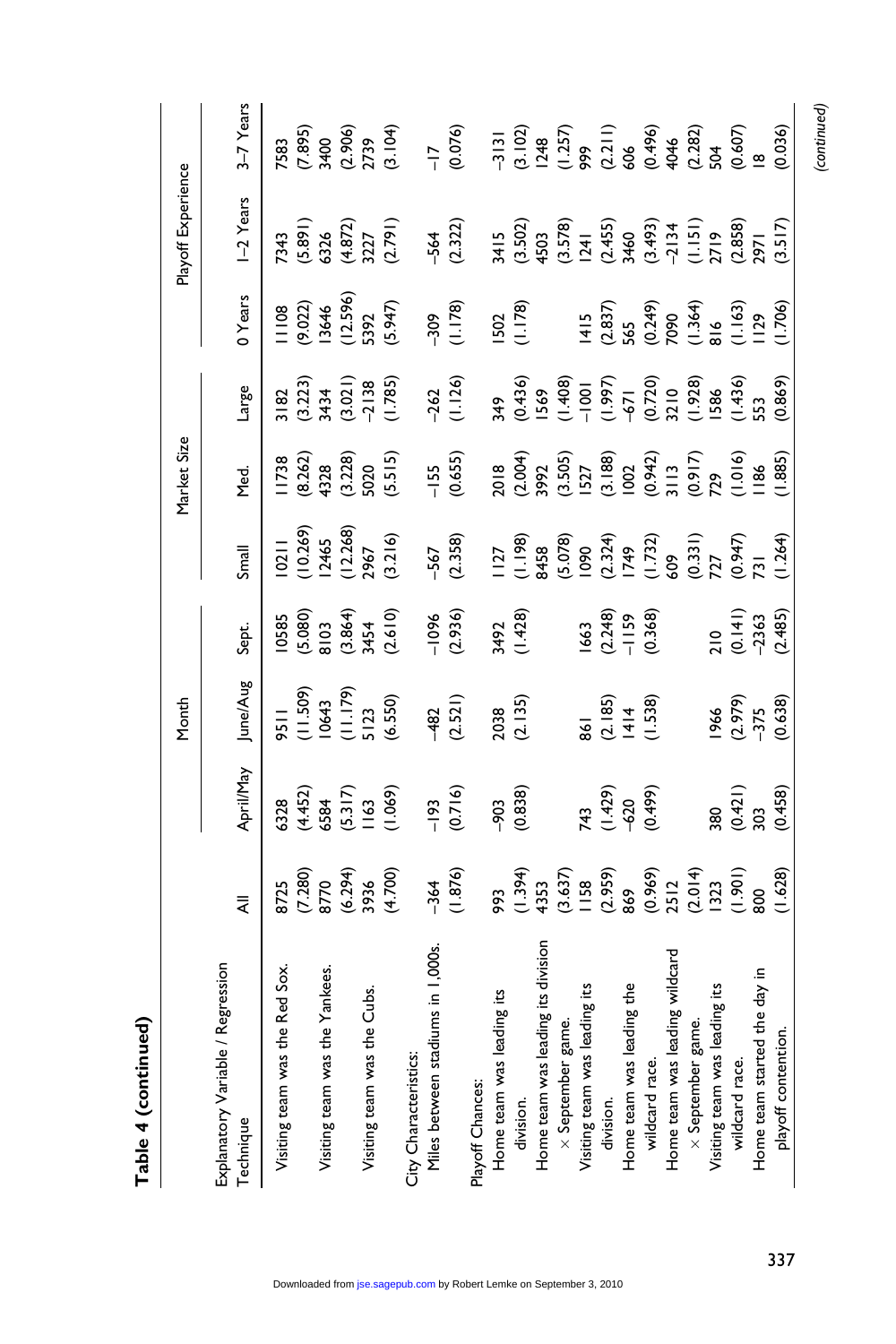| í |
|---|
|   |
|   |
|   |
|   |
|   |
|   |
|   |
|   |
|   |
|   |
| Ξ |
|   |
| í |
|   |
|   |
|   |
| ī |
|   |
| I |
|   |
|   |
|   |
|   |
|   |

|                                                |                                              |                                                               | Month                                                       |                                                                   |                                                | Market Size                                                          |                                                  |                                                                                      | Playoff Experience                                                     |                                           |
|------------------------------------------------|----------------------------------------------|---------------------------------------------------------------|-------------------------------------------------------------|-------------------------------------------------------------------|------------------------------------------------|----------------------------------------------------------------------|--------------------------------------------------|--------------------------------------------------------------------------------------|------------------------------------------------------------------------|-------------------------------------------|
| Explanatory Variable / Regression<br>Technique | ₹                                            | April/May                                                     | June/Aug                                                    | Sept.                                                             | Small                                          | yed.                                                                 | Large                                            | 0 Years                                                                              | I-2 Years                                                              | 3-7 Years                                 |
| Home team was in playoff                       | -490                                         |                                                               |                                                             |                                                                   | 88                                             | $-1258$                                                              | 805                                              | <b>SOS</b>                                                                           | $-1175$                                                                | \$05                                      |
| contention $\times$ September game.            | (0.605)                                      |                                                               |                                                             |                                                                   | (0.173)                                        | (1.140)                                                              | (1.106)                                          | (0.453)                                                                              | (0.815)                                                                | (0.527)                                   |
| Probability of Winning:                        |                                              |                                                               |                                                             |                                                                   |                                                |                                                                      |                                                  |                                                                                      |                                                                        |                                           |
| Probability home team will win.                | 45918                                        | 35874                                                         | -51567                                                      | $-39238$                                                          |                                                | <b>44987</b>                                                         | $-15144$                                         | $-7661$                                                                              |                                                                        | -36957                                    |
|                                                | $(2.615)$<br>$42814$<br>$(2.575)$<br>$48899$ |                                                               |                                                             |                                                                   |                                                |                                                                      |                                                  |                                                                                      | 5529<br>0.231)<br><del>48</del> 63                                     |                                           |
| Probability home team will win                 |                                              |                                                               |                                                             |                                                                   |                                                |                                                                      |                                                  |                                                                                      |                                                                        |                                           |
| squared.                                       |                                              |                                                               |                                                             |                                                                   |                                                |                                                                      |                                                  |                                                                                      |                                                                        |                                           |
| Constant                                       |                                              |                                                               |                                                             |                                                                   |                                                |                                                                      |                                                  |                                                                                      |                                                                        |                                           |
|                                                | $(10.328)$<br>2, 196                         | $(1.271)$<br>29959<br>$(1.146)$<br>42947<br>42522)<br>(5.522) | $(2.745)$<br>$(2.767)$<br>$(3.767)$<br>$(9.551)$<br>$(180)$ | $(1.409)$<br>38415<br>$(1.464)$<br>$(1.464)$<br>40561)<br>(6.561) | -9476<br>(0.422)<br>9492<br>(0.437)<br>86.437) | $(1.972)$<br>$39675$<br>$(1.849)$<br>$51458$<br>$51458$<br>$(8.298)$ | 0.550)<br>IISI6<br>(0.473)<br>4540<br>457<br>457 | $\begin{array}{c} (0.310) \ (0.191) \ (0.191) \ 38513 \ 38513 \ (6.058) \end{array}$ | $\begin{array}{c} (0.188) \\ (2.911) \\ (1.582) \\ (6.11) \end{array}$ | (1.543)<br>36113<br>17351<br>17351<br>579 |
| Number of observations.                        |                                              |                                                               |                                                             |                                                                   |                                                |                                                                      |                                                  |                                                                                      |                                                                        |                                           |
| Log likelihood.                                | $-20, 179$                                   | $-5,823$                                                      | $-10,43$                                                    | $-3,743$                                                          | $-8,658$                                       | 7,269                                                                | $-4,074$                                         | $-7,098$                                                                             | $-6,900$                                                               | $-6,020$                                  |

tistic thresholds of 2.565, 1.960, and 1.645 indicating statistical significance at the 1%, 5%, and 10% levels, respectively, apply. Standard errors have been corrected tistic thresholds of 2.565, 1.960, and 1.645 indicating statistical significance at the 1%, 5%, and 10% levels, respectively, apply. Standard errors have been corrected for the cluster correlation problem of having MLB games scheduled in series. for the cluster correlation problem of having MLB games scheduled in series.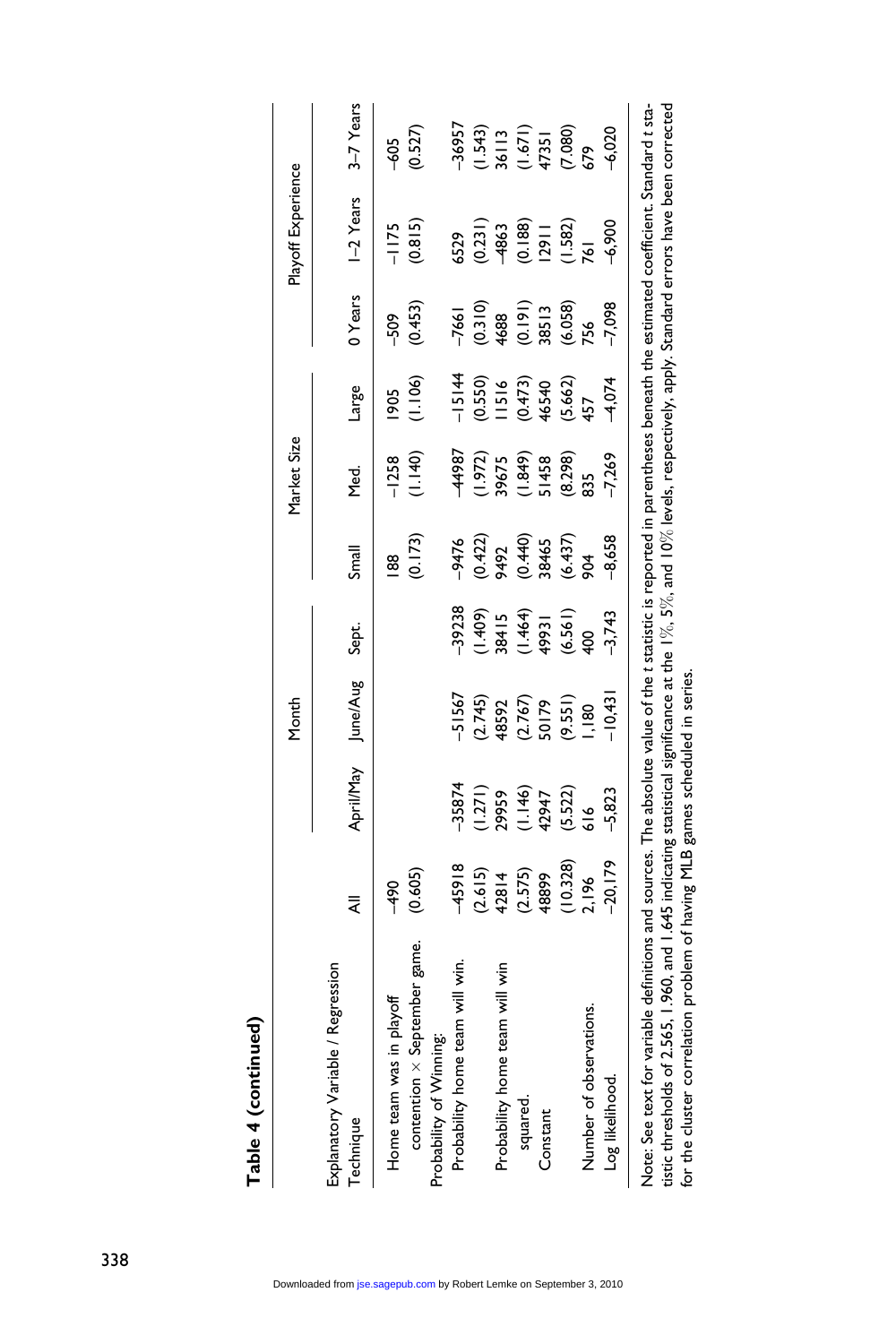are on summer vacation, and 3,733 more on holidays. Attendance increases slightly with temperature though an increase in  $20^{\circ}$  is predicted to increase attendance by only 740. Divisional rivalry games attract, on average, 1,082 more fans per game (*p*-value  $=$  .103). Interleague games draw 1,845 more fans to the ballpark, with interleague rivalry games drawing an additional 1,997 fans on top of that. Comparatively, MNR find that interleague games attract about 2,400 additional fans without accounting for interleague rivalry games. Fans also turned out to watch Barry Bonds challenge the home run record. Interestingly, attendance is not statistically sensitive to whether the home team starts a fan-favorite pitcher. Whereas HMZ found attendance to be 10,000 more at games with a giveaway or promotion, our results more closely match those of McDonald and Rascher (2000) in that giveaway dates and fireworks are associated with an additional 1,798 and 4,812 fans, respectively. Average attendance is 1,390 higher when the visiting team made the previous year's playoffs. And attendance is dramatically higher when the Red Sox (8,725 higher) or Yankees (8,770 higher) are the visiting team but is only slightly higher (3,936 higher) when the Cubs are the visiting team.

The estimated coefficient on the only remaining city characteristic shows that attendance falls by 364 for every 1,000 miles between the home team's and visiting team's stadiums. In comparison, KSH found that attendance decreased by about 1,850 for every 1,000 miles between stadiums.

The general result from the playoff chances variables is that attendance behavior changes in September. Attendance, April through August, is not related to whether the home team is leading its division, leading its wild card race, or is in playoff contention.<sup>17</sup> When September arrives, however, attendance is expected to increase by 4,353 when the home team is leading its division and by 2,512 when it is leading its wild card race. Home teams in playoff contention but not leading their division or wild card race, however, experience no increase in attendance in September (in fact, the point estimate is negative). Taken together, these results suggest that teams draw fans to the ballpark for the first 5 months of the seasons for reasons other than playoff chances or standings (e.g., to experience a new stadium, to watch a fireworks display, to see the Red Sox or Yankees, etc.). Attendance then responds to playoff chances in September, and dramatically so.

Finally, we consider the probability of the home team winning. The main purpose of KSH was to test the uncertainty of outcome hypothesis by including the probability of a home team win as a quadratic. Using data from the 1988 season, they estimated a positive coefficient on the linear term and a negative coefficient on the squared term, implying that attendance increased as the probability the home team would win increased up to 0.6, after which point attendance decreased. Using data from the 1996 season, Rascher similarly found that attendance peaked when the home team's probability of winning reached about 0.67.

Our results are strikingly different from KSH and Rascher, and do not support the uncertainty of outcome hypothesis. Our estimates consistently reveal a negative coefficient on the linear term and a positive term on the squared term, whether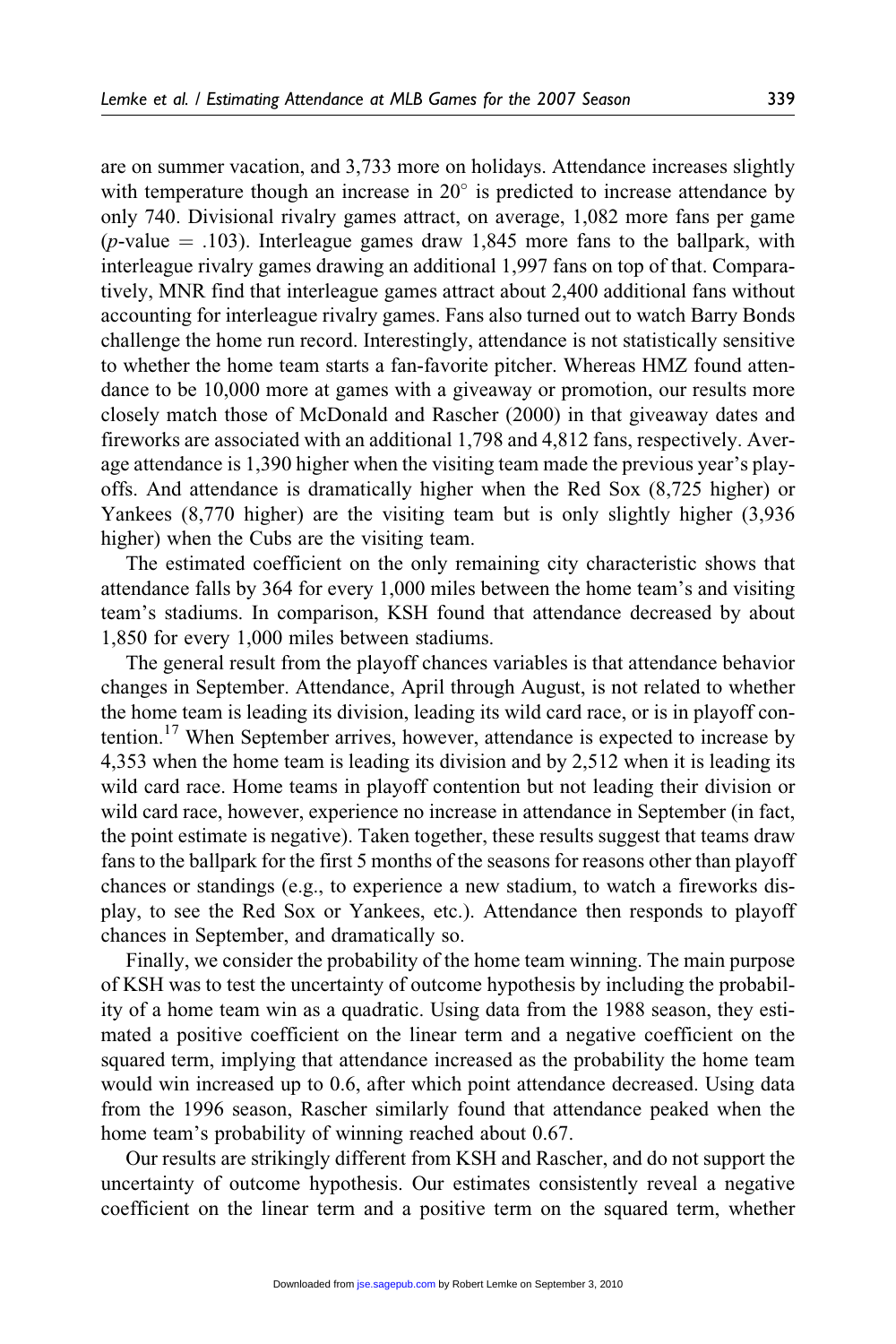measuring attendance in levels or in logs. Using the CNR-FE results, the estimated coefficients suggest that attendance falls until the probability the home team wins reaches 0.54, after which attendance increases. Our U-shaped pattern in attendance (in contrast to the inverted-U pattern suggested by the uncertainty of outcome hypothesis) is not sensitive to the inclusion or exclusion of any particular variable and even persists when attendance is regressed solely on the probability of winning and its square.<sup>18</sup>

That these results stand in stark contrast to previous findings raises an important puzzle to be solved by future research. Has a fundamental shift in fan preferences occurred? If so, when did it occur, and why? The CNR-FE results imply that 1,910 more fans attend, on average, when the probability the home team wins increases from 0.54 to 0.75. It remains unclear, however, what would happen if a home team's probability of winning were substantially more than 0.75. At a probability of 0.9 or 0.95, for example, it is possible that attendance would fall off sharply.

#### Results by Different Sample Criteria

Three criteria were chosen to reestimate the model on subsamples of the data in ways that might be important for MLB. The first criterion used to cut the data is months, as the process determining attendance in the early part of the season (April and May) is potentially different from the summer months (June, July, and August) which is potentially different from the last month of the season (September). The second criterion is market size. Many fans and owners, primarily in small markets, maintain that small market teams find it difficult if not impossible to compete with large market teams that receive substantially more local revenue from TV and radio contracts, merchandise sales, advertising, and ticket sales. Twelve teams play in MSAs with a 2006 population under 3.3 million (Baltimore, Cincinnati, Cleveland, Colorado, Kansas City, Milwaukee, Minnesota, Pittsburgh, San Diego, Seattle, St. Louis, Tampa Bay); 11 teams play in MSAs with populations between 4 and 6 million (Arizona, Atlanta, Boston, Detroit, Florida, Houston, Oakland, Philadelphia, San Francisco, Texas, Washington); and the remaining six teams play in New York, Los Angeles, and Chicago. The third criterion is playoff propensity. At issue is whether the fundamentals driving attendance depend on recent playoff performance. The three subsamples include the ten teams that have not made the playoffs in the seven years preceding the 2007 season (Baltimore, Cincinnati, Colorado, Kansas City, Milwaukee, Philadelphia, Pittsburgh, Tampa Bay, Texas, Washington/Montreal), the ten teams that qualified once or twice for the playoffs during that span (Arizona, Chicago Cubs, Cleveland, Chicago White Sox, Detroit, Florida, New York Mets, Los Angeles Dodgers, San Diego, Seattle), and the nine teams that qualified for the playoffs three or more times over the previous seven years (Atlanta, Boston, Houston, Los Angeles Angels, Minnesota, New York Yankees, Oakland, San Francisco, St. Louis).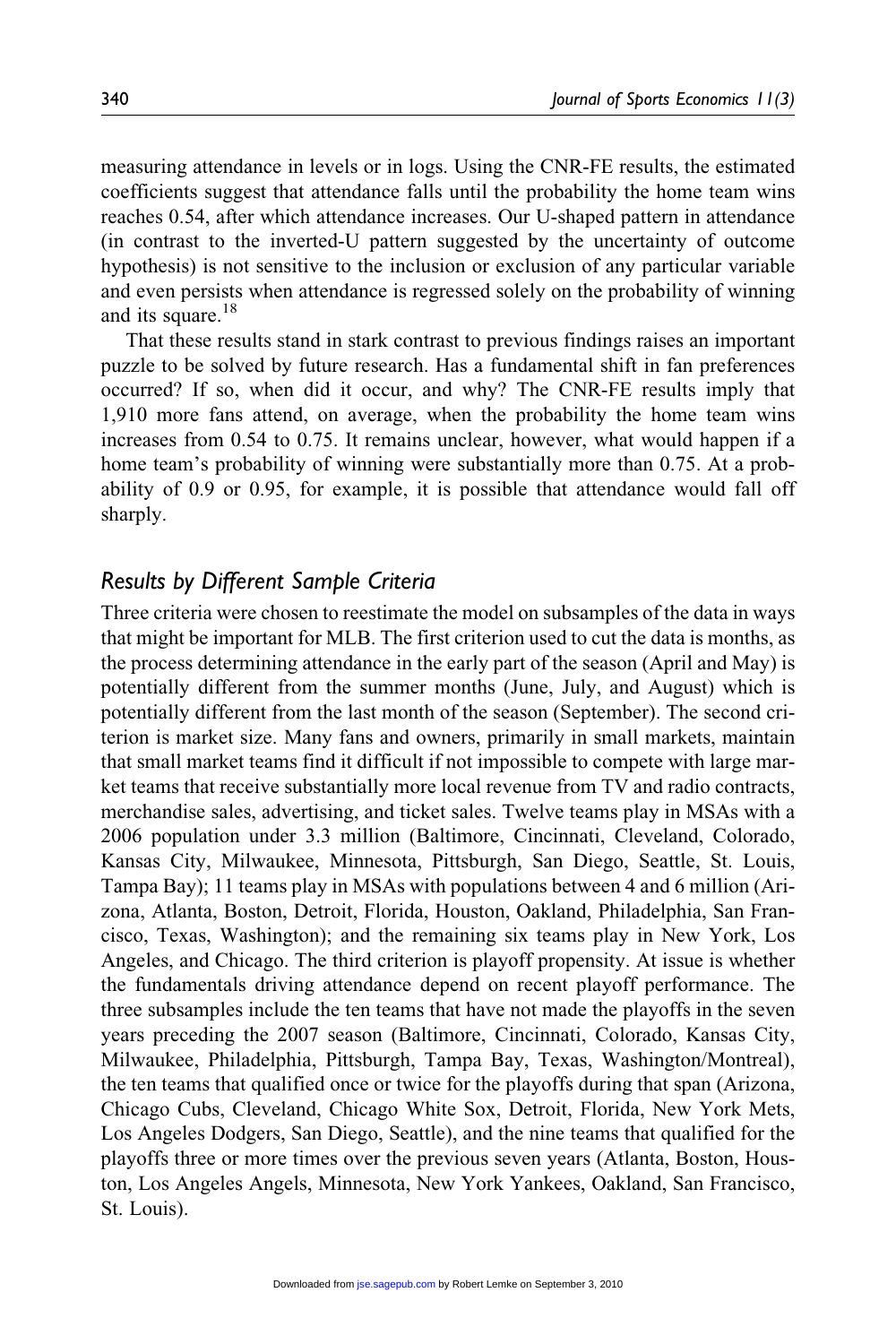There are several interesting coefficient estimates to note when the sample is split by time. Hosting a division rival increases attendance by about 1,400 from April through August, but there is no statistical impact on attendance from hosting a division rival in September. Interleague contests have no effect on attendance in April and May, unless it is an interleague rivalry game, in which case the net effect is statistically not different across time periods (*p*-value  $= .6245$ ) with 3,483 more fans attending such a game in April and May and 4,590 more fans attending such a game during the summer. Giveaways and fireworks displays are both associated with greater attendance throughout the season, regardless of month.<sup>19</sup> Visiting teams that appeared in the 2006 playoffs helped sell tickets in April and May (2,218 greater attendance), but not as much later in the season (only 1,290 greater attendance June through August, and 1,142 more in September). In contrast, the negative effect of distance between stadiums is insignificant early on in the season but steadily grows to where attendance is expected to be almost 1,100 less for every 1,000 miles between stadiums by the end of the season. Leading one's division is insignificantly related to attendance during April and May but is associated with 2,038 greater attendance on average during the summer months and 3,492 (p-value of .154) greater attendance in September.<sup>20</sup> This suggests that money spent to improve a team, e.g., by signing high-priced free agents, pays off only if the team eventually leads its division or at worst is in playoff contention come September. Finally, all three subsamples find a U-shaped relationship between the probability the home team wins and attendance. The quadratic reaches its minimum at 0.60 in April and May, 0.53 during the summer months, and 0.51 in September.

Columns 5–7 of Table 4 report the regression results when the data are separated by market size. A small market team, for example, is expected to draw 6,773 fewer fans on a Monday night than it draws on Sunday afternoon, while a medium market team is expected to draw 5,717 fewer on Monday night and a large market team is expected to draw only 3,954 fewer. Small market teams do similarly poorly relative to medium or large market teams on Tuesday, Wednesday, and Thursday nights as well. Likewise, attendance falls off substantially more in September for small market teams than it does for large market teams. Attendance also responds more to children being on summer vacation or hosting a division rival in small markets than in medium or large markets. Interestingly, there is essentially no difference across city size in the effect of playing on a holiday or playing an interleague or interleague rivalry game.<sup>21</sup> Promotions and fireworks displays are also associated with greater increases in attendance in small markets than in medium or large markets. Small market fans also turn out to see the Red Sox, Yankees, and Cubs, much more so than the fans of large market teams. And while leading one's division fails to attract fans April through August for small and large markets (there is a statistically positive effect for medium markets but it is not statistically different from the point estimates for small or large market teams), small market fans show up in September when their team is leading the division (8,458 more fans) more so than in medium sized cities (3,992 more) and much more so than in large cities (a statistically insignificant  $1,569$  more fans).<sup>22</sup>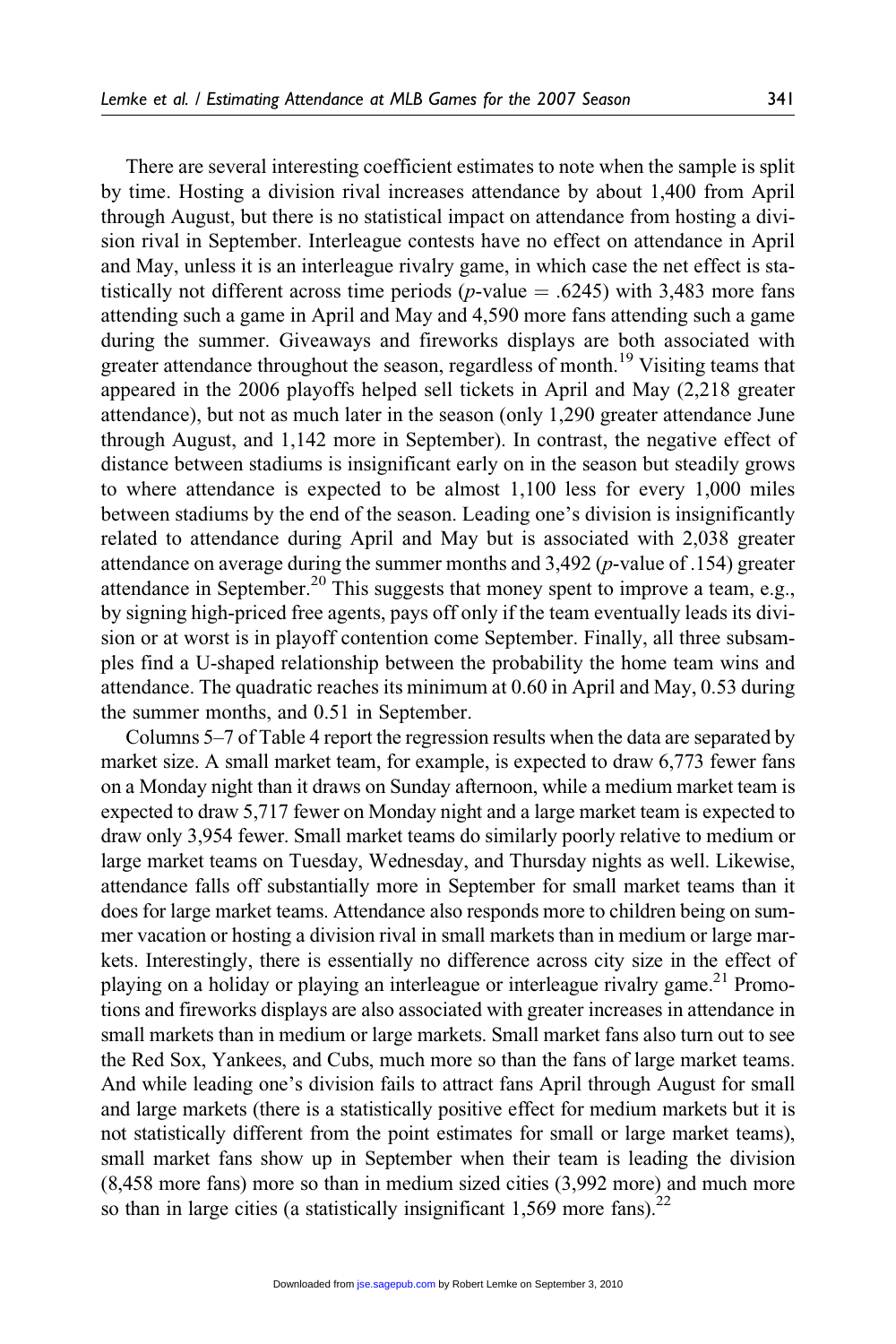Overall, the main result when the data are split by market size is that attendance for small market teams is much more sensitive to factors surrounding the game and the ballpark experience than is attendance for large market teams. Whether this is because teams in large markets have more season ticket holders or whether this is simply because large market teams have more people to sell tickets too regardless of the game's characteristics, the implication is clear: the financial viability of small market teams requires paying attention to game characteristics to increase demand for tickets. The marketing departments of these teams must capitalize on their scheduling opportunities and help stimulate fan interest in attending games by providing an enticing environment. In fact, MLB has recently witnessed an increase in both of these strategies. In the last decade, almost every MLB team has initiated variable ticket pricing whereby tickets for ''premium'' games (depending on which team is visiting and/or the day-of-the week) cost more. In addition to charging premium prices for some games, the experience of attending a game in a newly constructed, state-of-the-art facility is being marketed by teams playing in such stadiums which all offer high quality food and beverage options along with an array of entertainment opportunities and amenities (e.g., TV lounges, kid areas, premium parking, luxury boxes, between inning contests, etc.) in addition to watching a baseball game.

The last three columns of Table 4 suggest that attendance is largely comparable between small market teams and teams that have failed to make the playoffs recently and between large market teams and teams that have made the playoffs recently. This is not surprising as there is a lot of overlap between small market teams and nonplayoff teams and between large market teams and playoff teams; still, there is not a one-to-one mapping between groups (e.g., only seven of the twelve small market teams never qualified for the playoffs), so comparing the results is informative. Consider, for example, that starting a fan-favorite pitcher has a significant effect on attendance for nonplayoff teams but no effect for playoff teams. Likewise, giveaways and fireworks displays, and having the Red Sox, Yankees, or Cubs visiting are all much more important for nonplayoff teams than for playoff teams.

The most interesting results in Table 4 regarding recent playoff history concerns fan reaction to playoff position for occasional (column 9) and perennial (column 10) playoff teams. Specifically, when leading one's division April through August, attendance increases by 3,415 per game on average for teams that occasionally made the playoffs in recent years but is actually expected to decrease by 3,131 for perennial playoff teams. And in September, attendance increases even more for occasional playoff teams but there is no statistically significant increase in attendance when a perennial playoff team is leading its division in September. Occasional playoff teams also experience an increase in attendance when leading their wild card race or are in playoff contention April through August (through there is no additional September effect) while there is no such effect for perennial playoff teams.<sup>23</sup> In short, it appears as if fans of occasional playoff teams are enthusiastic and are ''on the bandwagon'' from the start of the season, whereas fans of perennial playoff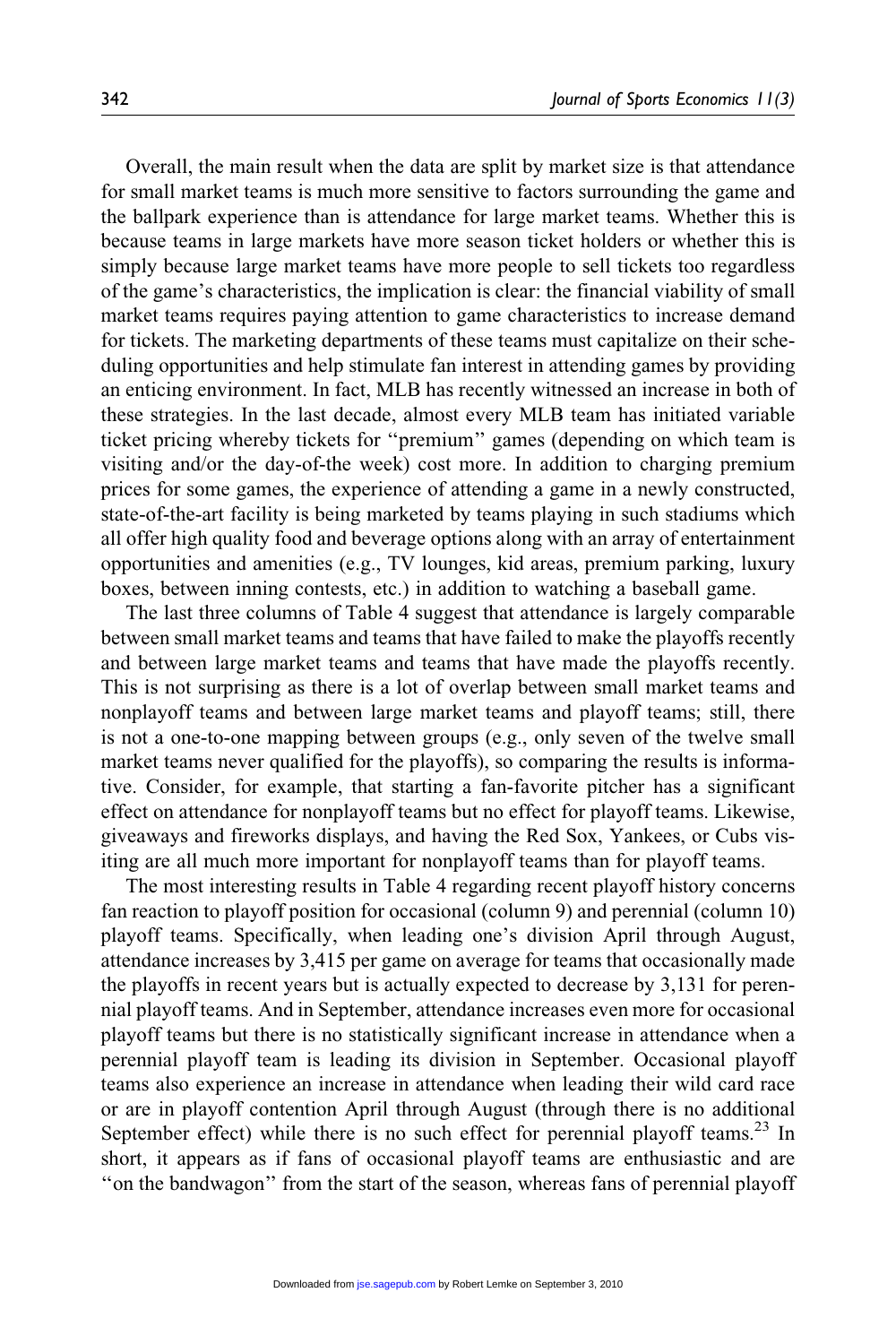teams may expect their team to be in the playoffs come October and therefore do not react to playoff position as much throughout the season.

# 5. Conclusion

Using 2,196 games during the 2007 MLB season, we explored the relationship between game attendance (i.e., tickets purchased) and a variety of game characteristics, including the schedule, fan preferences, being in playoff contention, and the chances that the home team will win the game. In this concluding section, we summarize the major findings.

First, the sign and statistical significance of estimated coefficients do not depend largely on whether the dependent variable is paid attendance or its natural log. The estimated coefficients, however, are sensitive to the choice of estimation technique. Whereas few meaningful differences present themselves when choosing between OLS or a censored normal regression, large differences arise between omitting or including fixed-effects. Because some games sell out and the fundamentals determining attendance likely vary in team-specific ways, attention is concentrated on the results from using a censored normal regression with home-team fixed-effects.

Next, the empirical specification is more complete than in any other article, and it is worth restating some of the original findings. Average attendance increases by roughly 1,500 when public schools are on vacation, by 3,700 on major holidays, and by 8,700 when the Red Sox or Yankees are in town. Whereas Meehan et al. (2007) found that attendance increases by about 2,400 for interleague games, we isolate the difference between interleague games and interleague rivalry games, such as the Cubs versus the White Sox, and find that paid attendance is expected to increase by roughly 1,850 at interleague games and by almost an additional 2,000 at interleague rivalry games. Average attendance also increases by almost 1,800 when there is a promotion or giveaway and by about 4,800 when a fireworks display follows the game. And attendance generally falls off in September unless the home team is leading its division or league's wild card race or is in playoff contention.

Another original and important finding of the paper is that the factors affecting attendance present themselves differently for small market teams than for large market teams as well as for perennial nonplayoff teams than for occasional or frequent playoff teams. Specifically, many of the effects noted above—higher attendance on holidays, on promoted days (giveaways or fireworks), when children are on summer vacation, when the Red Sox or Yankees are in town, and when the home team is contending for a playoff position—are all much more pronounced for small market teams than for large market teams. This pattern might stem simply from the ease with which large market teams sell tickets as they have many more people to sell tickets to. In 2007, for example, the smallest attendance at Fenway Park (Boston) was 34,424, at Yankee Stadium was 38,438, and at Busch Stadium (in St. Louis—a small market but frequent playoff team) was 42,029. In contrast, the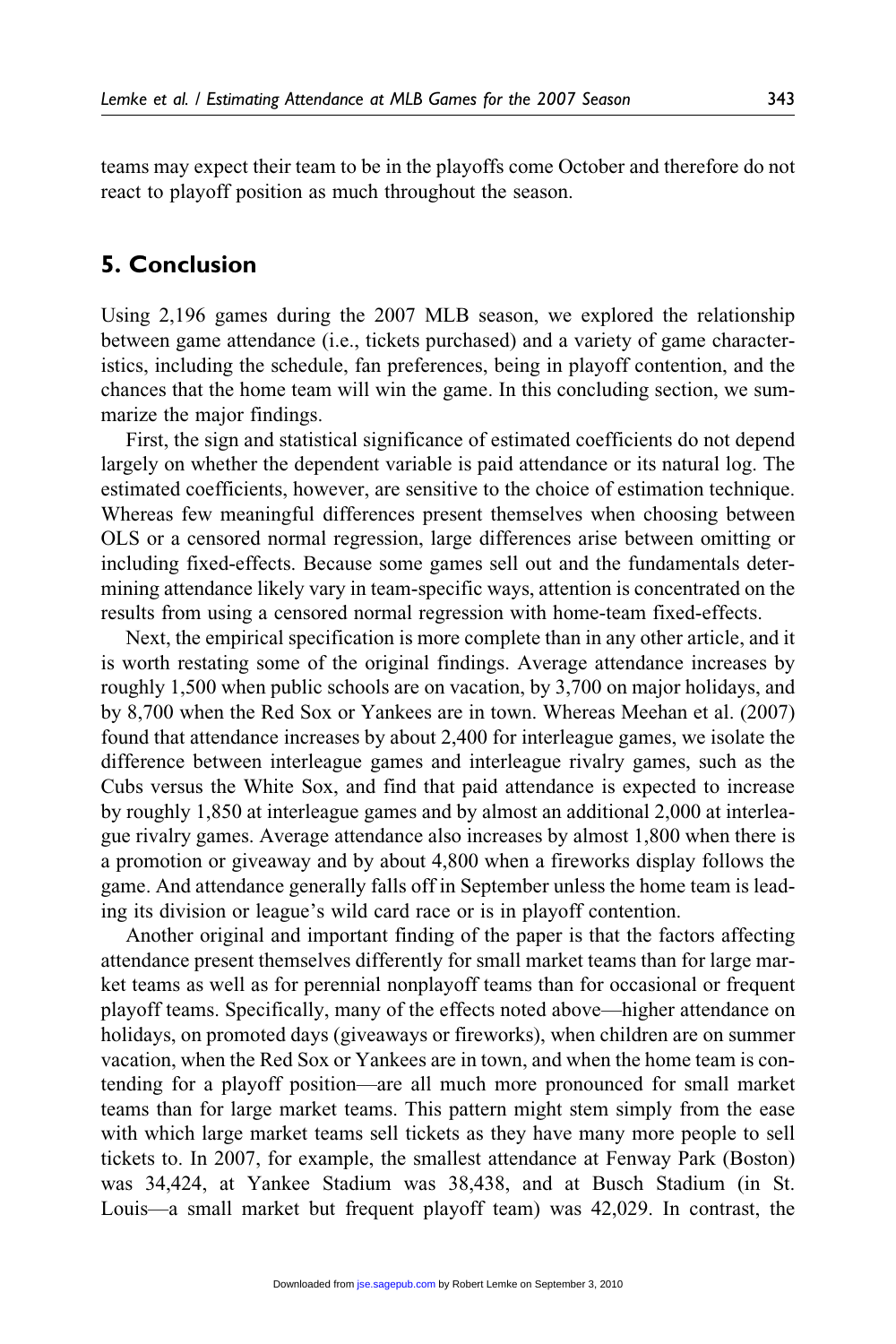smallest attendance at Miller Park (Milwaukee) was 15,602, at RFK (Washington) was 15,611, and at Citizens Bank Park (Philadelphia—a medium sized town but a nonplayoff team since 2000) was 23,526. This confirms that MLB, in its attempt to expand its fan base and to increase attendance, needs to approach its economic problems differently depending on which teams and cities are being considered. It also suggests that achieving the Blue Ribbon Panel Report's (Levin et al., 2000) definition of competitive balance—''every well-run club has a regularly recurring reasonable hope of reaching postseason play" (p. 5, original emphasis) —may have an important effect on attendance for the teams that otherwise rarely compete for playoff spots.

We conclude with a brief discussion of the uncertainty of outcome hypothesis. Intuition suggests that most fans want to see the home team win. If so, one should expect more fans to attend a game the more likely a home team win is. The uncertainty of outcome hypothesis contends that this behavior exists, but only up to a point as fans also want to see a competitive game. If correct, increasing the home team's probability of winning should be associated with an increase in paid attendance until the probability of a home win gets high enough that fans lose interest and attendance starts decreasing. Knowles et al. (1992) and Rascher (1999) both find evidence in support of the uncertainty of outcome hypothesis. Our results from the 2007 season, however, do not support the uncertainty of outcome hypothesis in that expected attendance continues to increase as the probability of a home team win increases. Simply put, fans in 2007 prefer to see the home team win, and demand to watch a game is greater the more likely it is that the home team will win. To illustrate, the third best drawing National League road team in 2007 was the Pittsburgh Pirates even though the Pirates were underdogs in all but two road games and were given at best a 40% chance of winning in more than half of their road games. This fundamental change in fan behavior or preferences is an interesting economic and social phenomenon to be explained with future research. It is also important for baseball to consider as it continues to discuss issues of competitive balance and tries to maintain and expand baseball's popularity.

#### **Notes**

- 1. Among others, Fort (2006), Fort and Maxcy (2003), Rottenberg (1956), Sanderson and Siegfried (2003), and Zimbalist (2002, 2003a) discuss varying aspects of competitive balance. Neale (1964) was the first to point out that the competitive nature of professional sports leagues is enigmatic in that within any given league there is a select group of team owners that restrict entry and aim to maximize profits but whose profits are directly tied to on-field competition.
- 2. Borland and Lye (1992), Jennet (1984), and Peel and Thomas (1988) all found evidence supporting the uncertainty of outcome hypothesis for other sports. See Cairns, Jennet, and Sloane (1986) for a review of the literature.
- 3. Borland and Lye (1992) also employed fixed-effects in their study of Australian Rules football, while Welki and Zlatoper (1994, 1999) used a tobit regression and a tobit regression with fixed-effects respectively.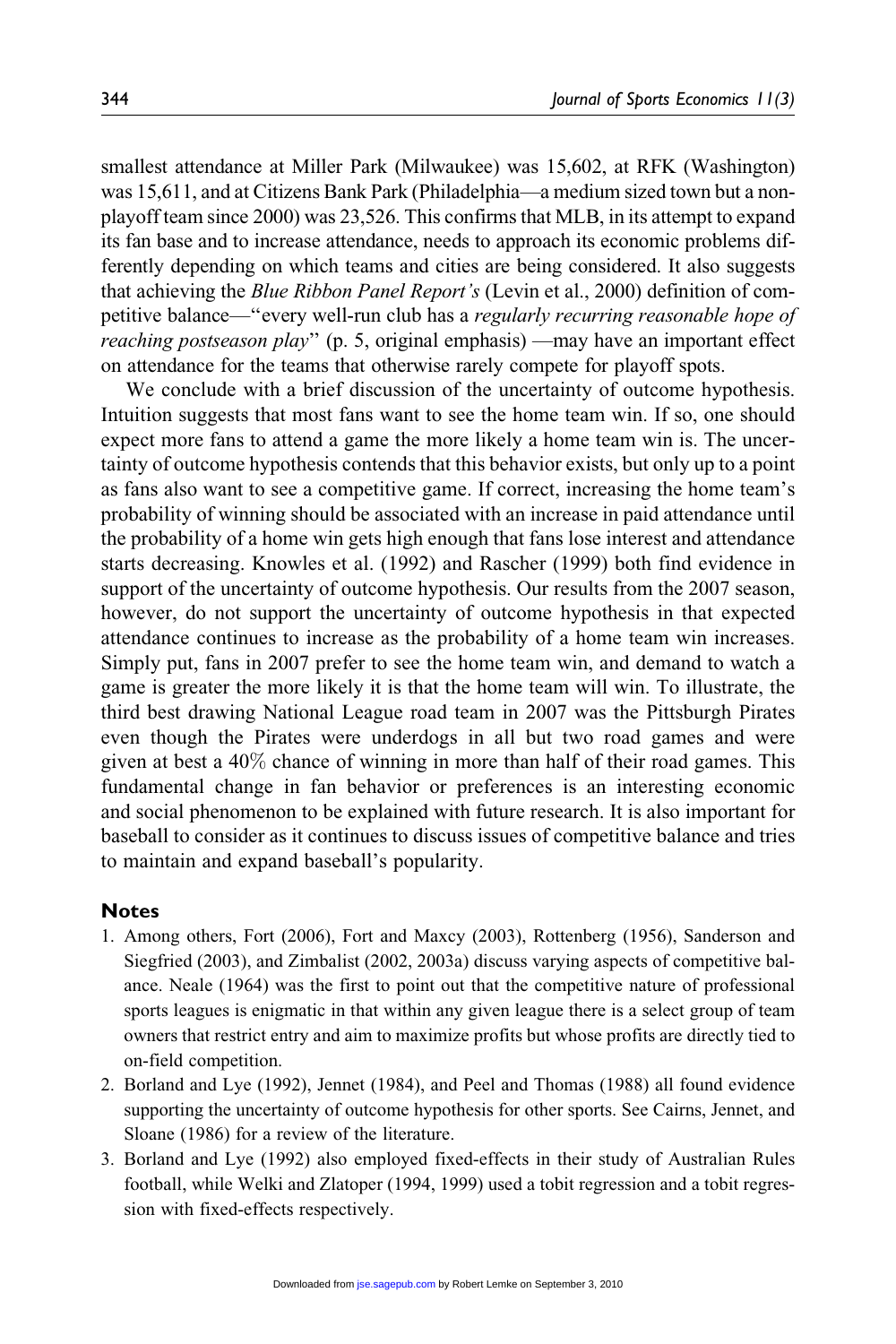- 4. Sellouts, defined as any game with attendance at or exceeding the posted stadium capacity for a baseball game, comprise 4.8% of the MNR sample and 7.5% of our sample.
- 5. Surprisingly, the literature has devoted little attention to whether the fundamentals driving attendance are constant throughout the season or across teams. Only Rascher (1999) estimated attendance over a shorter time period than a complete season.
- 6. The fixed-effects are necessarily omitted in the non fixed-effects models.
- 7. The results are not sensitive to which of the two games was used or to excluding doubleheaders from the analysis.
- 8. Rascher (1999) and others also omit the first 10 games of the season in order to include each team's number of wins in its last ten games. The 144 games represent just over 36% of all of the games played in April of 2007 and include all 29 opening days. Although the complete set of empirical results under-uses April data, the empirical section includes separate results for April/May versus June through August versus September games.
- 9. We emailed a beat reporter for a major local newspaper for each of the teams and asked them to comment on which team they thought the fans considered to be a division rival and which pitcher the fans would consider a local favorite. We only received 11 responses. Using these responses, our own opinions, and the opinions of several sports economists, we ultimately made subjective assignments as to which teams are division rivals and which pitchers are local fan favorites.
- 10. Because of the 162 game schedule in MLB, winning and losing streaks are a part of the game. How teams (and managers) respond to streaks is important for team performance and is potentially important for attendance (Fort and Rosenman, 1998, 1999). In another specification not reported here, we included the current winning and losing streaks of the home and visiting team. None of the coefficients were statistically significant and, at least for the home team, the streak variables are highly correlated with the number of wins in the home team's last ten games. Consequently, we have omitted streak variables from our current specification.
- 11. Whereas Hill et al. (1982) included all events and giveaways, we have limited promotions/giveaways to the more traditional giveaways such as bat day and fan appreciation night. Following McDonald and Rascher (2000), we do not regard pre-game festivities, Sunday Kids' Days, or Seniors' Days as promotional days.
- 12. The San Francisco Giants averaged an attendance of 35,954 as the road team, but much of this came when Barry Bonds approached the home run record, which is controlled for elsewhere.
- 13. The results are not sensitive to the specific definition of being in playoff contention as long as the definition is not so broad as to include all teams for most of the year or to include hardly any teams in September.
- 14. If both lines are listed at 105, the bookmaker believes each team has an equal chance of winning. Naturally we set the probability of the home team winning at 0.5 in this case.
- 15. The Durbin-Watson statistic was calculated using the error terms from the CNR-FE model and showed no autocorrelation with a value of 1.97. The variance inflation factor analysis was carried out on an OLS model rather than a CNR model.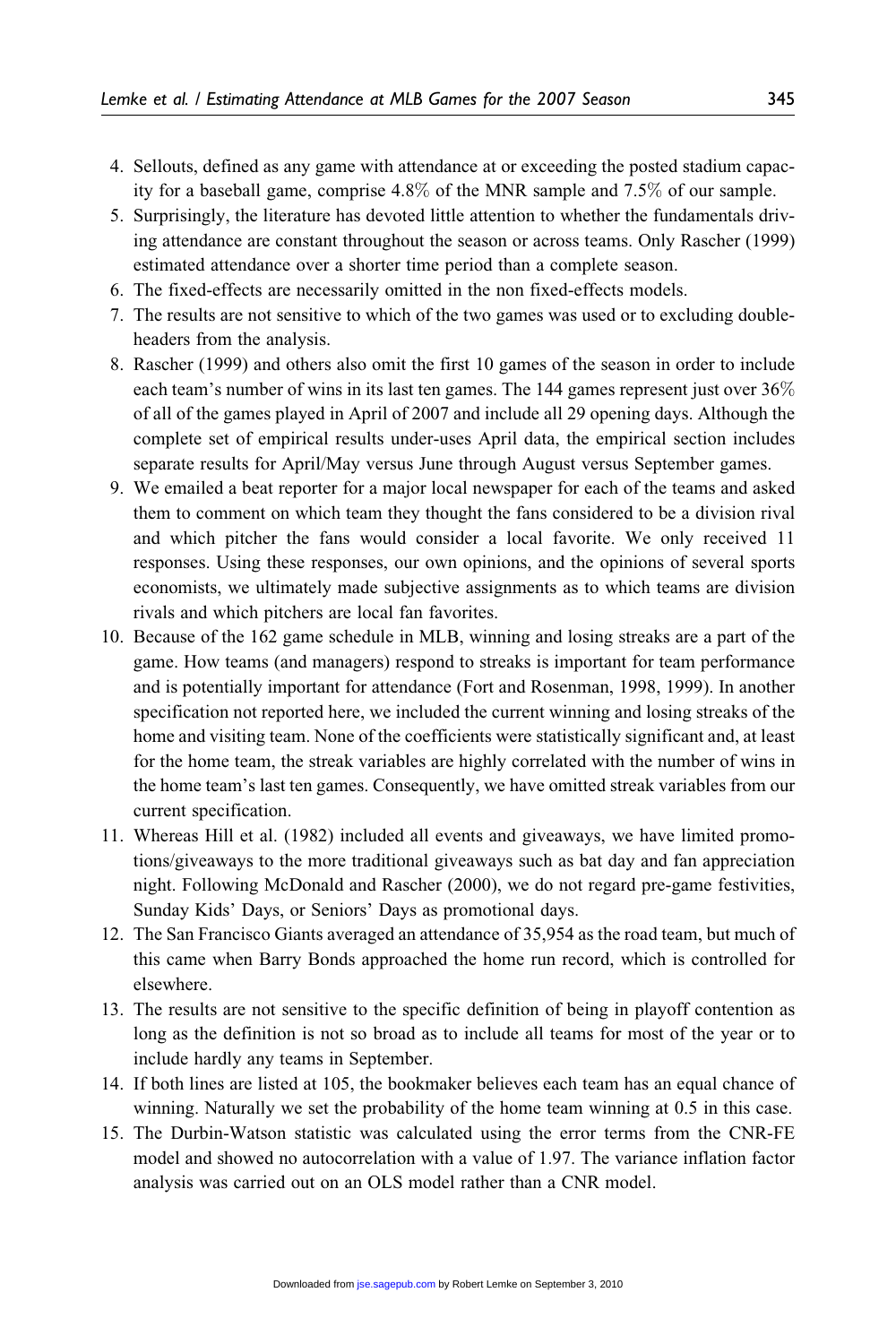- 16. Another potential solution to the heteroskedasticity problem is to weight the regression by stadium capacity assuming the source of the heteroskedasticity is coming from stadium size. There is, however, no evidence of this in our sample as only 7.5% of games sell out, and this happens in small and large parks. In any case, the results from weighting by stadium capacity are not substantially different from those reported in table 4.
- 17. A specification was estimated in which games back, leading one's division, leading the wildcard race, or being in playoff contention all enter the specification separately by month. None of the coefficient estimates in any month prior to September are statistically significant except for the home team leading the wildcard race in August.
- 18. Including the probability of winning as a cubic or quartic yields almost identical results. Fort and Quirk (1995) suggested a way to use the win percentages of both teams to approximate the probability that the home team will win. Our results are unchanged when we replace the probability variable implied by betting lines with Fort and Quirk's suggestion.
- 19. The only statistically significant differences across regressions are giveaways between April/May and the summer months ( $p$ -value = 0.0378) and fireworks displays between the summer months and September ( $p$ -value  $= 0.0960$ ).
- 20. Although the only statistically significant difference across regressions is between the summer months and April/May, the point estimates are substantial and monotonic across time.
- 21. Interleague rivalry games are expected to have 4,034 greater attendance in small markets, 4,877 greater attendance in medium markets, and 5,356 greater attendance in large markets; however, none of these differences are statistically significant at the 10% level.
- 22. The differences across regressions in the estimated coefficient on leading one's division in September has a p-value of 0.0964 between April/May and the summer months and 0.0025 between April/May and September.
- 23. Oddly, the only boost to attendance for perennial playoff teams in terms of playoff position comes from leading one's wild card race in September.

#### Authors' Note

We thank Woody Eckard, Rod Fort, Mike Haupert, Jim Meehan, Dan Rascher, John Siegfried, and Andy Zimbalist for comments on an earlier draft. Comments from two anonymous referees also improved the paper. Financial assistance was provided by the Richter Apprentice Scholarship Program at Lake Forest College.

#### Declaration of Conflicting Interests

The authors declared that they had no conflicts of interests with respect to their authorship or the publication of this article.

#### Funding

Financial assistance was provided by the Richter Apprentice Scholarship Program at Lake Forest College.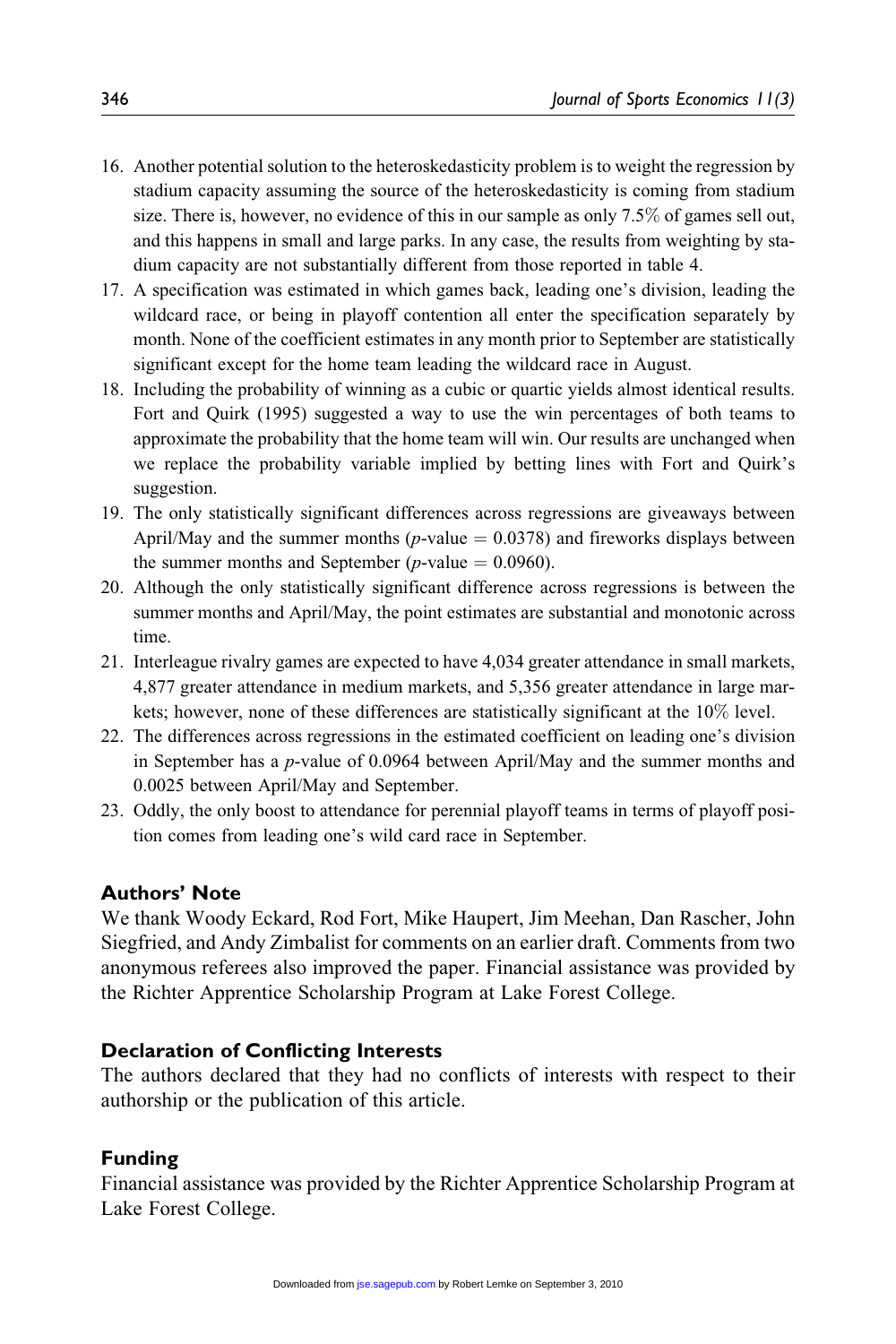#### **References**

- Borland, J., & Lye, J. (1992). Attendance at Australian Rules football: a panel study. Applied Economics, 24, 1053-1058.
- Butler, M. R. (1995). Competitive balance in Major League Baseball. The American Economist, 39, 46-52.
- Cairns, J., Jennet, N., & Sloane, P. J. (1986). The economics of professional team sports: A survey of theory and evidence. Journal of Economic Studies, 13, 3-80.
- Chicago Tribune, (2007). Daily issues April 1 through September 30.
- Demmert, A. G. (1973). The Economics of Professional Team Sports. Lexington, MA: D.C. Heath.
- Depken, C. A. (1999). Free-agency and the competitiveness of Major League Baseball. Review of Industrial Organization, 14, 205-217.
- Eckard, E. W. (2001a). Baseball's Blue Ribbon Report: Solutions in search of a problem. Journal of Sports Economics, 2, 213-227.
- Eckard, E. W. (2001b). Free agency, competitive balance, and diminishing returns to pennant contention. Economic Inquiry, 39, 430-443.
- El-Hodiri, M., & Quirk, J. (1971). An economic model of a professional sports league. Journal of Political Economy, 79, 1302-1319.
- Fort, R. (2006). Competitive balance in North American professional sports. In J. Fizel (Ed.), Handbook of Sports Economics Research (pp. 190-206). Armonk, NY: M.E. Sharpe, Inc.
- Fort, R., & Maxcy, J. (2003). Comment on ''Competitive balance in sports leagues: an introduction." Journal of Sports Economics, 4, 154-160.
- Fort, R., & Quirk, J. (1995). Cross-subsidization, incentives, and outcomes in professional team sports leagues. Journal of Economic Literature, 33, 1265-1299.
- Fort, R., & Rosenman, R. (1998). Winning and managing streaks for baseball. In *Proceedings of the* Section on Statistics in Sports (pp. 11-15). Alexandria, VA: American Statistical Association.
- Fort, R., & Rosenman, R. (1999). Streak management. In J. Fizel, E. Gustafson, & L. Hadley (Eds.), Sports Economics: Current Research (pp. 119-134). Westport, CT: Praeger.
- Hadley, L., Ciecka, J., & Krautmann, A. C. (2005). Competitive balance in the aftermath of the 1995 players' strike. Journal of Sports Economics, 6, 379-389.
- Hill, J. R., Madura, J., & Zuber, R. A. (1982). The short run demand for major league baseball. Atlantic Economic Journal, 10, 31-35.
- Horowitz, I. (1997). The increasing competitive balance in Major League Baseball. Review of Industrial Organization, 12, 373-387.
- Humphreys, B. R. (2002). Alternative measures of competitive balance in sports leagues. Journal of Sports Economics, 3, 133-148.
- Jennet, N. (1984). Attendances, uncertainty of outcome and policy in Scottish league football. Scottish Journal of Political Economy, 31, 176-198.
- Knowles, G., Sherony, K., & Haupert, M. (1992). The demand for major league baseball: A test of the uncertainty of outcome hypothesis. The American Economist, 36, 72-80.
- Levin, R. C., Mitchell, G. J., Volcker, P. A., & Will, G. F. (2000). The Report of the Independent Members of the Commissioner's Blue Ribbon Panel on Baseball Economics. New York: Major League Baseball.